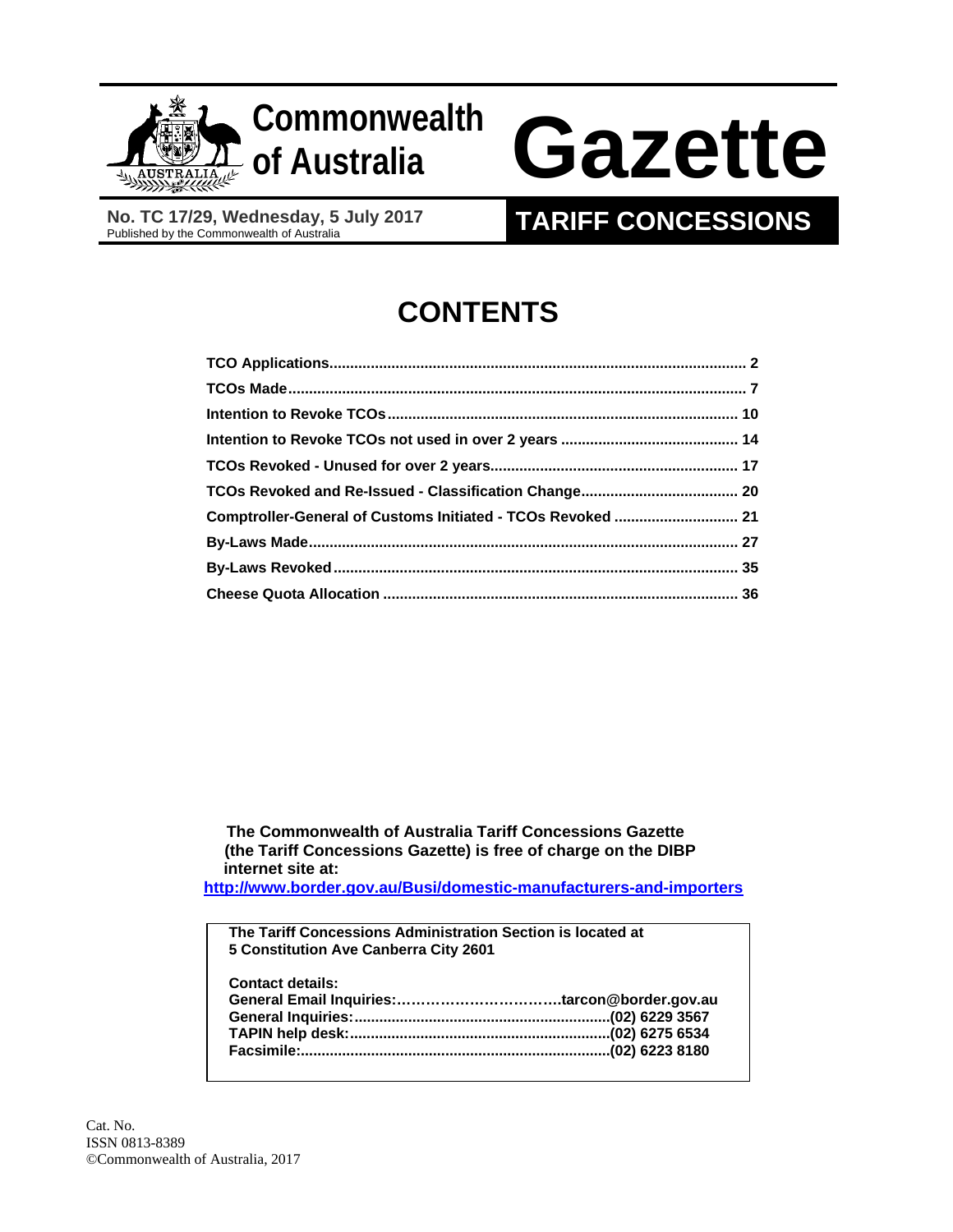#### **CUSTOMS ACT 1901 - NOTICE PURSUANT TO SECTION 269K(1) - APPLICATIONS MADE FOR TARIFF CONCESSION ORDERS**

Applications have been lodged for Tariff Concession Orders for the goods described in the following TABLE.

Australian manufacturers who wish to contest the granting of a Tariff Concession Order for the goods described are invited to lodge a submission in writing in an approved form. Submissions must be lodged within 50 days of the date of publication of this Notice.

The operative date (Op.) and TC reference number follow the description of goods.

To assist local manufacturers, the use(s) to which the goods can be put follow the description of goods.

Objections to the making of TCO submission forms are available at

http://www.border.gov.au/Forms/Documents/b444.pdf

Contact: Email tarcon@border.gov.au

THE TABLE

|            | Description of Goods including the<br>Customs Tariff Classification                                                                                                                        |                | Schedule 4 Item Number<br>General Duty Rate |
|------------|--------------------------------------------------------------------------------------------------------------------------------------------------------------------------------------------|----------------|---------------------------------------------|
| 3808.91.90 | INSECTICIDES, MOSQUITO, being refill cartridges AND insect<br>repellent mats<br>Op. 09.06.17                                                                                               | $-$ TC 1760876 | 50                                          |
|            | Stated Use:<br>Repel mosquitos                                                                                                                                                             |                |                                             |
|            | Applicant: MAYO HARDWARE PTY LTD                                                                                                                                                           |                | 5%                                          |
| 3923.50.00 | CLOSURES, TEST TUBE, having BOTH of the following:<br>(a) revolver having a diameter of 90 mm AND height of 262 mm;<br>(b) closure width NOT less than 10 mm and NOT greater than<br>16 mm |                | 50                                          |
|            | Op. 13.06.17                                                                                                                                                                               | $-$ TC 1761828 |                                             |
|            | Stated Use:<br>Test tubes closure to protect samples from degradation, spills,<br>contamination and transport or storage of the samples                                                    |                |                                             |
|            | Applicant: SYSMEX AUSTRALIA PTY LTD                                                                                                                                                        |                | 5%                                          |
| 8428.90.00 | LIFTING AND TIPPING MACHINES, FOOD PROCESSING, including bins<br>AND/OR containers<br>Op. 01.06.17                                                                                         | $-$ TC 1757626 | 50                                          |
|            | Stated Use:<br>Lifting and tipping of product during food processing                                                                                                                       |                |                                             |
|            | Applicant: VIKING FOOD SOLUTIONS                                                                                                                                                           |                | 5%                                          |
| 8428.90.00 | PAPERBOARD PILE TOP LAYER PLACING MACHINES, programmable logic<br>controlled, servomechanical, including pneumatic vacuum suction<br>lifters, with OR without metal beams<br>Op. 01.06.17  | $-$ TC 1757629 | 50                                          |
|            | Stated Use:<br>For placing panels or paperboard on the top of the paperboard<br>piles for protecting the paperboard during transportation                                                  |                |                                             |
|            | Applicant: VISY BOARD PTY LTD                                                                                                                                                              |                | 5%                                          |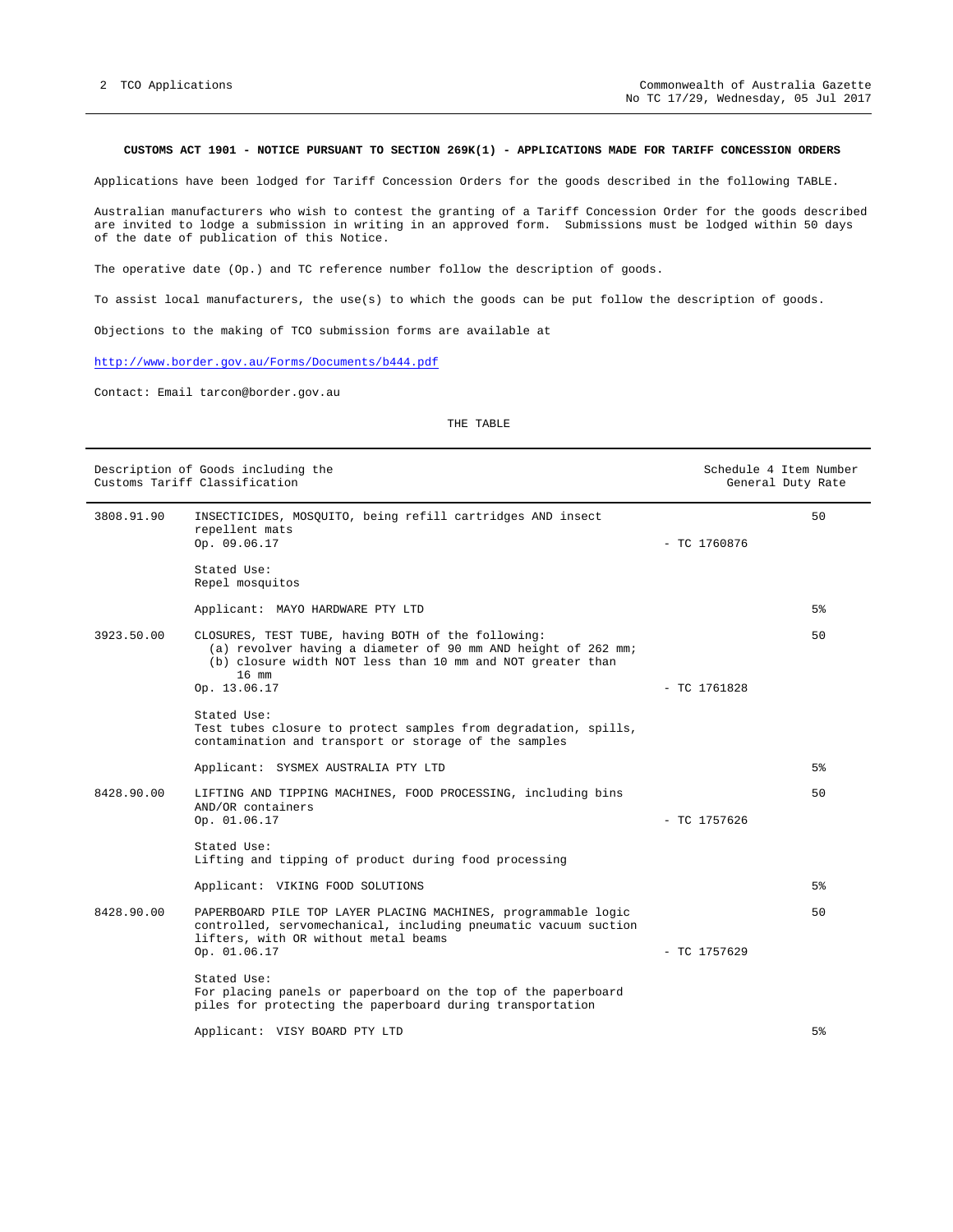Ξ,

 $\overline{\phantom{a}}$ 

|            | Description of Goods including the<br>Customs Tariff Classification                                                                                                                                                                                                                                                                                                                                                                                                                                                                                                                                                                                                                                                                                                    | Schedule 4 Item Number<br>General Duty Rate |    |
|------------|------------------------------------------------------------------------------------------------------------------------------------------------------------------------------------------------------------------------------------------------------------------------------------------------------------------------------------------------------------------------------------------------------------------------------------------------------------------------------------------------------------------------------------------------------------------------------------------------------------------------------------------------------------------------------------------------------------------------------------------------------------------------|---------------------------------------------|----|
| 8438.80.00 | FLOUR COATING MACHINES, with OR without a cyclone dust<br>collector, including ALL of the following:<br>$(a)$ conveyor;<br>(b) air blower;<br>$(c)$ flour chamber;<br>(d) flour distribution plate;<br>(e) vibrating plate<br>Op. 06.06.17<br>Stated Use:                                                                                                                                                                                                                                                                                                                                                                                                                                                                                                              | $-$ TC 1759318                              | 50 |
|            | For applying flour coatings to food products such as chicken<br>legs, chicken wings, chicken breasts, chicken nuggets, fish<br>sticks, fish fillets and schnitzels                                                                                                                                                                                                                                                                                                                                                                                                                                                                                                                                                                                                     |                                             |    |
|            | Applicant: B & E POULTRY PTY LTD                                                                                                                                                                                                                                                                                                                                                                                                                                                                                                                                                                                                                                                                                                                                       |                                             | 5% |
| 8468.90.00 | PARTS, GAS WELDERS, being ANY of the following:<br>(a) barrels;<br>$(b)$ bits;<br>(c) bit holders;<br>$(d)$ body tubes;<br>$(e)$ burners;<br>$(f)$ cutting attachment;<br>$(g)$ fantails;<br>$(h)$ guides;<br>(i) handles OR hand pieces with OR without economisers OR<br>valves;<br>(j) heating assemblies, being ANY of the following;<br>$(i)$ blow pipe;<br>(ii) mixers;<br>$(iii)$ tips;<br>(iv) barrel;<br>(v) flashback arrestors,<br>(k) lpg heating assemblies, being ANY of the following:<br>(i) torch handle;<br>(ii) neck tubes;<br>(iii) burners;<br>(iv) gas hose;<br>(v) mini regulator,<br>$(1)$ mixers;<br>$(m)$ neck tubes;<br>$(n)$ nozzles;<br>(o) heating OR welding tips AND/OR barrels;<br>(p) torches with OR without valves<br>Op. 09.06.17 | $-$ TC 1761484                              | 50 |
|            | Stated Use:<br>Replacement components for gas welders                                                                                                                                                                                                                                                                                                                                                                                                                                                                                                                                                                                                                                                                                                                  |                                             |    |
|            | Applicant: BOC LIMITED                                                                                                                                                                                                                                                                                                                                                                                                                                                                                                                                                                                                                                                                                                                                                 |                                             | 5% |
| 8479.89.90 | WRENCHES, BLOCK, hydraulic, whether OR not assembled, having NOT<br>less than two torque cylinders<br>Op. 14.06.17<br>Stated Use:<br>Clamping, making and breaking of threaded tubing used in                                                                                                                                                                                                                                                                                                                                                                                                                                                                                                                                                                          | - TC 1762296                                | 50 |
|            | downhole oil and gas drilling                                                                                                                                                                                                                                                                                                                                                                                                                                                                                                                                                                                                                                                                                                                                          |                                             |    |
|            | Applicant: SCHLUMBERGER AUSTRALIA PTY LTD                                                                                                                                                                                                                                                                                                                                                                                                                                                                                                                                                                                                                                                                                                                              |                                             | 5% |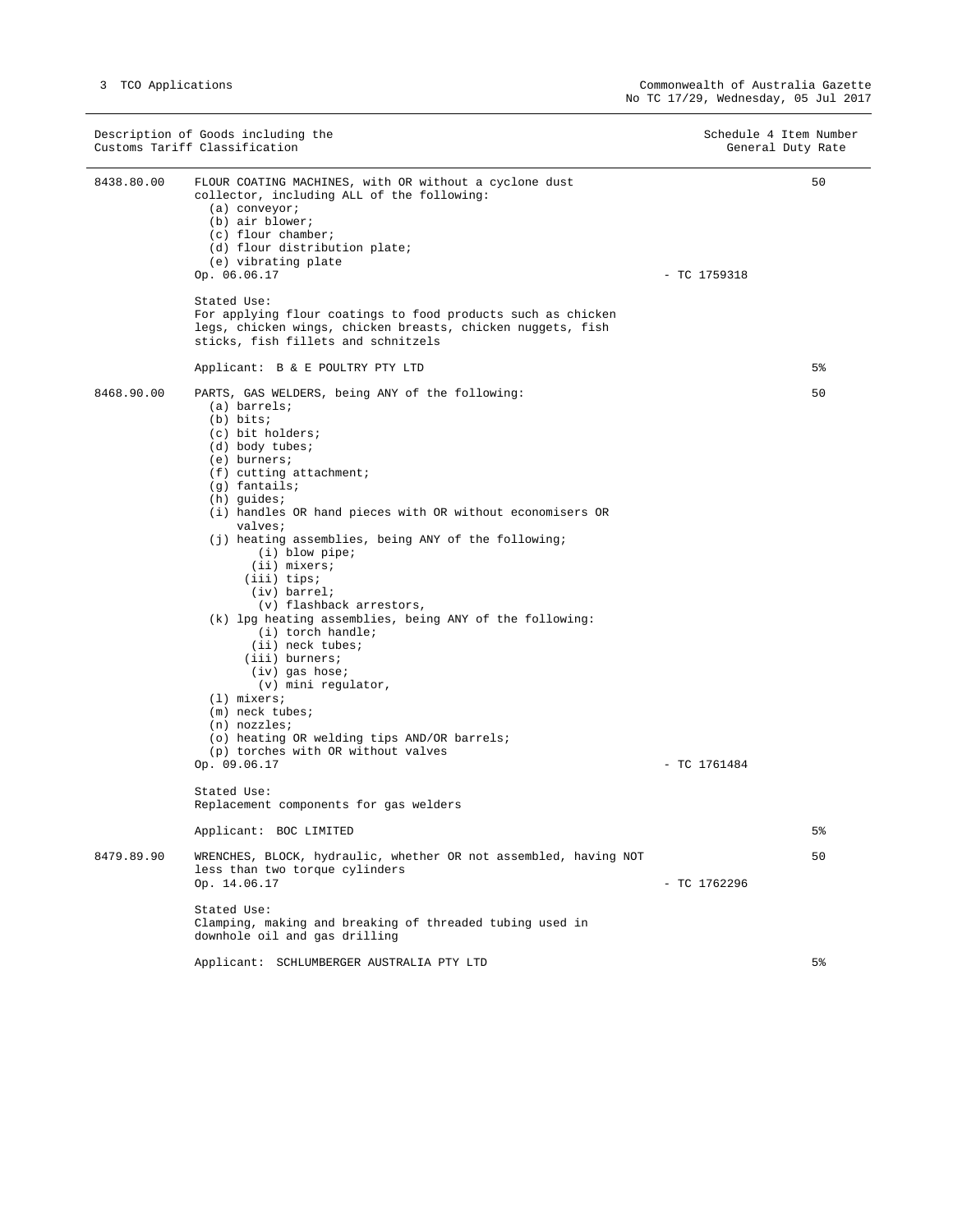|            | Description of Goods including the<br>Customs Tariff Classification                                                                                                                                                                                                                                                                                                                                                                                                                                                                                                                                                                                                                                                                                                                                                                                                                                                                                                                                                                                                                                                                                                                                                                                                                                                                                                                                                                                                                                                                                                                          | Schedule 4 Item Number<br>General Duty Rate |                |
|------------|----------------------------------------------------------------------------------------------------------------------------------------------------------------------------------------------------------------------------------------------------------------------------------------------------------------------------------------------------------------------------------------------------------------------------------------------------------------------------------------------------------------------------------------------------------------------------------------------------------------------------------------------------------------------------------------------------------------------------------------------------------------------------------------------------------------------------------------------------------------------------------------------------------------------------------------------------------------------------------------------------------------------------------------------------------------------------------------------------------------------------------------------------------------------------------------------------------------------------------------------------------------------------------------------------------------------------------------------------------------------------------------------------------------------------------------------------------------------------------------------------------------------------------------------------------------------------------------------|---------------------------------------------|----------------|
| 8502.20.00 | HEAT AND POWER GENERATOR SYSTEM, programmable logic controlled,<br>whether OR not assembled, including ALL of the following:<br>(a) spark ignition internal combustion engine, incorporating<br>reciprocating pistons AND turbo charger;<br>(b) generator, having a power output NOT less than 300 kVA;<br>(c) combustion air filter;<br>(d) exhaust heat exchanger;<br>(e) cooling water systems, consisting of ALL the following:<br>(i) engine jacket water cooling system, consisting of<br>ALL of the following:<br>$(1)$ pumps;<br>(2) heat exchanger;<br>(3) expansion tanks;<br>(4) control valve,<br>(ii) engine intake mixture cooling system, consisting<br>of ALL of the following:<br>$(1)$ pump;<br>$(2)$ heat exchangers;<br>(3) expansion tank;<br>(4) control valve,<br>(iii) hot water heating system, consisting of BOTH of the<br>following:<br>$(1)$ pump;<br>(2) heat exchanger,<br>$(f)$ exhaust silencers;<br>(g) gas safety valve train;<br>(h) lube oil system, consisting of BOTH of the following:<br>$(i)$ pre-lubrication pump;<br>(ii) engine sump, with oil sump tanks,<br>(i) engine monitoring system consisting of BOTH of the<br>following:<br>$(i)$ controls;<br>(ii) speed, temperature AND power monitors,<br>(j) switchgear with controls;<br>(k) air supply system, consisting of ALL of the following:<br>$(i)$ fans;<br>(ii) prefilters;<br>(iii) acoustic attenuator;<br>$(iv)$ damper,<br>(1) air discharge system, consisting of BOTH of the following:<br>(i) acoustic attenuator;<br>$(i)$ damper,<br>(m) acoustic enclosure<br>Op. 02.06.17 | $-$ TC 1757876                              | 50             |
|            | Stated Use:                                                                                                                                                                                                                                                                                                                                                                                                                                                                                                                                                                                                                                                                                                                                                                                                                                                                                                                                                                                                                                                                                                                                                                                                                                                                                                                                                                                                                                                                                                                                                                                  |                                             |                |
|            | For the production of electric and thermal energy                                                                                                                                                                                                                                                                                                                                                                                                                                                                                                                                                                                                                                                                                                                                                                                                                                                                                                                                                                                                                                                                                                                                                                                                                                                                                                                                                                                                                                                                                                                                            |                                             |                |
|            | Applicant: SDA ENGINEERING PTY LTD                                                                                                                                                                                                                                                                                                                                                                                                                                                                                                                                                                                                                                                                                                                                                                                                                                                                                                                                                                                                                                                                                                                                                                                                                                                                                                                                                                                                                                                                                                                                                           |                                             | 5 <sup>8</sup> |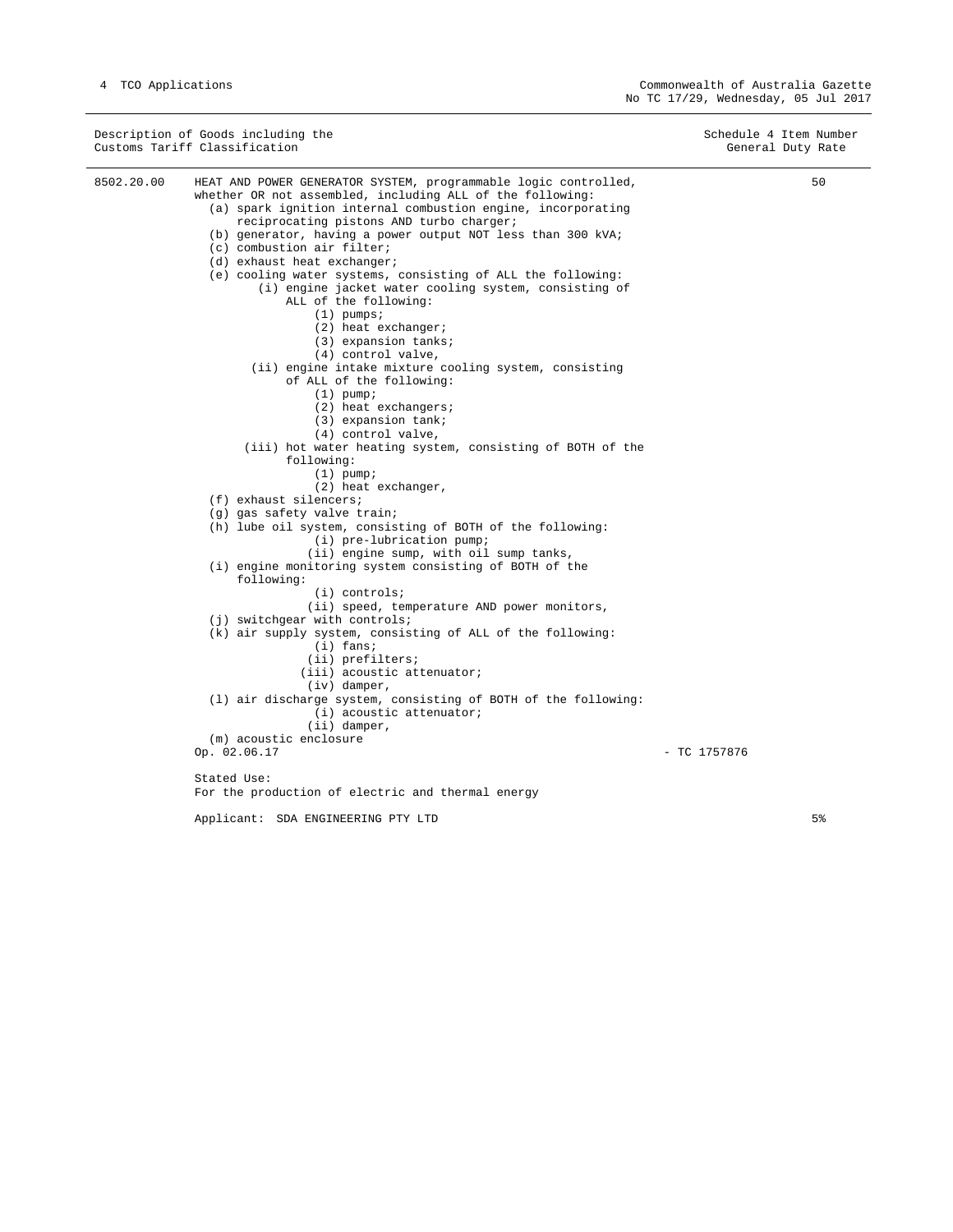|            | Description of Goods including the<br>Customs Tariff Classification                                                                                                                                                                                                                                                                                                                                                                                                                                                                                                                                                                                                                                                                                                                                                                                                                                                                                                                                                                                                                                                                                                                                                                                                                                          | Schedule 4 Item Number<br>General Duty Rate |                |
|------------|--------------------------------------------------------------------------------------------------------------------------------------------------------------------------------------------------------------------------------------------------------------------------------------------------------------------------------------------------------------------------------------------------------------------------------------------------------------------------------------------------------------------------------------------------------------------------------------------------------------------------------------------------------------------------------------------------------------------------------------------------------------------------------------------------------------------------------------------------------------------------------------------------------------------------------------------------------------------------------------------------------------------------------------------------------------------------------------------------------------------------------------------------------------------------------------------------------------------------------------------------------------------------------------------------------------|---------------------------------------------|----------------|
| 8502.20.00 | GENERATOR SETS, AC, having a power output NOT less than 300 kVA,<br>consisting of ALL of the following:<br>(a) spark ignition internal combustion engine, incorporating<br>reciprocating pistons AND turbo charger;<br>$(b)$ generator;<br>(c) coupling AND flexible mounting;<br>(d) combustion air filter;<br>(e) cooling water systems, consisting of BOTH of the following:<br>(i) engine jacket water cooling system, consisting of<br>ALL of the following:<br>$(1)$ pumps;<br>(2) heat exchanger;<br>(3) expansion tanks;<br>(4) control valve,<br>(ii) engine intake mixture cooling system, consisting<br>of ALL of the following:<br>$(1)$ pump;<br>$(2)$ heat exchangers;<br>(3) expansion tank;<br>(4) control valve,<br>(f) fuel gas pressure regulator;<br>(g) lube oil system, consisting of BOTH of the following:<br>$(i)$ pre-lubrication pump;<br>(ii) engine sump, with oil sump tank,<br>(h) engine monitoring system, consisting of BOTH of the<br>following:<br>$(i)$ controls;<br>(ii) speed, temperature AND power monitors,<br>$(i)$ switchgear with controls;<br>(j) air supply system, consisting of ALL of the following:<br>$(i)$ fans;<br>(ii) prefilters;<br>(iii) dampers,<br>$(k)$ air discharger, with a damper;<br>(1) acoustic enclosure<br>Op. 02.06.17<br>Stated Use: | - TC 1757878                                | 50             |
|            | For the generation of AC power                                                                                                                                                                                                                                                                                                                                                                                                                                                                                                                                                                                                                                                                                                                                                                                                                                                                                                                                                                                                                                                                                                                                                                                                                                                                               |                                             |                |
|            | Applicant: SDA ENGINEERING PTY LTD                                                                                                                                                                                                                                                                                                                                                                                                                                                                                                                                                                                                                                                                                                                                                                                                                                                                                                                                                                                                                                                                                                                                                                                                                                                                           |                                             | 5 <sup>°</sup> |
| 8515.90.90 | PARTS, ELECTRIC WELDING MACHINE, being ANY of the<br>following:<br>(a) torch bodies, with OR without valves;<br>(b) collet wedges;<br>$(c)$ collets;<br>(d) torch wire contacts;<br>(e) diffusers;<br>(f) electrode holders;<br>(g) tungsten electrodes;<br>(h) gas distribution screens;<br>$(i)$ guns;<br>$(j)$ torch heads;<br>$(k)$ panels;<br>$(1)$ nozzles;<br>(m) wire strain reliefs;<br>$(n)$ tip holders;<br>$(o)$ tips;<br>(p) torches, with OR without valves;<br>(q) wire feeder rolls, whether OR not mounted<br>Op. 02.06.17<br>Stated Use:<br>For repairing electric welding machines                                                                                                                                                                                                                                                                                                                                                                                                                                                                                                                                                                                                                                                                                                        | $-$ TC 1758300                              | 50             |

Applicant: BOC LIMITED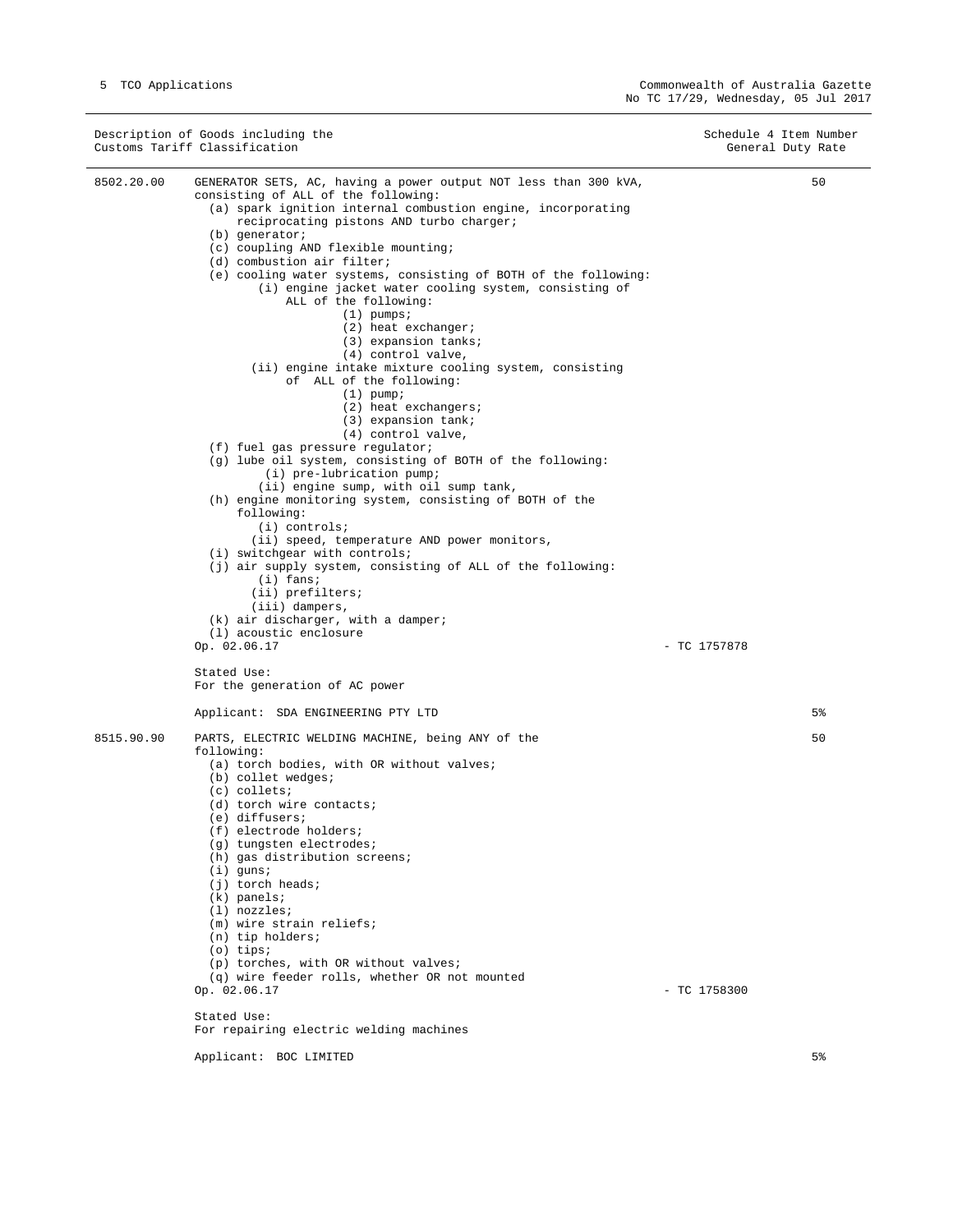|            | Description of Goods including the<br>Customs Tariff Classification         |                | Schedule 4 Item Number<br>General Duty Rate |
|------------|-----------------------------------------------------------------------------|----------------|---------------------------------------------|
| 9402.90.00 | STRETCHERS, MEDICAL, mobile, with OR without mattress<br>Op. 05.06.17       | $-$ TC 1758626 | 50                                          |
|            | Stated Use:<br>Move and perform medical procedures on patients in hospitals |                |                                             |
|            | Applicant: HILL-ROM PTY LTD                                                 |                | 5 <sup>°</sup>                              |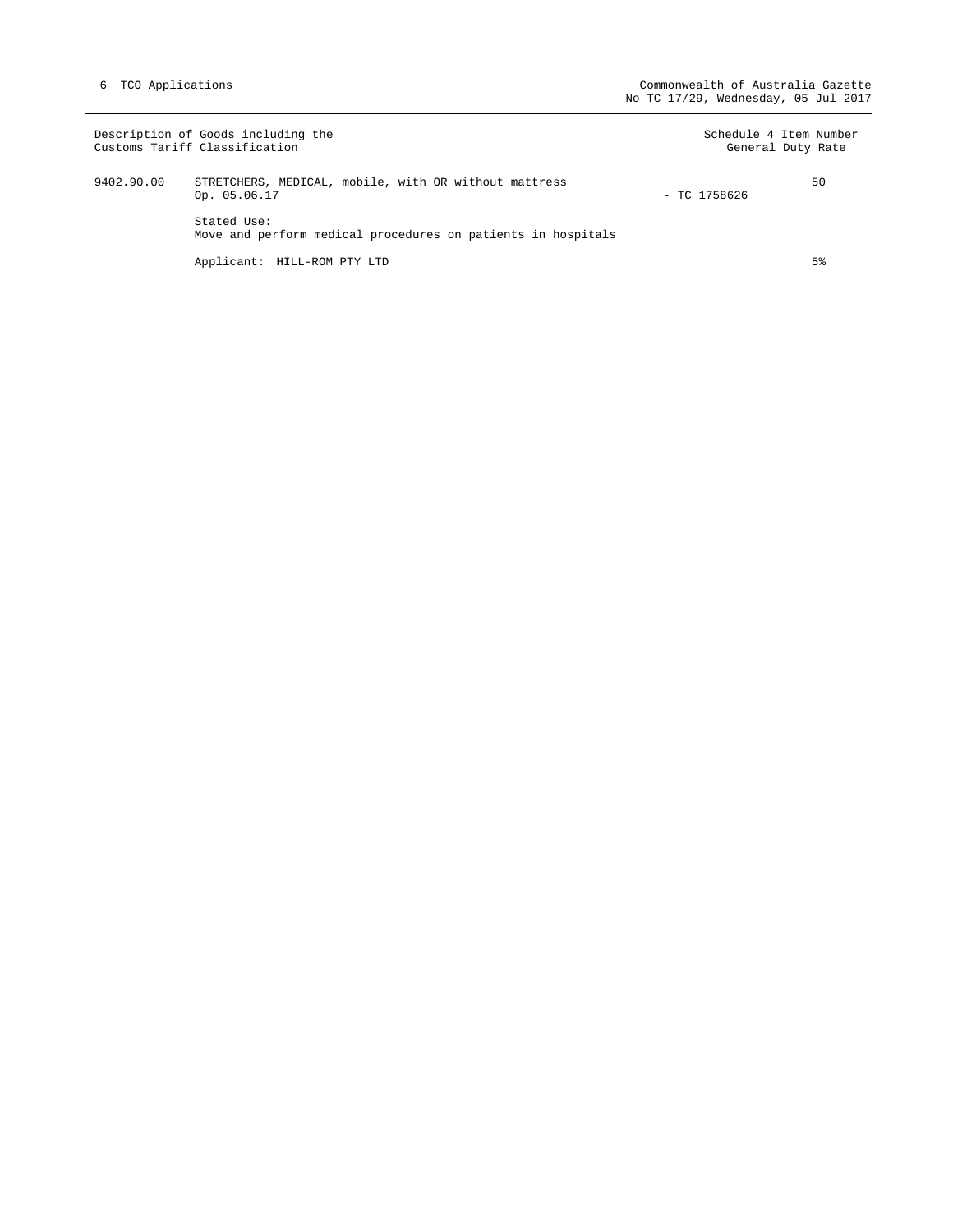#### **CUSTOMS ACT 1901 - NOTICE PURSUANT TO SECTION 269R(1) - TARIFF CONCESSION ORDERS MADE**

Tariff Concession Orders have been made for the goods described in the following TABLE.

The operative date (Op.) and TC reference No. follow the description of goods. Local manufacturers of substitutable goods may request the revocation of TCOs at any time.

THE TABLE

|            | Description of Goods including the<br>Customs Tariff Classification                                                                                                                                                                                                                                                                                                                                                                                                                                                                                                                                                                                                                                                                                                | Schedule 4 Item Number |    |
|------------|--------------------------------------------------------------------------------------------------------------------------------------------------------------------------------------------------------------------------------------------------------------------------------------------------------------------------------------------------------------------------------------------------------------------------------------------------------------------------------------------------------------------------------------------------------------------------------------------------------------------------------------------------------------------------------------------------------------------------------------------------------------------|------------------------|----|
| 3901.90.00 | RESINS, being unpigmented butyl acrylate-ethylene copolymer, in<br>pelletised form, having ALL of the following:<br>(a) melt flow rate NOT less than $0.2$ g/10 min and NOT greater<br>than 2 g/10 min complying with International Standard<br>ISO 1133-1:2011(E), at 190 degrees Celsius/2.16 kg;<br>(b) density NOT less than 920 kg/m3 and NOT greater than<br>930 kg/m3 complying with International Standard<br>ISO 1183-1:2012(E), at 23 degrees Celsius;<br>(c) tensile modulus NOT less than 20 MPa and NOT greater than<br>200 MPa in accordance with International Standard<br>ISO $527-1:2012(E)$ , at 23 degrees Celsius;<br>(d) n-butyl acrylate concentration NOT less than 5.5% and NOT<br>greater than 7.5%<br>Dec. date 29.06.17<br>Op. 04.04.17 | $-$ TC 1736213         | 50 |
| 3902.30.00 | RESINS, being unpigmented ethylene-propylene, in pelletised<br>form, having ALL of the following:<br>(a) melt flow rate NOT less than 0.5 g/10 min and NOT greater<br>than 5 g/10 min complying with International Standard<br>ISO $1133 - 1:2011(E)$ , at 230 degrees Celsius/2.16 kg;<br>(b) density NOT less than 870 kg/m3 and NOT greater than 900<br>kg/m3 complying with International Standard<br>ISO 1183-1:2012(E), at 23 degrees Celsius;<br>(c) flexural modulus NOT less than 20 MPa and NOT greater<br>than 400 MPa complying with International Standard<br>ISO $178:2010(E)$ , at 23 degrees Celsius<br>Op. 04.04.17<br>Dec. date 29.06.17                                                                                                         | $-$ TC 1736210         | 50 |
| 3902.30.00 | RESINS, being unpigmented ethylene-propylene copolymer, in<br>pelletised form, having ALL of the following:<br>(a) melt flow rate NOT less than 5 g/10 min and NOT greater<br>than 50 g/10 min complying with International Standard<br>ISO 1133-1:2011(E), at 23 degrees Celsius/2.16 kg;<br>(b) density NOT less than 870 $kg/m3$ and NOT greater than<br>900 kg/m3 complying with International Standard<br>ISO 1183-1:2012(E), at 23 degrees Celsius;<br>(c) flexural modulus NOT less than 20 MPa and NOT greater than<br>200 MPa complying with International Standard<br>ISO 178:2010(E), at 23 degrees Celsius<br>Op. 04.04.17<br>Dec. date 29.06.17                                                                                                       | $-$ TC 1736215         | 50 |
| 3902.30.00 | RESINS, being unpigmented ethylene-propylene copolymer, in<br>pelletised form, having ALL of the following:<br>(a) melt flow rate NOT less than 0.5 g/10 min and NOT greater<br>than 5 g/10 min complying with International Standard<br>ISO 1133-1:2011(E), at 230 degrees Celsius/2.16 kg;<br>(b) density NOT less than 870 kg/m3 and NOT greater than<br>900 kg/m3 complying with International Standard<br>ISO 1183-1:2012(E), at 23 degrees Celsius;<br>(c) tensile modulus NOT less than 600 MPa and NOT greater than<br>1 000 MPa complying with International Standard<br>ISO 178:2010(E), at 23 degrees Celsius<br>Dec. date 29.06.17<br>Op. 04.04.17                                                                                                     | $-$ TC 1736220         | 50 |
| 5607.49.00 | YARN, POLYETHYLENE AND POLYPROPYLENE INTERTWINED, with a yarn<br>count NOT less than 12 900 Dtex and NOT greater than 14 300 Dtex<br>Op. 04.04.17<br>Dec. date 28.06.17                                                                                                                                                                                                                                                                                                                                                                                                                                                                                                                                                                                            | $-$ TC 1736329         | 50 |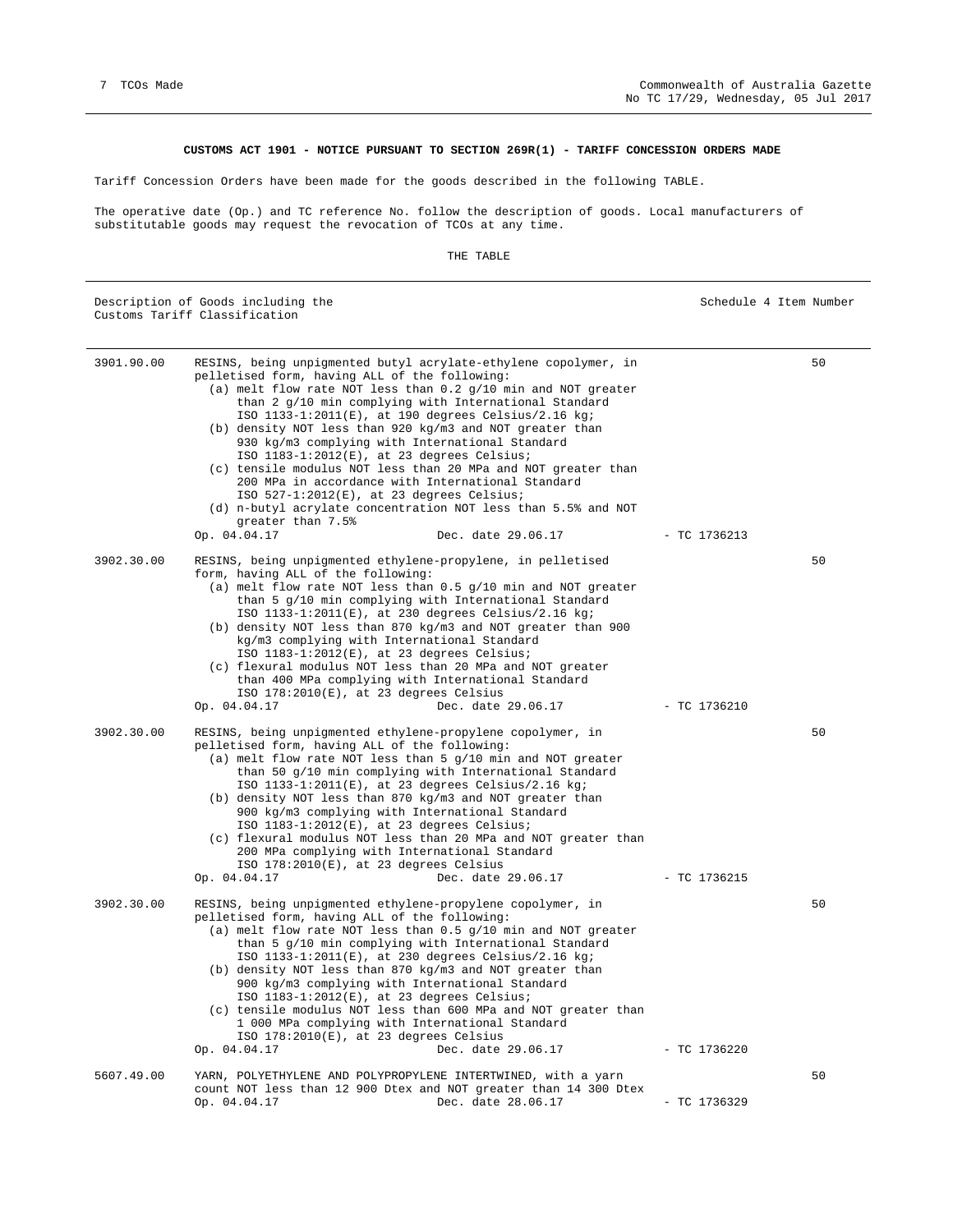Description of Goods including the Schedule 4 Item Number Schedule 4 Item Number Customs Tariff Classification

| 6907.21.90 | PORCELAIN SLABS, unglazed, having ALL of the following:<br>(a) length NOT less than 2 400 mm;<br>(b) width NOT less than 800 mm;<br>(c) thickness NOT less than 6 mm                                                                                                                                                                                                                                                                                 |                    |                | 50 |
|------------|------------------------------------------------------------------------------------------------------------------------------------------------------------------------------------------------------------------------------------------------------------------------------------------------------------------------------------------------------------------------------------------------------------------------------------------------------|--------------------|----------------|----|
|            | Op. 28.03.17                                                                                                                                                                                                                                                                                                                                                                                                                                         | Dec. date 29.06.17 | - TC 1734301   |    |
| 8413.91.90 | PARTS, DRUM AND CONTAINER PUMP, being ANY of the following:<br>$(a)$ coupling;<br>(b) discharge connectors;<br>(c) drive shafts;<br>(d) gas AND vapour emission adapters;<br>(e) guide sleeves;<br>$(f)$ hand wheels;<br>$(g)$ impellers;<br>(h) inner AND/OR outer tubes;<br>$(i)$ pump feet;<br>(j) pump housing including carbon bushing;<br>$(k)$ rotors;                                                                                        |                    |                | 50 |
|            | (1) strainers<br>Op. 06.04.17                                                                                                                                                                                                                                                                                                                                                                                                                        | Dec. date 29.06.17 | - TC 1737481   |    |
| 8421.21.90 | CARTRIDGES, WATER PURIFIER, having a carbon block filter<br>Op. 04.04.17                                                                                                                                                                                                                                                                                                                                                                             | Dec. date 28.06.17 | $-$ TC 1736571 | 50 |
| 8428.90.00 | WAREHOUSE STORAGE AND RETRIEVAL SYSTEM, programmable logic<br>controlled, including BOTH of the following:<br>(a) storage AND retrieval lifts;<br>(b) container payload capacity NOT less than 180 kg<br>Op. 30.03.17                                                                                                                                                                                                                                | Dec. date 28.06.17 | - TC 1734979   | 50 |
| 8481.20.00 | AIR PROCESSING UNIT, COMPRESSED AIR BRAKE, TRUCK AND/OR BUS,<br>having ALL of the following:<br>(a) air dryer;<br>(b) circuit protection valve;<br>(c) control unit                                                                                                                                                                                                                                                                                  |                    |                | 50 |
|            | Op. 31.03.17                                                                                                                                                                                                                                                                                                                                                                                                                                         | Dec. date 28.06.17 | - TC 1735669   |    |
| 8501.31.00 | ACTUATORS, DC MOTOR, linear, including a screw AND nut<br>spindle, being EITHER of the following:<br>(a) single screw actuators;<br>(b) telescopic actuators<br>Op. 31.03.17                                                                                                                                                                                                                                                                         | Dec. date 29.06.17 | $-$ TC 1735664 | 50 |
| 8537.10.90 | EMERGENCY SHUT DOWN SYSTEM, OIL AND/OR GAS WELL EQUIPMENT, skid<br>mounted, programmable logic controlled, including ALL of the<br>following:<br>(a) power supplies;<br>(b) display panel;<br>(c) hydraulic pump;<br>(d) solenoid valves;<br>(e) relief valves;<br>(f) pressure gauges;<br>$(g)$ exhaust;<br>(h) hi-lo pilots;<br>$(i)$ probes;<br>(j) emergency stop push buttons;<br>$(k)$ cables;<br>$(1)$ connectors;<br>(m) input output device |                    |                | 50 |
|            | Op. 30.03.17                                                                                                                                                                                                                                                                                                                                                                                                                                         | Dec. date 28.06.17 | $-$ TC 1734976 |    |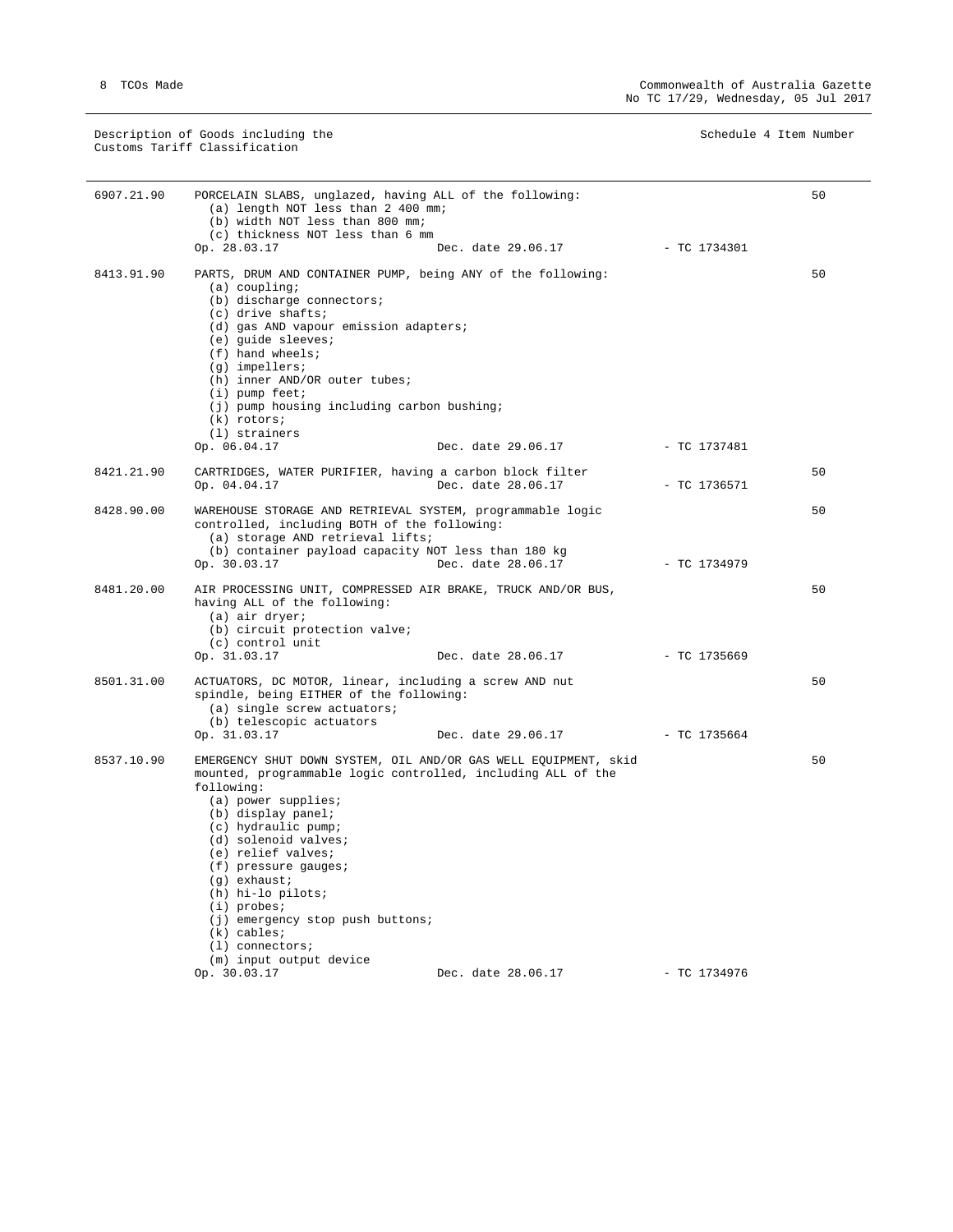Description of Goods including the Schedule 4 Item Number Schedule 4 Item Number Customs Tariff Classification Last Date of Effect

General Duty Rate

| 9506.91.00 | STAIR STEPPER EXERCISE MACHINES, motorised, including ALL of<br>the following:<br>(a) footrests;<br>(b) handlebars;<br>$(c)$ chain;<br>(d) heart rate monitors;<br>(e) emergency stop button;<br>$(f)$ transporting wheels;<br>(q) bottle holder,<br>with OR without console display screen AND/OR wireless internet<br>communicator |                    |              | 50 |
|------------|--------------------------------------------------------------------------------------------------------------------------------------------------------------------------------------------------------------------------------------------------------------------------------------------------------------------------------------|--------------------|--------------|----|
|            | Op. 31.03.17                                                                                                                                                                                                                                                                                                                         | Dec. date 29.06.17 | - TC 1735226 |    |
| 9506.91.00 | TRAINERS, BICYCLE, having BOTH of the following:<br>(a) direct OR wheel drive;<br>(b) motor OR electro OR magnetic brake,<br>with OR without ANY of the following:<br>(i) wireless communication;<br>(ii) manual resistance control;<br>(iii) front wheel support<br>Op. 06.04.17                                                    | Dec. date 28.06.17 | - TC 1737467 | 50 |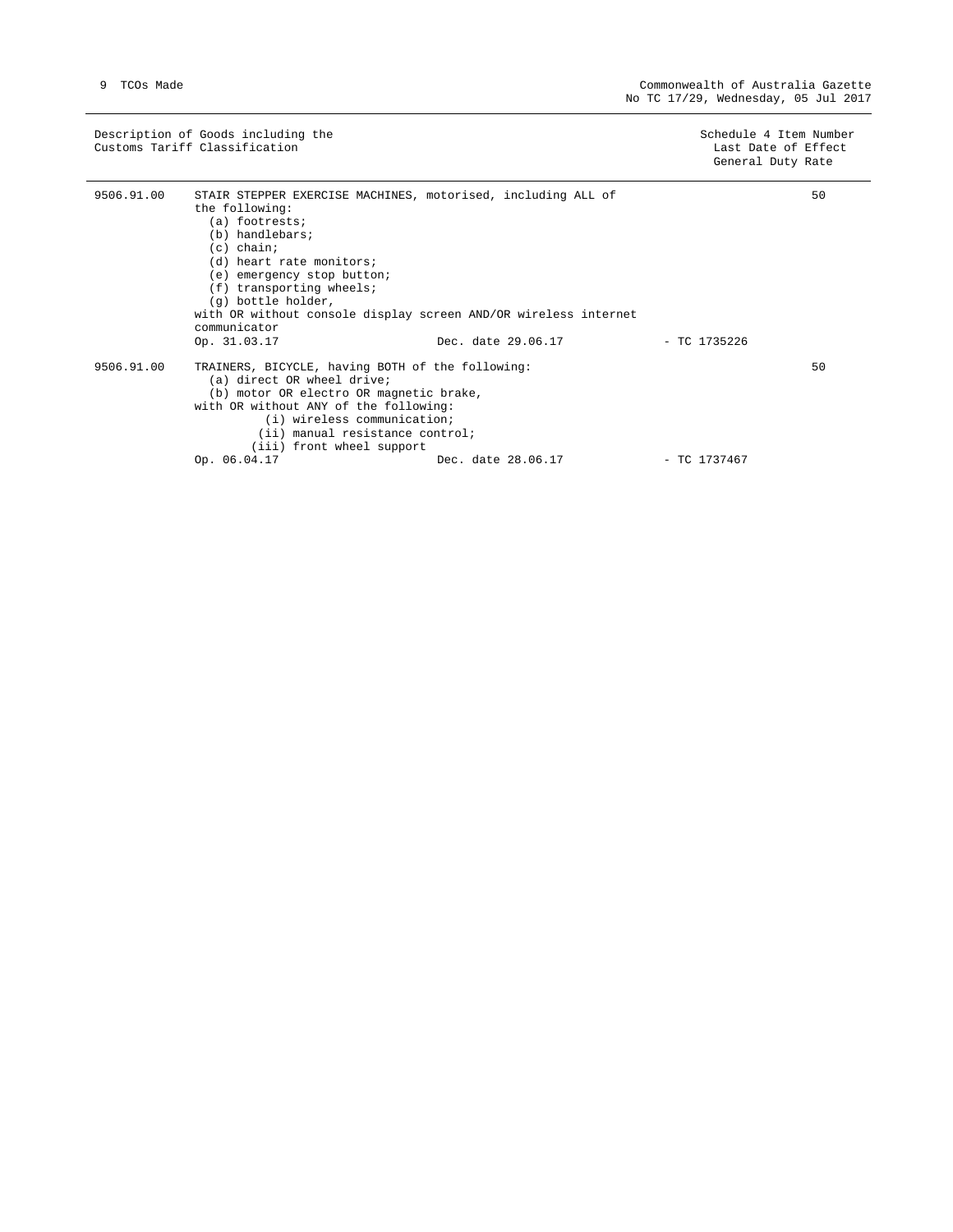#### **CUSTOMS ACT 1901**

#### **INTENTION TO REVOKE TARIFF CONCESSION ORDERS**

The Comptroller-General of Customs intends to revoke Tariff Concession Orders (TCO) for the goods described in the following TABLE in accordance with s.269SD(1AA) of the *Customs Act 1901* with effect from 5 July 2017.

On 5 July 2017, the Comptroller-General of Customs' delegate formed the belief in respect of these TCOs, that if the TCOs were not in force on that day, and applications for the TCOs were made on that day, the Comptroller-General of Customs would not have made the TCOs. The Comptroller-General of Customs would not have made these TCOs because he believes that the goods described in the wording of the respective TCOs cannot be classified to a single Tariff Classification in contravention of s. 269P(4)(a) of the *Customs Act 1901*.

Interested parties who might be affected by this decision are invited to provide, by close of business Wednesday 2 August 2017, a written submission concerning the proposed revocations.

Tariff Concessions Administration contact: email tarcon@border.gov.au, or telephone 02 6229 3559.

8207.70.00 PARTS, COMPOSITE TOOL BODIES (HOLDERS), METAL WORKING, being ANY

THE TABLE

Description of Goods including the Schedule 4 Item Number Customs Tariff Classification

50

of the following: (a) anvil; (b) axial support; (c) bellevile washer; (d) cassette; (e) chipbreaker; (f) coolant adaptor; (g) drive key; (h) insert key; (i) boring head clamp pin; (j) plug; (k) setting gauge; (l) sleeve (NOT being tungsten carbide); (m) adjusting screw; (n) anvil screw; (o) arbor screw; (p) axial support screw; (q) blanking screw; (r) cassette screw; (s) locking screw; (t) retaining screw; (u) belleville washer screws; (v) wedge screw; (w) eccentric cam; (x) level pin; (y) clamp stud; (z) shim; (aa) shim pin; (ab) driving wedge; (ac) lock nut; (ad) punch; (ae) clamp; (af) shim screw; (ag) lock pins; (ah) boring bar clamp; (ai) toggle lever; (aj) retainer pin; (ak) nest; (al) support blade; (am) locating pin; (an) cartridge; (ao) clamping sleeve; (ap) wedge clamp holder; (aq) wedge clamp tool block; (ar) nozzles (NOT being tungsten carbide); (as) clamp;

(Continued on next page)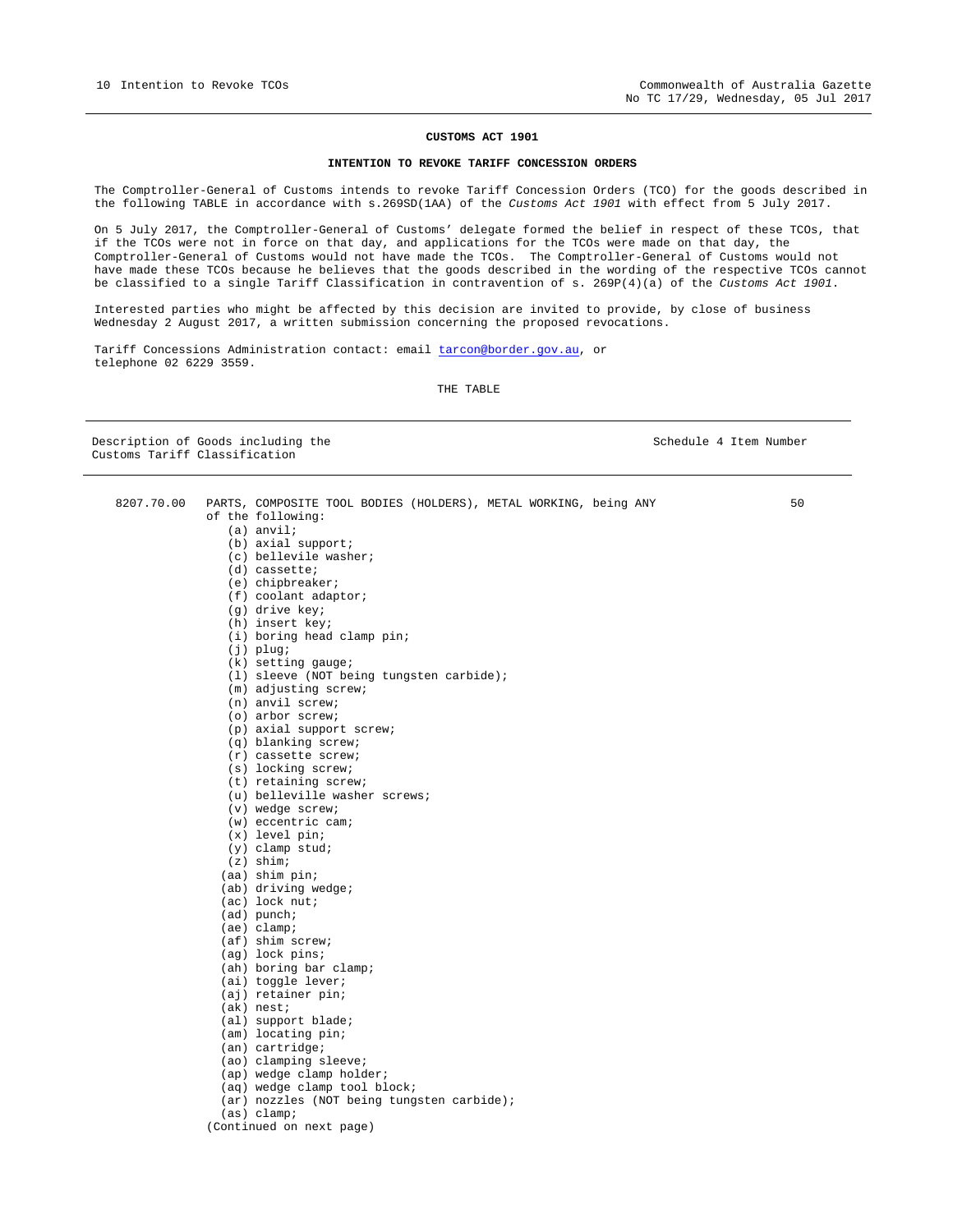(Continued from previous page) (at) wedge; (au) centre pin; (av) O ring; (aw) mounting washer (NOT being tungsten carbide); (ax) spring and pin; (ay) stop screw; (az) coolant deflector; (ba) magnetic sleeve; (bb) blade screw; (bc) taper pin; (bd) location roller; (be) eccentric pin; (bf) insert seat including cassette; (bg) top clamp; (bh) adjustment element Op. 29.06.98 Dec. date 11.09.98 - TC 9805623 8207.80.00 PARTS, COMPOSITE TOOL BODIES (HOLDERS), METAL WORKING, being ANY of the following: (a) anvil; (b) axial support; (c) bellevile washer; (d) cassette; (e) chipbreaker; (f) coolant adaptor; (g) drive key; (h) insert key; (i) boring head clamp pin; (j) plug; (k) setting gauge; (l) sleeve (NOT being tungsten carbide); (m) adjusting screw; (n) anvil screw; (o) arbor screw; (p) axial support screw; (q) blanking screw; (r) cassette screw; (s) locking screw; (t) retaining screw; (u) belleville washer screws; (v) wedge screw; (w) eccentric cam; (x) level pin; (y) clamp stud; (z) shim; (aa) shim pin; (ab) driving wedge; (ac) lock nut; (ad) punch; (ae) clamp; (af) shim screw; (ag) lock pins; (ah) boring bar clamp; (ai) toggle lever; (aj) retainer pin; (ak) nest; (al) support blade; (am) locating pin; (an) cartridge; (ao) clamping sleeve; (ap) wedge clamp holder; (aq) wedge clamp tool block; (ar) nozzles (NOT being tungsten carbide); (as) clamp; (at) wedge; (au) centre pin; (av) O ring; (aw) mounting washer (NOT being tungsten carbide); (ax) spring and pin; (ay) stop screw; (az) coolant deflector; (ba) magnetic sleeve; (bb) blade screw; 50

(Continued on next page)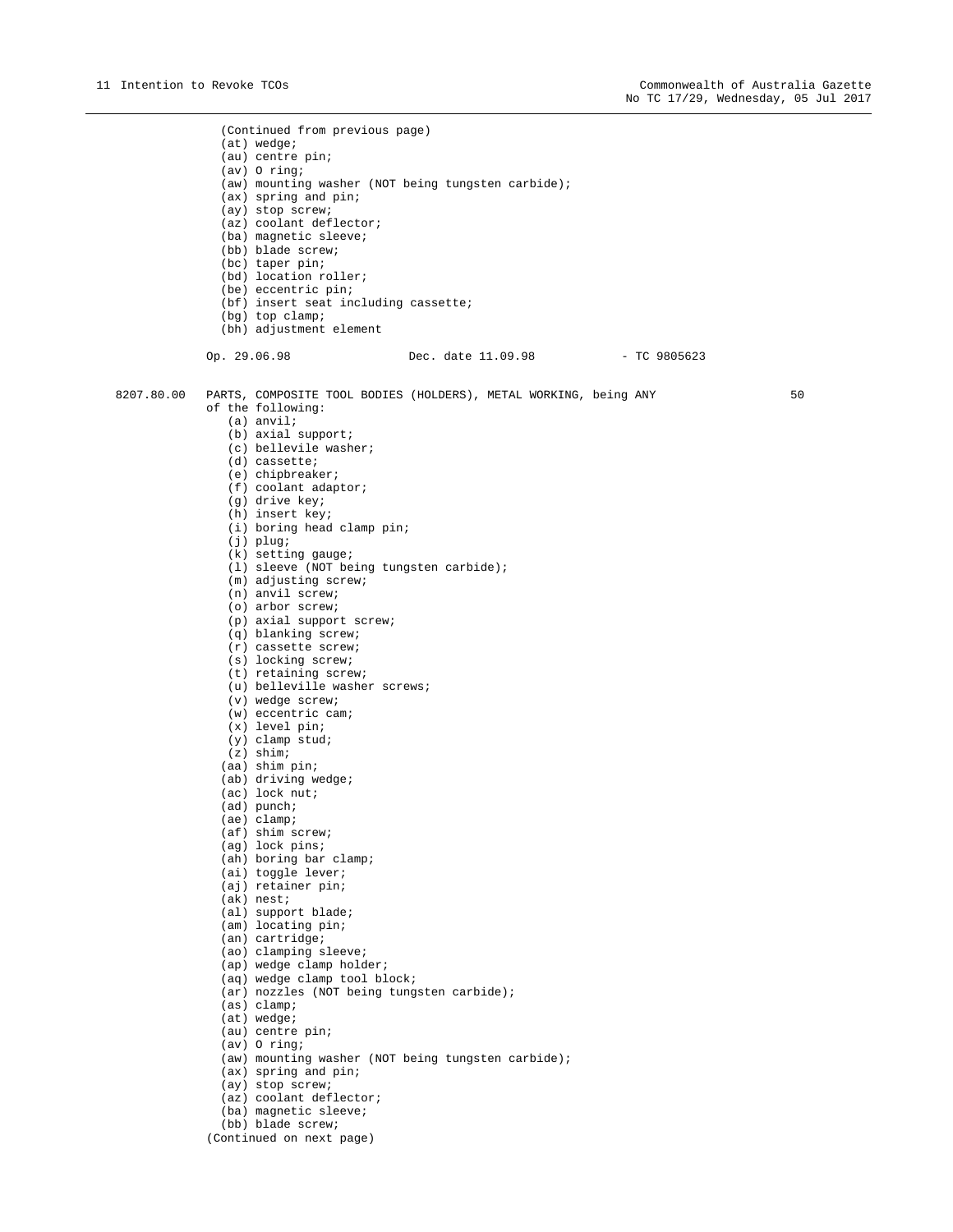(Continued from previous page) (bc) taper pin; (bd) location roller; (be) eccentric pin; (bf) insert seat including cassette; (bg) top clamp; (bh) adjustment element Op. 29.06.98 Dec. date 11.09.98 - TC 9805624 8207.90.00 PARTS, COMPOSITE TOOL BODIES (HOLDERS), METAL WORKING, being ANY 50 of the following: (a) anvil; (b) axial support; (c) bellevile washer; (d) cassette; (e) chipbreaker; (f) coolant adaptor; (g) drive key; (h) insert key; (i) boring head clamp pin; (j) plug; (k) setting gauge; (l) sleeve (NOT being tungsten carbide); (m) adjusting screw; (n) anvil screw; (o) arbor screw; (p) axial support screw; (q) blanking screw; (r) cassette screw; (s) locking screw; (t) retaining screw; (u) belleville washer screws; (v) wedge screw; (w) eccentric cam; (x) level pin; (y) clamp stud;  $(z)$  shim; (aa) shim pin; (ab) driving wedge; (ac) lock nut; (ad) punch; (ae) clamp; (af) shim screw; (ag) lock pins; (ah) boring bar clamp; (ai) toggle lever; (aj) retainer pin; (ak) nest; (al) support blade; (am) locating pin; (an) cartridge; (ao) clamping sleeve; (ap) wedge clamp holder; (aq) wedge clamp tool block; (ar) nozzles (NOT being tungsten carbide); (as) clamp; (at) wedge; (au) centre pin; (av) O ring; (aw) mounting washer (NOT being tungsten carbide); (ax) spring and pin; (ay) stop screw; (az) coolant deflector; (ba) magnetic sleeve; (bb) blade screw; (bc) taper pin; (bd) location roller; (be) eccentric pin; (bf) insert seat including cassette; (bg) top clamp; (bh) adjustment element

Op. 29.06.98 Dec. date 11.09.98 - TC 9805625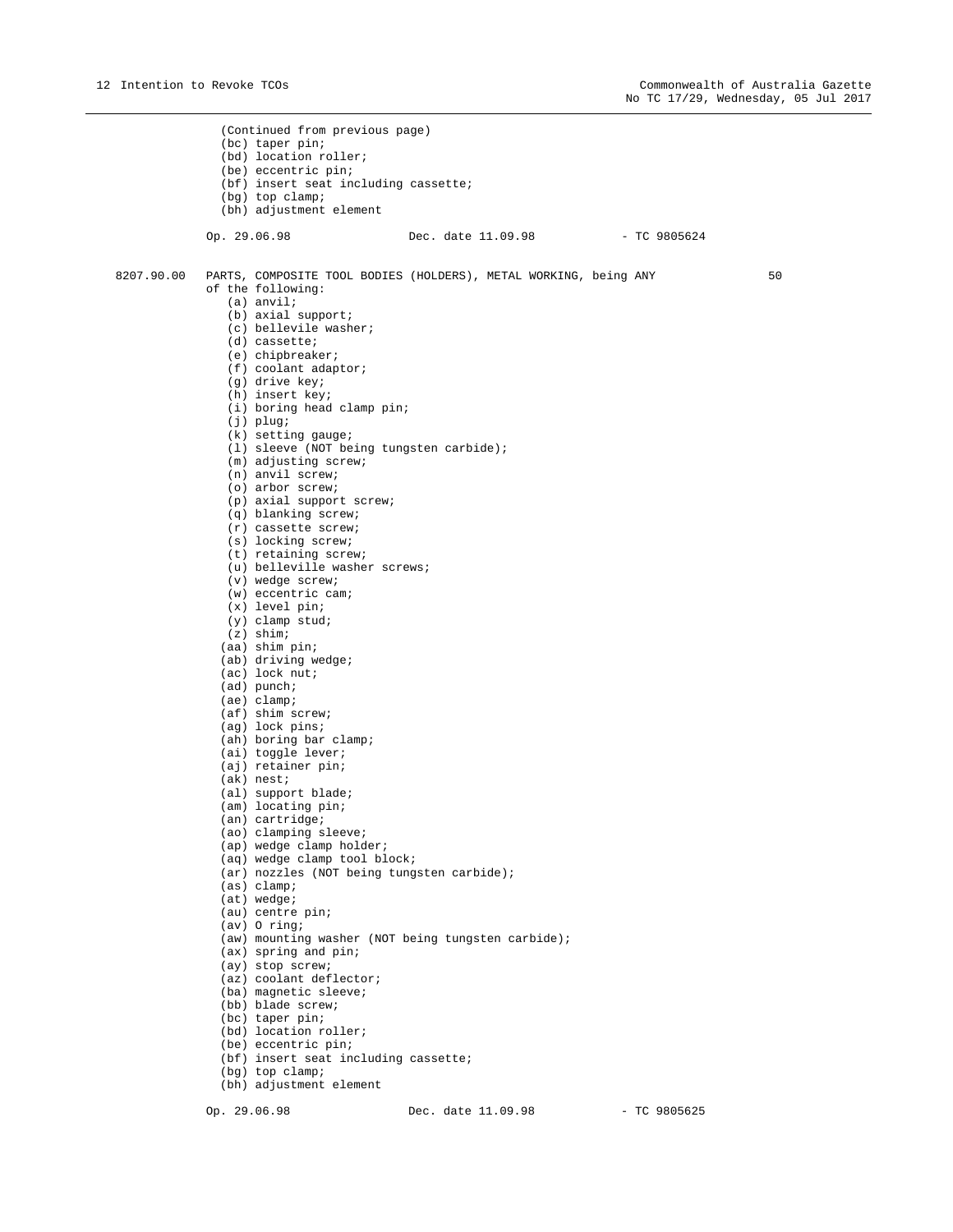| 8207.40.00 | PARTS, COMPOSITE TOOL BODIES (HOLDERS), METAL WORKING, being ANY<br>of the following:<br>$(a)$ anvil;<br>$(b)$ axial support; | 50 |
|------------|-------------------------------------------------------------------------------------------------------------------------------|----|
|            | (c) bellevile washer;                                                                                                         |    |
|            | $(d)$ cassette;                                                                                                               |    |
|            | (e) chipbreaker;                                                                                                              |    |
|            | $(f)$ coolant adaptor;                                                                                                        |    |
|            | (g) drive key;                                                                                                                |    |
|            | (h) insert key;                                                                                                               |    |
|            | (i) boring head clamp pin;                                                                                                    |    |
|            | $(j)$ plug;<br>$(k)$ setting gauge;                                                                                           |    |
|            | (1) sleeve (NOT being tungsten carbide);                                                                                      |    |
|            | $(m)$ adjusting screw;                                                                                                        |    |
|            | $(n)$ anvil screw;                                                                                                            |    |
|            | (o) arbor screw;                                                                                                              |    |
|            | (p) axial support screw;                                                                                                      |    |
|            | (q) blanking screw;                                                                                                           |    |
|            | $(r)$ cassette screw;<br>(s) locking screw;                                                                                   |    |
|            | (t) retaining screw;                                                                                                          |    |
|            | (u) belleville washer screws;                                                                                                 |    |
|            | $(v)$ wedge screw;                                                                                                            |    |
|            | $(w)$ eccentric cam;                                                                                                          |    |
|            | $(x)$ level pin;                                                                                                              |    |
|            | $(y)$ clamp stud;                                                                                                             |    |
|            | $(z)$ shim;<br>(aa) shim pin;                                                                                                 |    |
|            | (ab) driving wedge;                                                                                                           |    |
|            | $(ac)$ lock nut;                                                                                                              |    |
|            | (ad) punch;                                                                                                                   |    |
|            | $(ae)$ clamp;                                                                                                                 |    |
|            | (af) shim screw;                                                                                                              |    |
|            | (ag) lock pins;                                                                                                               |    |
|            | (ah) boring bar clamp;<br>(ai) toggle lever;                                                                                  |    |
|            | (aj) retainer pin;                                                                                                            |    |
|            | $(ak)$ nest;                                                                                                                  |    |
|            | (al) support blade;                                                                                                           |    |
|            | (am) locating pin;                                                                                                            |    |
|            | (an) cartridge;                                                                                                               |    |
|            | (ao) clamping sleeve;                                                                                                         |    |
|            | (ap) wedge clamp holder;<br>(aq) wedge clamp tool block;                                                                      |    |
|            | (ar) nozzles (NOT being tungsten carbide);                                                                                    |    |
|            | (as) clamp;                                                                                                                   |    |
|            | (at) wedge;                                                                                                                   |    |
|            | (au) centre pin;                                                                                                              |    |
|            | $(av)$ O ring;                                                                                                                |    |
|            | (aw) mounting washer (NOT being tungsten carbide);                                                                            |    |
|            | $(ax)$ spring and pin;                                                                                                        |    |
|            | (ay) stop screw;<br>(az) coolant deflector;                                                                                   |    |
|            | (ba) magnetic sleeve;                                                                                                         |    |
|            | (bb) blade screw;                                                                                                             |    |
|            | (bc) taper pin;                                                                                                               |    |
|            | (bd) location roller;                                                                                                         |    |
|            | (be) eccentric pin;                                                                                                           |    |
|            | (bf) insert seat including cassette;                                                                                          |    |
|            | (bg) top clamp;                                                                                                               |    |

(bh) adjustment element

Op. 29.06.98 Dec. date 11.09.98 - TC 9805626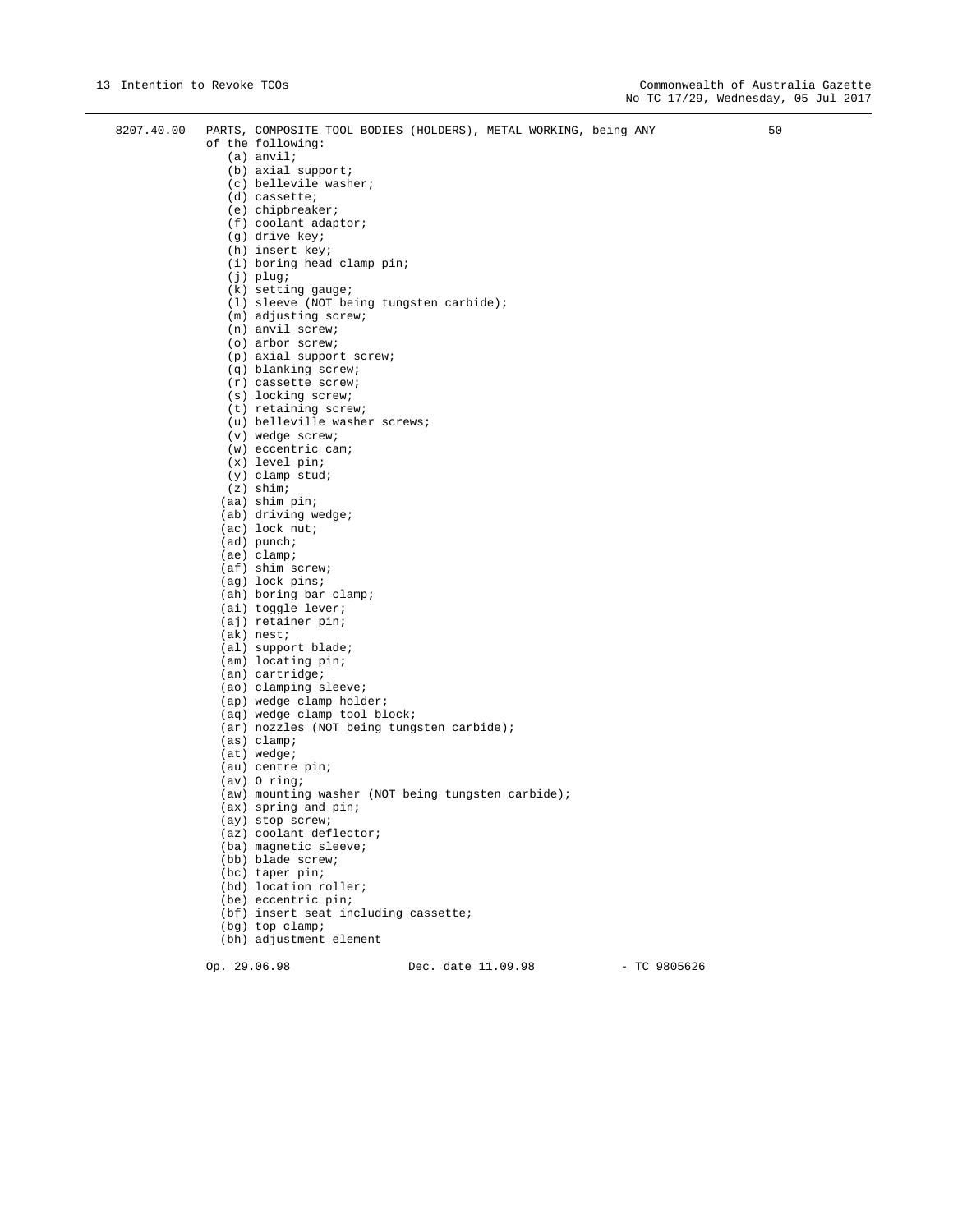#### **TARIFF CONCESSION ORDERS (TCOs) NOT USED IN THE PREVIOUS 2 YEARS**

The Comptroller-General of Customs is satisfied that the TCOs listed in the table below are no longer required because, in the 2 years preceding the day of this notice, they have not been quoted in an import declaration to secure a concessional rate of duty.

From Thursday, 3 August 2017, it is intended to take action to revoke these Orders under subsection 269SD (1A) of the Customs Act 1901. In accordance with subsection 269SG (2) of the Customs Act 1901, in transit provisions shall apply. If revoked, the expected date of effect will be 2 August 2017.

Interested parties are invited to provide, by close of business, Wednesday 2 August 2017, written reasons why an Order should NOT be revoked.

Please advise if any of the Orders listed below have been quoted on an import declaration.

If a request is made to retain an Order used for the granting of a Determination, please specify the Determination and the linked Item number to enable mapping to the Order and its scope.

#### THE TABLE

| Tariff<br>Classification                                                                                                                                                                                         | Description                                  |                                                                                                                                                                                                                                                                | Concession Number |  |
|------------------------------------------------------------------------------------------------------------------------------------------------------------------------------------------------------------------|----------------------------------------------|----------------------------------------------------------------------------------------------------------------------------------------------------------------------------------------------------------------------------------------------------------------|-------------------|--|
| 3702.42.90                                                                                                                                                                                                       | (a) clear or opaque coatings;<br>length      | POLYETHYLENE TEREPHTHALATE FILM, coated on one or both sides with a<br>base lacquer, and on one side with a further layer of diazo<br>solution, having BOTH of the following characteristics:<br>(b) in rolls exceeding 700 mm in width and exceeding 900 m in |                   |  |
|                                                                                                                                                                                                                  |                                              | Op. 01.01.07 Dec. date 06.11.06 - TC 0614035                                                                                                                                                                                                                   |                   |  |
| 3808.91.90<br>PLASTIC CATTLE EAR TAGS, insecticidal, having a minimum basis of<br>$200$ q/kq of diazinon and an average release rate of a minimum of<br>10 mg diazinon/day/tag for at least 140 consecutive days |                                              |                                                                                                                                                                                                                                                                |                   |  |
|                                                                                                                                                                                                                  | Op. 01.01.07                                 | Dec. date 07.11.06 - TC 0614686                                                                                                                                                                                                                                |                   |  |
| 3808.91.90                                                                                                                                                                                                       | INSECTICIDES, having a basis of tebufenozide |                                                                                                                                                                                                                                                                |                   |  |
|                                                                                                                                                                                                                  | Op. 01.01.07                                 | Dec. date 04.12.06                                                                                                                                                                                                                                             | $-$ TC 0614748    |  |
| 3808.94.00                                                                                                                                                                                                       | 17 mg of sodium dichloro-S-triazine trione   | TABLETS, WATER PURIFYING, in foil packs of 12, each containing                                                                                                                                                                                                 |                   |  |
|                                                                                                                                                                                                                  |                                              | Op. 01.01.07 Dec. date 08.11.06 - TC 0614128                                                                                                                                                                                                                   |                   |  |
| 3808.94.00                                                                                                                                                                                                       | halogenated sulfone                          | BIOCIDES, having a basis of organic thiocyanate, amide and                                                                                                                                                                                                     |                   |  |
|                                                                                                                                                                                                                  | Op. 01.01.07                                 | Dec. date 13.11.06                                                                                                                                                                                                                                             | $-$ TC 0614131    |  |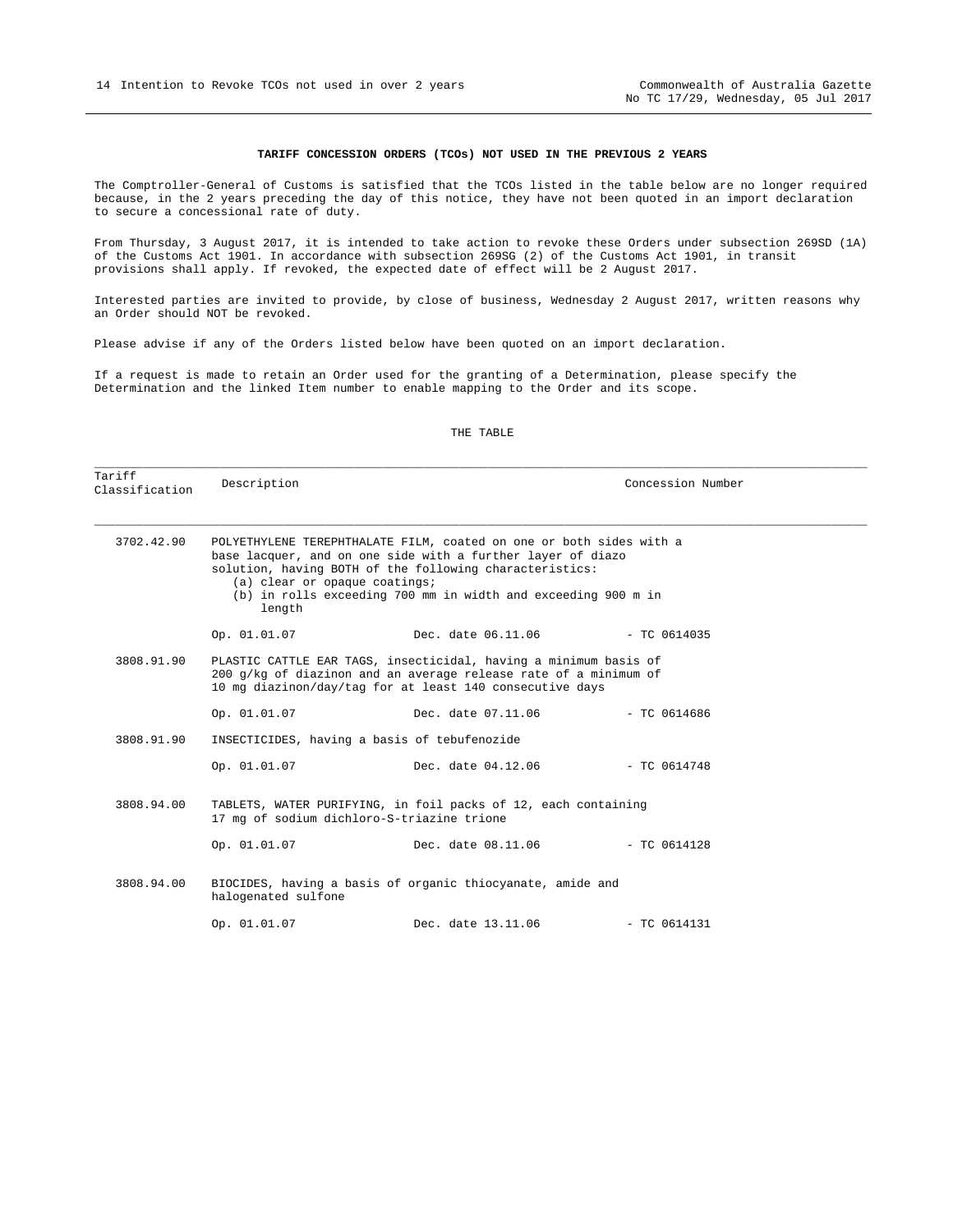| 3808.94.00 | DISINFECTING AND CLEANING GEL, DENTAL SUCTION MACHINE AND AMALGUM<br>COLLECTOR, enzyme based, bacterial control, non foaming, containing<br>aliphatic nitrogen compounds, having BOTH of the following<br>characteristics:<br>(a) 1% gel concentration of solution, when 6ml of gel is mixed with<br>600ml of water:<br>(b) NOT containing ANY of the following:<br>$(i)$ aldehydes;<br>(ii) phenols or halogenated phenols;<br>(iii) halogen chlorine, chlorhexidine or chlorine separators;<br>(iv) phlenolic compounds |                                                                                                                                                                                         |                |  |
|------------|---------------------------------------------------------------------------------------------------------------------------------------------------------------------------------------------------------------------------------------------------------------------------------------------------------------------------------------------------------------------------------------------------------------------------------------------------------------------------------------------------------------------------|-----------------------------------------------------------------------------------------------------------------------------------------------------------------------------------------|----------------|--|
|            | Op. 01.01.07                                                                                                                                                                                                                                                                                                                                                                                                                                                                                                              | Dec. date 13.11.06                                                                                                                                                                      | - TC 0614132   |  |
| 3921.90.90 | LAMINATE, TWO LAYER, comprising ALL of the following:<br>(a) viscose spunlace nonwoven;<br>(b) corn starch film                                                                                                                                                                                                                                                                                                                                                                                                           |                                                                                                                                                                                         |                |  |
|            | Op. 21.09.06                                                                                                                                                                                                                                                                                                                                                                                                                                                                                                              | Dec. date 08.12.06 - TC 0617442                                                                                                                                                         |                |  |
| 4811.51.00 | following:<br>greater than 18 g/sq m;<br>greater than 20 g/sq m;<br>(c) total weight NOT less than 215 g/sq m;<br>(d) width NOT less than 15 cm;<br>(e) unprinted                                                                                                                                                                                                                                                                                                                                                         | PAPERBOARD, KRAFT, bleached, in sheets, comprising ALL of the<br>(a) polyethylene coating on one side with a weight NOT<br>(b) polyethylene coating on the other side with a weight NOT |                |  |
|            | Op. 05.09.06                                                                                                                                                                                                                                                                                                                                                                                                                                                                                                              | Dec. date 01.11.06                                                                                                                                                                      | - TC 0614830   |  |
| 5402.45.00 | (inclusive)                                                                                                                                                                                                                                                                                                                                                                                                                                                                                                               | YARN, nylon bright tri-lobal, having a decitex between 110 and 250                                                                                                                      |                |  |
|            | Op. 01.01.07                                                                                                                                                                                                                                                                                                                                                                                                                                                                                                              | Dec. date 10.01.07                                                                                                                                                                      | $- TC 0614813$ |  |
| 5603.12.00 | distribution layers                                                                                                                                                                                                                                                                                                                                                                                                                                                                                                       | FABRIC, polyester fibre, non woven, comprising acquisition and                                                                                                                          |                |  |
|            | Op. 21.07.06                                                                                                                                                                                                                                                                                                                                                                                                                                                                                                              | Dec. date 13.10.06                                                                                                                                                                      | - TC 0612228   |  |
| 5603.93.00 | following:<br>(a) impregnated solvents;<br>(b) impregnated degreasers                                                                                                                                                                                                                                                                                                                                                                                                                                                     | CLOTHS, CLEANING, polyester and woodpulp, having BOTH of the                                                                                                                            |                |  |
|            | Op. 21.09.06                                                                                                                                                                                                                                                                                                                                                                                                                                                                                                              | Dec. date 08.12.06                                                                                                                                                                      | - TC 0617441   |  |
|            | 8404.10.00 HEATERS, HEAVY FUEL OIL                                                                                                                                                                                                                                                                                                                                                                                                                                                                                        |                                                                                                                                                                                         |                |  |
|            | Op. 28.06.06                                                                                                                                                                                                                                                                                                                                                                                                                                                                                                              | Dec. date 22.09.06                                                                                                                                                                      | $-$ TC 0610952 |  |
| 8422.30.90 | LINES, BOTTLING, comprising ALL of the following:<br>(a) rinser, filler and crown capper;<br>(b) rotary screw capper;<br>(c) liquid level checker;<br>(d) labeller;<br>(e) accumulator/packer;<br>(f) carton sealer                                                                                                                                                                                                                                                                                                       |                                                                                                                                                                                         |                |  |
|            | Op. 15.09.06                                                                                                                                                                                                                                                                                                                                                                                                                                                                                                              | Dec. date 15.12.06 - TC 0617303                                                                                                                                                         |                |  |
| 8438.10.90 | (a) mixers;<br>(b) feeding pumps                                                                                                                                                                                                                                                                                                                                                                                                                                                                                          | OVENS, SHREDDED PASTRY, comprising BOTH of the following:                                                                                                                               |                |  |
|            | Op. 16.05.06                                                                                                                                                                                                                                                                                                                                                                                                                                                                                                              | Dec. date 04.08.06                                                                                                                                                                      | - TC 0608570   |  |
| 8474.20.00 | greater than 100mm                                                                                                                                                                                                                                                                                                                                                                                                                                                                                                        | CRUSHERS, ROLL, comprising smooth or corrugated rolls having a<br>diameter NOT greater than 300mm AND a length NOT greater than                                                         |                |  |
|            | Op. 18.09.06                                                                                                                                                                                                                                                                                                                                                                                                                                                                                                              | Dec. date 15.12.06                                                                                                                                                                      | $-$ TC 0617297 |  |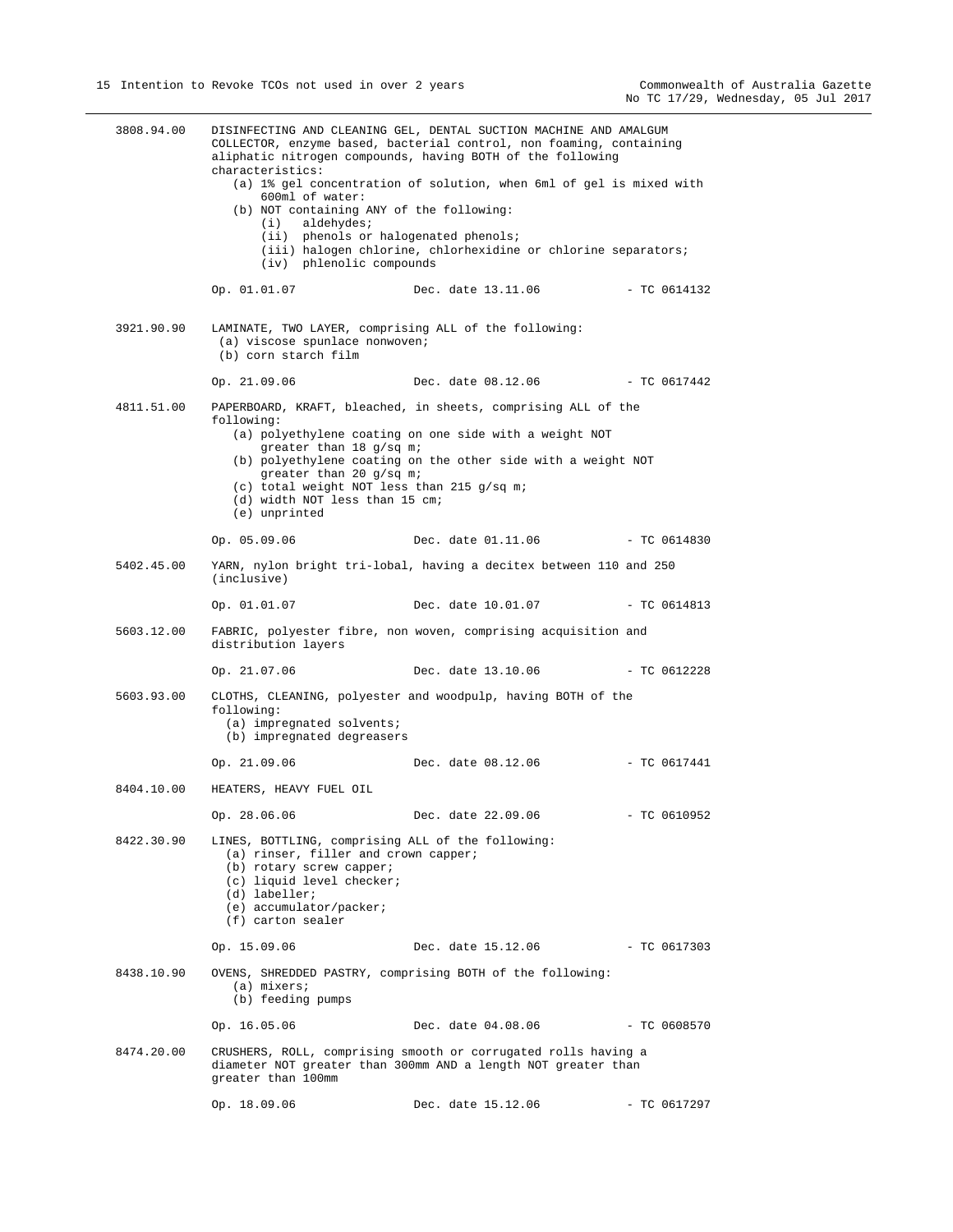| 8477.90.00 | being ANY of the following:<br>(a) degassing screws;<br>(b) degassing barrels;<br>(c) degassing domes    | PARTS, SINGLE SCREW EXTRUDER of 250 mm diameter OR greater,                                                                                                                                                                                                                                                                                                                                                                                                                                 |                |
|------------|----------------------------------------------------------------------------------------------------------|---------------------------------------------------------------------------------------------------------------------------------------------------------------------------------------------------------------------------------------------------------------------------------------------------------------------------------------------------------------------------------------------------------------------------------------------------------------------------------------------|----------------|
|            | Op. 01.01.07                                                                                             | Dec. date 16.11.06                                                                                                                                                                                                                                                                                                                                                                                                                                                                          | $-$ TC 0614302 |
| 8477.90.00 | INJECTION HEADS, FOOTWEAR, POLYURETHANE SOLE                                                             |                                                                                                                                                                                                                                                                                                                                                                                                                                                                                             |                |
|            | Op. 01.01.07                                                                                             | Dec. date 16.11.06                                                                                                                                                                                                                                                                                                                                                                                                                                                                          | - TC 0614305   |
| 8508.11.00 | capable of ALL the following:<br>coal dust;<br>cigarette smoke and smog;<br>sewer odours<br>Op. 01.01.07 | CLEANING/AIR PURIFYING MACHINES, vacuum, centrifugal action type,<br>three level filtration incorporating an activated charcoal filter,<br>(a) remove particulate matter exceeding 0.2 microns, including<br>viruses, bacteria, dust mites, fungi, pollen, house and<br>(b) remove toxic gases and pollutants, including chlorine,<br>gasoline, benzene, ozone, tetrachloroethane, asphalt fumes,<br>(c) remove noxious odours, including animal, fish, medicinal and<br>Dec. date 15.11.06 | - TC 0614416   |
| 8514.10.00 | NITRIDING FURNACES                                                                                       |                                                                                                                                                                                                                                                                                                                                                                                                                                                                                             |                |
|            | Op. 01.01.07                                                                                             | Dec. date 16.11.06 - TC 06143.                                                                                                                                                                                                                                                                                                                                                                                                                                                              |                |
| 9503.00.30 | maximum height 35 cm                                                                                     | SOFT TOYS, representing fictional characters known as "yowies",                                                                                                                                                                                                                                                                                                                                                                                                                             |                |
|            | Op. 01.01.07                                                                                             | Dec. date 24.11.06                                                                                                                                                                                                                                                                                                                                                                                                                                                                          | $-$ TC 0614625 |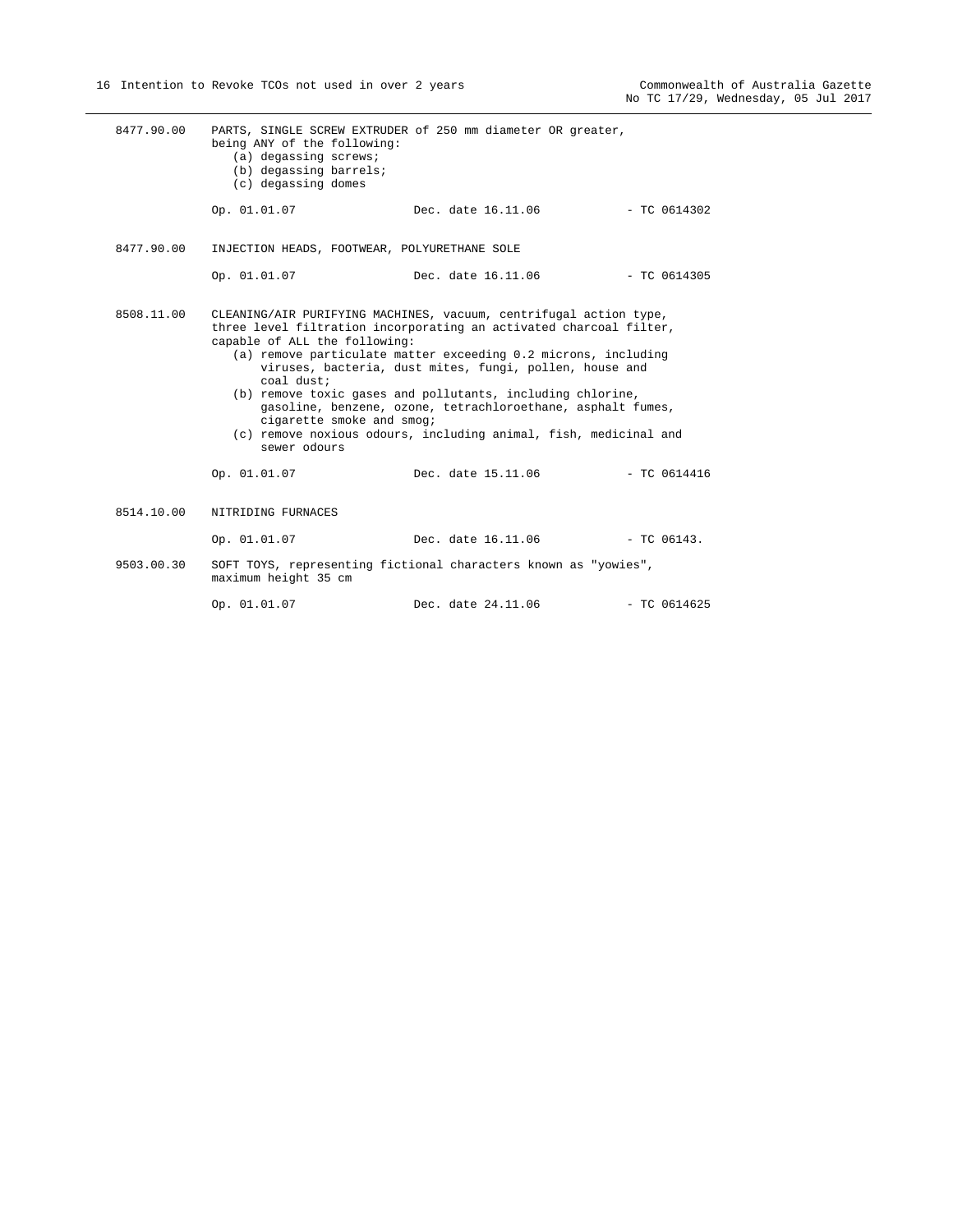#### **CUSTOMS ACT 1901**

#### **NOTICE PURSUANT TO SECTION 269SE(2) - TARIFF CONCESSION ORDER REVOCATION AT THE INITIATIVE OF COMPTROLLER-GENERAL OF CUSTOMS**

The Tariff Concession Orders listed in THE TABLE below have not been used for at least 2 years and have been revoked under Section 269SD(1A). In transit provisions apply.

The intention to revoke these orders was notified in Gazette TC17/23 dated 24 May 2017.

Contact: Email tarcon@border.gov.au.

#### THE TABLE

|            | Description of Goods including the<br>Customs Tariff Classification                                                                                                                               |                    |  | Schedule 4 Item Number<br>Last Date of Effect |                |
|------------|---------------------------------------------------------------------------------------------------------------------------------------------------------------------------------------------------|--------------------|--|-----------------------------------------------|----------------|
| 2918.99.00 | ISOPROPYL (E, E)-11-methoxy-3, 7, 11-trimethyldodeca-2,<br>4-dienoate in both the R and S forms<br>Op. 01.01.07                                                                                   | Dec. date 06.11.06 |  | $-$ TC 0614025                                | 50<br>20.06.17 |
|            | 2 Years non use. In transit provisions apply                                                                                                                                                      |                    |  |                                               |                |
| 3604.90.00 | CARTRIDGES, CHAFF, countermeasure complete with pyrotechnic squib<br>Op. 28.07.97                                                                                                                 | Dec. date 10.10.97 |  | $-$ TC 9706603                                | 50<br>20.06.17 |
|            | 2 Years non use. In transit provisions apply                                                                                                                                                      |                    |  |                                               |                |
| 3824.74.90 | REFRIGERANTS, being blends of three refrigerant gases but NOT<br>including blends containing chloro/fluoro carbons<br>Op. 01.01.07                                                                | Dec. date 02.01.07 |  | - TC 0614757                                  | 50<br>20.06.17 |
|            | 2 Years non use. In transit provisions apply                                                                                                                                                      |                    |  |                                               |                |
| 3920.62.00 | LAMINATES, consisting of a polyester film on a polyvinyl chloride<br>base<br>Op. 29.06.98                                                                                                         | Dec. date 11.09.98 |  | $-$ TC 9805613                                | 50<br>20.06.17 |
|            | 2 Years non use. In transit provisions apply                                                                                                                                                      |                    |  |                                               |                |
| 3924.90.00 | CLEANERS, HOLLOWWARE, having BOTH of the following:<br>(a) detachable foam cleaning head;<br>(b) detergent dispensing two piece handle<br>Op. 25.03.10                                            | Dec. date 11.06.10 |  | $-$ TC 1014660                                | 50<br>20.06.17 |
|            | 2 Years non use. In transit provisions apply                                                                                                                                                      |                    |  |                                               |                |
| 3926.90.90 | HORNS, SOUND AMPLIFICATION, MOBILE PHONE, plastic<br>Op. 30.01.12                                                                                                                                 | Dec. date 11.04.12 |  | $-$ TC 1203228                                | 50<br>20.06.17 |
|            | 2 Years non use. In transit provisions apply                                                                                                                                                      |                    |  |                                               |                |
| 5402.33.00 | YARN, 100% continuous filament semi dull polyester, flame<br>retardent, having ALL of the following:<br>(a) 1/167 decitex (150 denier) filament;<br>(b) filament count 48 to 50;<br>(c) raw white |                    |  |                                               | 50<br>20.06.17 |
|            | Op. 19.03.01                                                                                                                                                                                      | Dec. date 01.06.01 |  | $-$ TC 0102372                                |                |
|            | 2 Years non use. In transit provisions apply                                                                                                                                                      |                    |  |                                               |                |
| 5603.13.00 | FABRIC, comprising BOTH non-woven polypropylene AND<br>polypropylene microhook film                                                                                                               |                    |  |                                               | 50<br>20.06.17 |
|            | Op. 26.08.04                                                                                                                                                                                      | Dec. date 22.11.04 |  | $-$ TC 0408812                                |                |
|            |                                                                                                                                                                                                   |                    |  |                                               |                |

2 Years non use. In transit provisions apply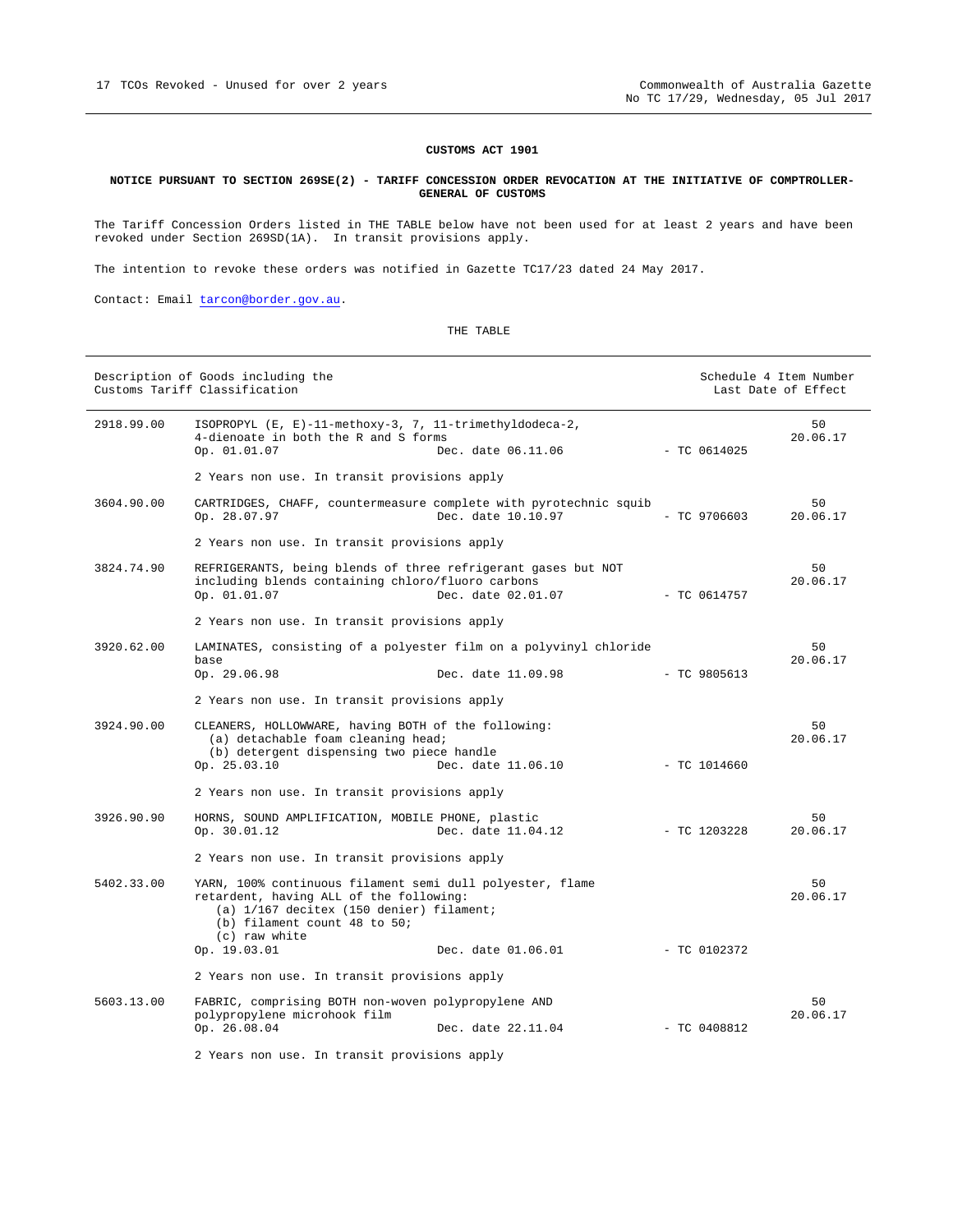|            | Description of Goods including the<br>Customs Tariff Classification                                                             |                    |                | Schedule 4 Item Number<br>Last Date of Effect |
|------------|---------------------------------------------------------------------------------------------------------------------------------|--------------------|----------------|-----------------------------------------------|
| 5603.94.00 | FABRICS, NEEDLEFELT, AIR CONVEYING, comprising BOTH of the<br>following:                                                        |                    |                | 50<br>20.06.17                                |
|            | (a) weight NOT less than 3 350 gsm;                                                                                             |                    |                |                                               |
|            | (b) thickness NOT less than 4.9 mm<br>Op. 21.03.07                                                                              | Dec. date 08.06.07 | - TC 0704153   |                                               |
|            | 2 Years non use. In transit provisions apply                                                                                    |                    |                |                                               |
| 6813.81.90 | BRAKE BLOCKS, non-metallic, containing brass wires woven into                                                                   |                    |                | 50                                            |
|            | the backing, conforming to API Specification 7 Section 18<br>Op. 01.01.07                                                       | Dec. date 13.11.06 | - TC 0614689   | 20.06.17                                      |
|            | 2 Years non use. In transit provisions apply                                                                                    |                    |                |                                               |
| 6902.90.00 | BRICKS AND/OR SHAPES, REFRACTORY, BLAST FURNACE, having ALL of                                                                  |                    |                | 50                                            |
|            | the following:<br>(a) carbon content NOT less than 65%;                                                                         |                    |                | 20.06.17                                      |
|            | (b) bulk density NOT less than $1.4$ g/cm3 but NOT greater than<br>$2.10$ g/cm3;                                                |                    |                |                                               |
|            | (c) apparent porosity NOT less than 15% but NOT greater than<br>25%;                                                            |                    |                |                                               |
|            | (d) cold crushing strength NOT less than 20 MPa but NOT greater<br>than 70 MPa;                                                 |                    |                |                                               |
|            | (e) modulus of rupture NOT less than 6 MPa but NOT greater than<br>25 MPa;                                                      |                    |                |                                               |
|            | $(f)$ ash content NOT less than 13%;                                                                                            |                    |                |                                               |
|            | (q) silicon carbide (SiC) content NOT less than 5%;<br>(h) alumina content NOT less than 5%                                     |                    |                |                                               |
|            | Op. 18.12.06                                                                                                                    | Dec. date 09.03.07 | - TC 0619972   |                                               |
|            | 2 Years non use. In transit provisions apply                                                                                    |                    |                |                                               |
| 8414.90.90 | PARTS, SINTER COOLER FAN, being ANY of the following:<br>(a) impellor assemblies consisting of impellors, shafts and            |                    |                | 50<br>20.06.17                                |
|            | bearings;<br>(b) inlet boxes;                                                                                                   |                    |                |                                               |
|            | (c) inlet dampers;                                                                                                              |                    |                |                                               |
|            | (d) inlet cone vane actuators;<br>(e) adjustable pedestals;                                                                     |                    |                |                                               |
|            | (f) adjustable motor base plates;                                                                                               |                    |                |                                               |
|            | (g) inlet cones                                                                                                                 |                    |                |                                               |
|            | Op. 11.08.05                                                                                                                    | Dec. date 28.10.05 | $-$ TC 0510590 |                                               |
|            | 2 Years non use. In transit provisions apply                                                                                    |                    |                |                                               |
| 8417.10.00 | WALKING BEAM FURNACE, HOT STRIP MILL, having ALL of the<br>following:                                                           |                    |                | 50<br>20.06.17                                |
|            | (a) throughput NOT less than 400 tonnes per hour;<br>(b) exit temperature of steel slab NOT less than 1 250 degrees<br>celsius; |                    |                |                                               |
|            | (c) slab input size NOT less than 1 metre wide by 220 mm thick<br>by 12 metres in length;                                       |                    |                |                                               |
|            | (d) coke oven gas fired<br>Op. 20.04.05                                                                                         | Dec. date 02.09.05 | $-$ TC 0504565 |                                               |
|            | 2 Years non use. In transit provisions apply                                                                                    |                    |                |                                               |
| 8417.90.00 | FURNACE CASING, WALKING BEAM FURNACE                                                                                            |                    |                | 50                                            |
|            | Op. 01.08.05                                                                                                                    | Dec. date 07.10.05 | $-$ TC 0510008 | 20.06.17                                      |
|            |                                                                                                                                 |                    |                |                                               |

2 Years non use. In transit provisions apply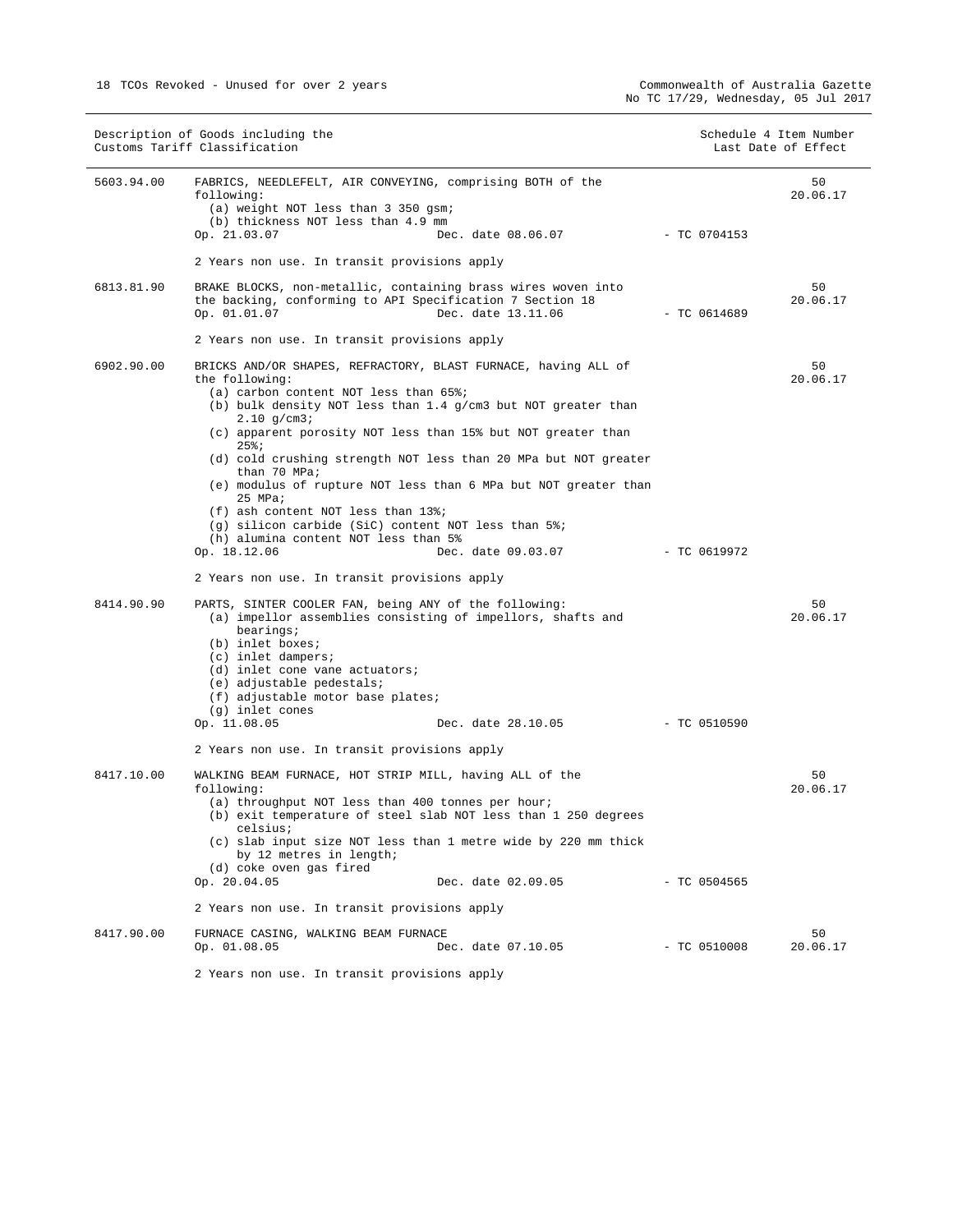|            | Description of Goods including the<br>Customs Tariff Classification                                                                                                                                                                                                                                                                                                                |                | Schedule 4 Item Number<br>Last Date of Effect |
|------------|------------------------------------------------------------------------------------------------------------------------------------------------------------------------------------------------------------------------------------------------------------------------------------------------------------------------------------------------------------------------------------|----------------|-----------------------------------------------|
| 8424.20    | GUNS, electrostatic, liquid spray painting, but NOT including<br>guns incorporating power packs or ANY of the following:<br>(a) air control panels;<br>(b) control cabinets;<br>(c) powder hoppers;<br>$(d)$ pumps;<br>(e) reciprocators;<br>$(f)$ stands                                                                                                                          |                | 50<br>20.06.17                                |
|            | Op. 06.01.92<br>Dec. date 25.03.92                                                                                                                                                                                                                                                                                                                                                 | $-$ TC 9200911 |                                               |
|            | 2 Years non use. In transit provisions apply                                                                                                                                                                                                                                                                                                                                       |                |                                               |
| 8439.99.00 | STEAMERS AND MISTERS, paper making, comprising ALL of the<br>following:<br>$(a)$ ducts;<br>$(b)$ scrubbers;<br>(c) heat exchangers;<br>$(d)$ fans;<br>(e) thermocompressors;<br>$(f)$ coolers;<br>(g) valves                                                                                                                                                                       |                | 50<br>20.06.17                                |
|            | Op. 29.03.06<br>Dec. date 16.06.06                                                                                                                                                                                                                                                                                                                                                 | $-TC0606018$   |                                               |
|            | 2 Years non use. In transit provisions apply                                                                                                                                                                                                                                                                                                                                       |                |                                               |
| 8479.89.90 | SYSTEMS, WORKOVER CONTROL, SUB SEA OIL AND GAS WELL, comprising<br>ALL of the following:<br>(a) hydraulic power units;<br>(b) sub sea power & communication test units;<br>(c) surface flow trees;<br>(b) umbilicals;<br>(e) riser joints;<br>(f) emergency disconnect packages;<br>(g) lower riser packages;<br>(h) xmas tree running tools<br>Op. 15.09.06<br>Dec. date 08.12.06 | $-$ TC 0617294 | 50<br>20.06.17                                |
|            | 2 Years non use. In transit provisions apply                                                                                                                                                                                                                                                                                                                                       |                |                                               |
| 8518.29.90 | SPEAKER SETS, audio, comprising two speakers, having ALL of the<br>following:<br>(a) a built in amplifier;<br>(b) a frequency range of 70 Hz - 25 KHz;<br>(c) an output power NOT exceeding 8.0 W;<br>(d) either<br>$(i)$ 4.5 V, 6 V, 9 V, or 12 V DC powered;<br>(ii) AC operation                                                                                                |                | 50<br>20.06.17                                |
|            | Op. 01.07.97<br>Dec. date 01.07.97                                                                                                                                                                                                                                                                                                                                                 | $-$ TC 9703711 |                                               |
|            | 2 Years non use. In transit provisions apply                                                                                                                                                                                                                                                                                                                                       |                |                                               |
| 8543.90.90 | CATHODE PLATES, aluminium, cold rolled, with plastic edge strips<br>Op. 22.04.02<br>Dec. date 12.07.02                                                                                                                                                                                                                                                                             | $-$ TC 0203422 | 50<br>20.06.17                                |
|            | 2 Years non use. In transit provisions apply                                                                                                                                                                                                                                                                                                                                       |                |                                               |
| 9503.00.91 | MODEL ROCKETS OR ENGINES FOR MODEL ROCKETS, assembled, including<br>launch/recovery items and rocket parts<br>Op. 01.01.07<br>Dec. date 27.11.06                                                                                                                                                                                                                                   | $-$ TC 0614715 | 50<br>19.06.17                                |
|            | 2 Years non use. In transit provisions apply                                                                                                                                                                                                                                                                                                                                       |                |                                               |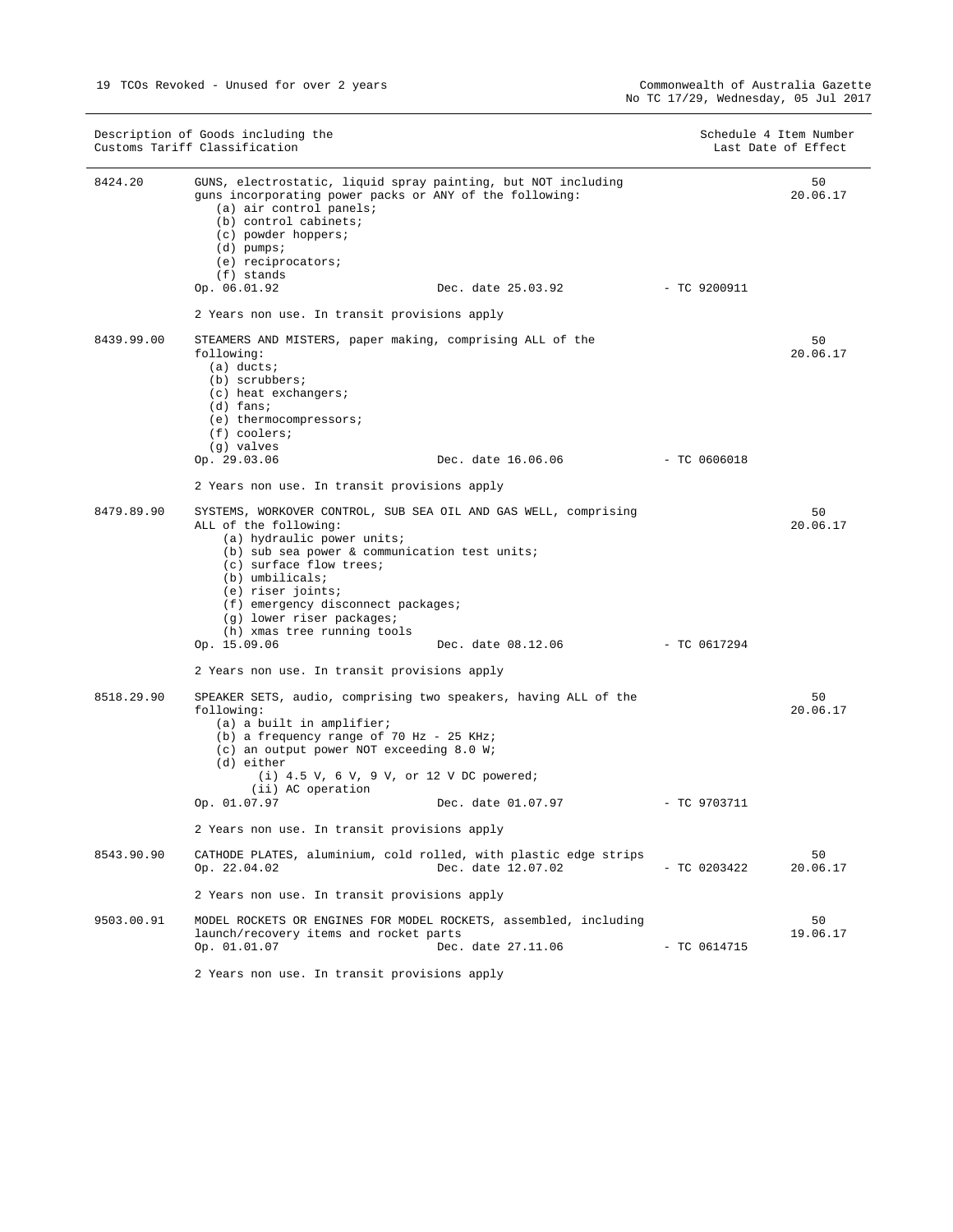#### **CUSTOMS ACT 1901 - NOTICE PURSUANT TO SECTION 269SE(2)**

#### **TARIFF CONCESSION ORDER REVOKED AND A NEW TARIFF CONCESSION ORDER MADE IN ACCORDANCE WITH 269SD(2) OF THE CUSTOMS ACT.**

A Tariff Concession Order for the goods described in the following TABLE has been revoked and a new Tariff Concession Order made in respect of the goods described below.

The operative date (Op.), decision date (Dec. date) and TC reference number follow the description of goods.

| THE | TARLE |
|-----|-------|
|-----|-------|

| Description of Goods including the<br>Customs Tariff Classification |                                                              |                    | Schedule 4 Item Number<br>Last Date of Effect |                |
|---------------------------------------------------------------------|--------------------------------------------------------------|--------------------|-----------------------------------------------|----------------|
| TCO REVOKED                                                         |                                                              |                    |                                               |                |
| 8421.29.00                                                          | SWARF SEPARATORS, OIL AND GAS WELL, magnetic<br>Op. 22.09.16 | Dec. date 11.01.17 | $-$ TC 1654140                                | 50<br>31.12.16 |
|                                                                     | Tariff change in class - see TC 1768820 keyed to 8421.29.90  |                    |                                               |                |
| TCO REISSUED                                                        |                                                              |                    |                                               |                |
| 8421.29.90                                                          | SWARF SEPARATORS, OIL AND GAS WELL, magnetic<br>Op. 01.01.17 | Dec. date 29.06.17 | $-$ TC 1768820                                | 50             |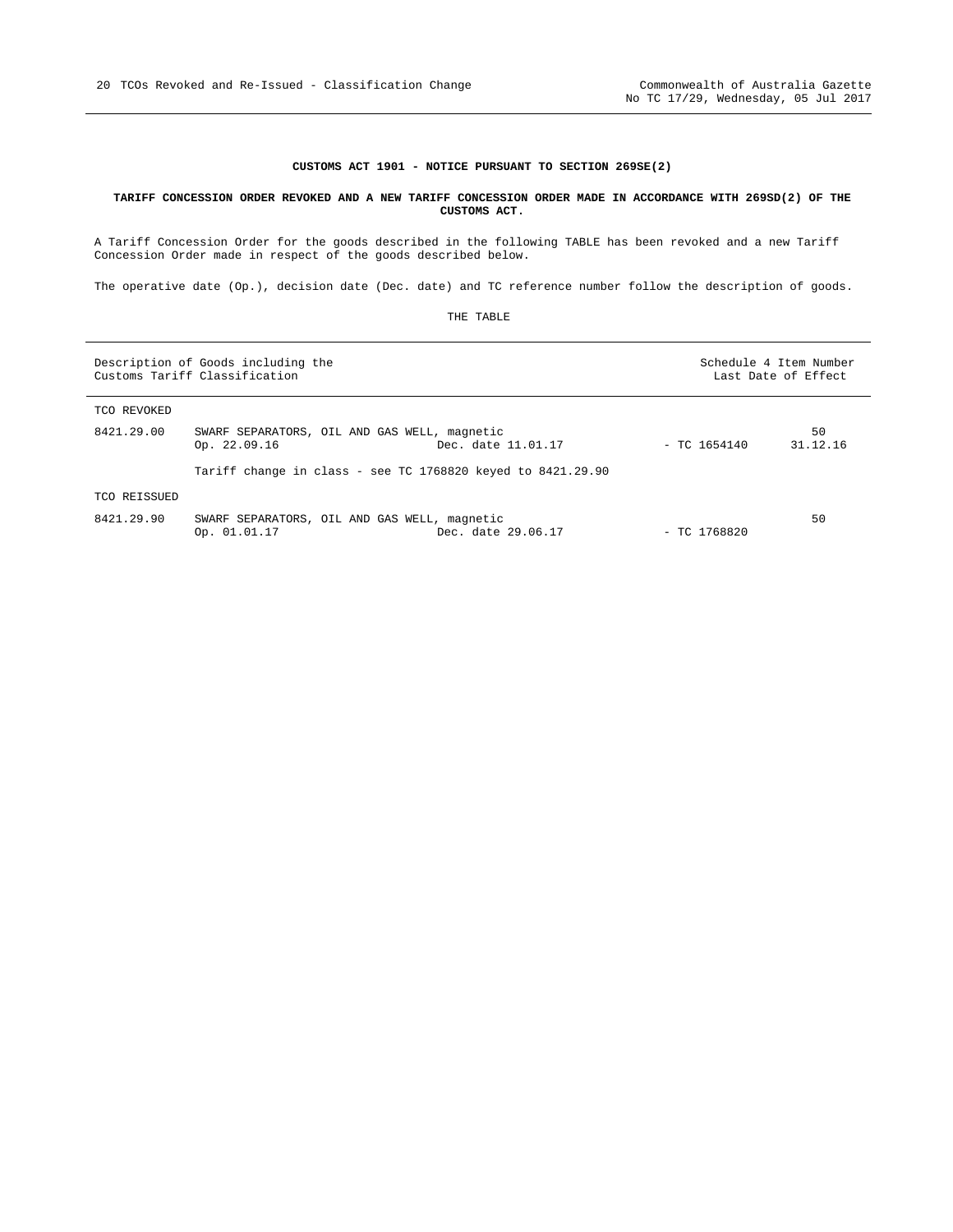#### **CUSTOMS ACT 1901**

#### **TARIFF CONCESSION ORDER REVOCATION AT THE INITIATIVE OF THE COMPTROLLER-GENERAL OF CUSTOMS**

The Tariff Concession Orders listed in THE TABLE below have been revoked.

#### THE TABLE

|            | Description of Goods including the<br>Customs Tariff Classification                                                                                                                                                                                                                                                                                                                                                                                                                                                                                                                                                                                                                                                                                                                                                                                                                                                                                                                                                                                                                                                                                                                                                                                                                                                                                                                                                                                                                                                                                                                                                                                                                                                                                                                                                                                                                                                                                                                                                                                                                                                                                                                                                                                                                                                             | Schedule 4 Item Number<br>Last Date of Effect |
|------------|---------------------------------------------------------------------------------------------------------------------------------------------------------------------------------------------------------------------------------------------------------------------------------------------------------------------------------------------------------------------------------------------------------------------------------------------------------------------------------------------------------------------------------------------------------------------------------------------------------------------------------------------------------------------------------------------------------------------------------------------------------------------------------------------------------------------------------------------------------------------------------------------------------------------------------------------------------------------------------------------------------------------------------------------------------------------------------------------------------------------------------------------------------------------------------------------------------------------------------------------------------------------------------------------------------------------------------------------------------------------------------------------------------------------------------------------------------------------------------------------------------------------------------------------------------------------------------------------------------------------------------------------------------------------------------------------------------------------------------------------------------------------------------------------------------------------------------------------------------------------------------------------------------------------------------------------------------------------------------------------------------------------------------------------------------------------------------------------------------------------------------------------------------------------------------------------------------------------------------------------------------------------------------------------------------------------------------|-----------------------------------------------|
| 8438.90.90 | PARTS, VEGETABLE AND/OR FRUIT PREPARATION MACHINE, being ANY of<br>the following:<br>(a) slicer assemblies, consisting of ALL of the following:<br>(i) slicer bowl with integrated discharge chute;<br>(ii) slicer feed head with integrated infeed chutes;<br>(iii) vegetable AND/OR fruit pushers;<br>(iv) vegetable AND/OR fruit pusher guide;<br>(v) rotating vegetable AND/OR fruit ejectors;<br>(vi) slicer bowl securing collar;<br>(vii) nuts AND/OR washers AND/OR bolts AND/OR screws,<br>with OR without seals;<br>(b) slicer feed head assemblies, consisting of ALL of the<br>following:<br>(i) slicer feed head with integrated infeed chutes;<br>(ii) vegetable AND/OR fruit pusher guide;<br>(iii) vegetable AND/OR fruit pushers;<br>(iv) nuts AND/OR washers AND/OR bolts AND/OR screws<br>AND/OR springs,<br>with OR without seals;<br>(c) vegetable AND/OR fruit pusher assemblies, consisting of<br>BOTH of the following:<br>(i) vegetable AND/OR fruit pushers;<br>(ii) removable handles AND/OR knobs;<br>(d) vegetable AND/OR fruit pusher quides, with OR without<br>guide rings AND/OR pivot arms AND/OR springs AND/OR bushes;<br>(e) vegetable AND/OR fruit pushers;<br>(f) slicer feed heads with integrated infeed chutes;<br>(q) vegetable AND/OR fruit pusher handles OR knobs;<br>(h) rotating vegetable AND/OR fruit ejectors;<br>(i) slicer bowls with integrated discharge chute;<br>(j) slicer bowl securing collars, with OR without seals;<br>(k) upper housing assemblies, consisting of ALL of the<br>following:<br>$(i)$ upper housings;<br>(ii) ventilation panels;<br>$(iii)$ seals;<br>(iv) dust exclusion caps;<br>(v) front external panels;<br>(vi) screws AND/OR bolts AND/OR nuts AND/OR<br>washers AND/OR seals,<br>with OR without ANY of the following:<br>(a) switch assemblies, consisting of ALL<br>of the following:<br>$(1)$ switches;<br>(2) switch mounting panels;<br>(3) switch buttons;<br>(b) internal panel securing fingers;<br>(c) internal support panels;<br>(d) internal protection plates;<br>(e) printed circuit boards;<br>$(f)$ knobs;<br>(1) upper AND/OR lower housings;<br>$(m)$ ventilation panels;<br>(n) dust exclusion caps;<br>(o) front external panels;<br>(p) internal support panels;<br>(q) internal protection plates;<br>$(r)$ knobs; | 50<br>30.05.17                                |
|            | (Continued on next page)                                                                                                                                                                                                                                                                                                                                                                                                                                                                                                                                                                                                                                                                                                                                                                                                                                                                                                                                                                                                                                                                                                                                                                                                                                                                                                                                                                                                                                                                                                                                                                                                                                                                                                                                                                                                                                                                                                                                                                                                                                                                                                                                                                                                                                                                                                        |                                               |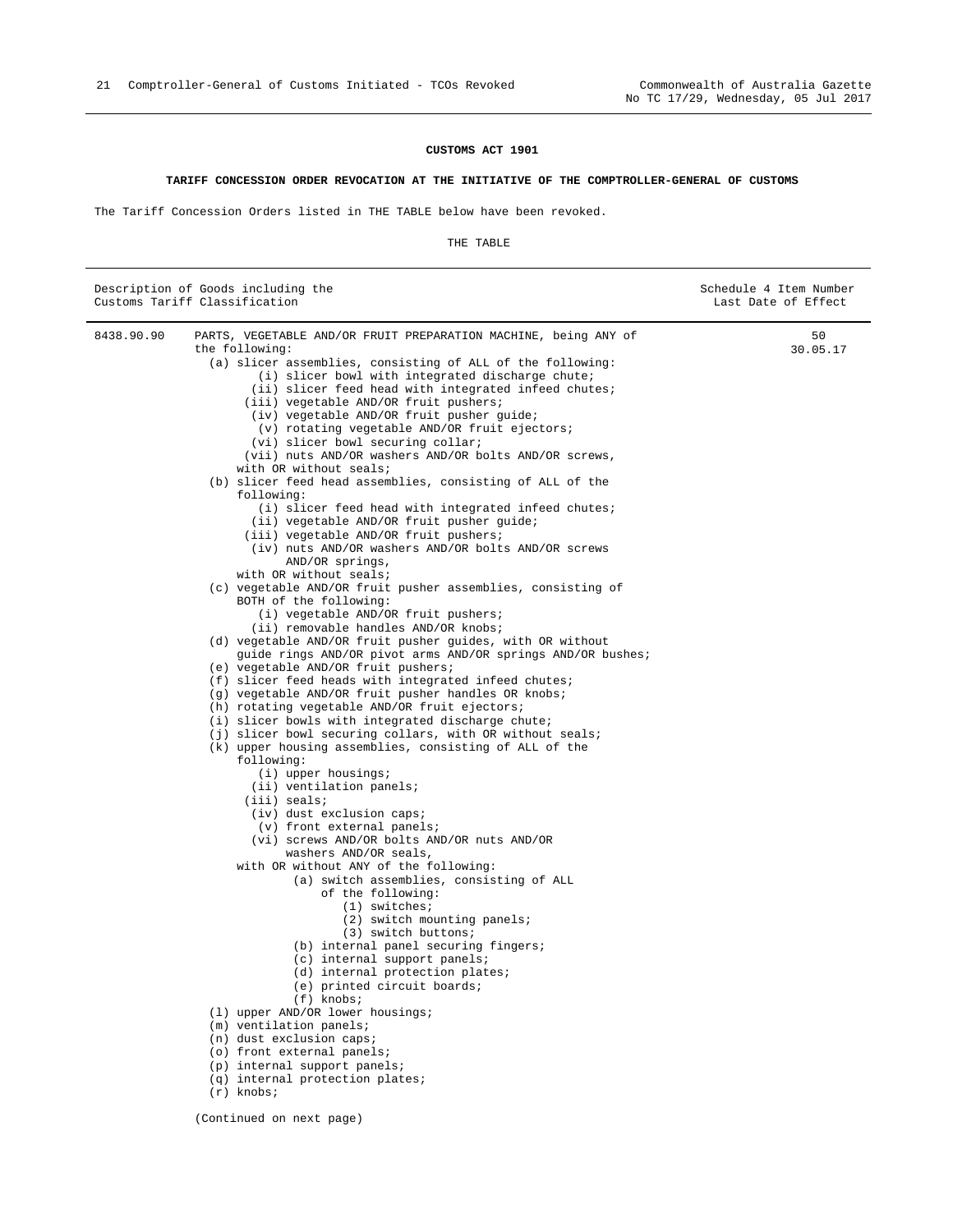Description of Goods including the Schedule 4 Item Number (Schedule 4 Item Number Customs Tariff Classification Customs Tariff Classification

```
(Continued from previous page) 
   (s) housing assemblies, consisting of ALL of the 
       following: 
          (i) housings, with OR without ANY of the 
              following: 
               (a) ventilation panels; 
               (b) integrated discharge chutes;
               (c) bushes; 
               (d) slicer lid pivot arms; 
         (ii) feet, 
       with OR without screws AND/OR bolts AND/OR nuts AND/OR 
       washers AND/OR seals; 
   (t) slicer lid assemblies, consisting of ALL of the 
       following: 
          (i) slicer lids with integrated infeed chutes; 
         (ii) vegetable AND/OR fruit pushers; 
        (iii) vegetable AND/OR fruit pusher guide assemblies, 
               consisting of ALL of the following: 
                (a) pusher guides; 
                (b) pusher guide rings; 
               (c) pusher guide pivot arms with springs 
                    AND bushes, 
               with OR without ANY of the following: 
                     (1) vegetable AND/OR fruit pusher 
                         lever arms; 
                     (2) vegetable AND/OR fruit pusher 
                         cover caps; 
                     (3) vegetable AND/OR fruit pusher 
                        lever arm mounting blocks;
         (iv) bushes; 
          (v) slicer lid securing levers, 
              with OR without ANY of the following: 
                (a) seals; 
                (b)nuts AND/OR washers AND/OR bolts 
                    AND/OR screws AND/OR springs; 
                (c) rotating vegetable AND/OR fruit ejectors; 
                (d) magnet holder arms; 
               (e) infeed chute removable internal 
                    compartment walls; 
                (f) feeding cones with washers; 
                (g) vegetable AND/OR fruit cutting 
                    groovers with washer; 
              (h) lock nut wrench;
   (u) pusher guide pivot arms; 
   (v) slicer lids with integrated infeed chutes; 
   (w) lid securing levers; 
   (x) bushes; 
  (y) vegetable AND/OR fruit pusher guide assemblies, 
       consisting of ALL of the following: 
          (i) pusher guides; 
         (ii) pusher guide rings; 
        (iii) pusher guide pivot arms with springs AND 
              bushes; 
   (z) housings with integrated discharge chutes; 
  (aa) slicer lid pivot arms; 
  (ab) cord protectors; 
  (ac) vegetable AND/OR fruit pusher holder inserts; 
  (ad) infeed hopper lid assemblies, consisting of ALL of the 
       following: 
          (i) infeed hopper lids with integrated infeed chute; 
         (ii) infeed crank arms; 
        (iii) agitators with washers; 
         (iv) lid securing levers; 
          (v) bushes, 
      with OR without feeding trays;
  (ae) infeed hopper lids with integrated infeed chute; 
 (af) infeed crank arms;
  (ag) agitators;
```
(Continued on next page)

<sup>(</sup>ah) vegetable AND/OR fruit pusher lever arms;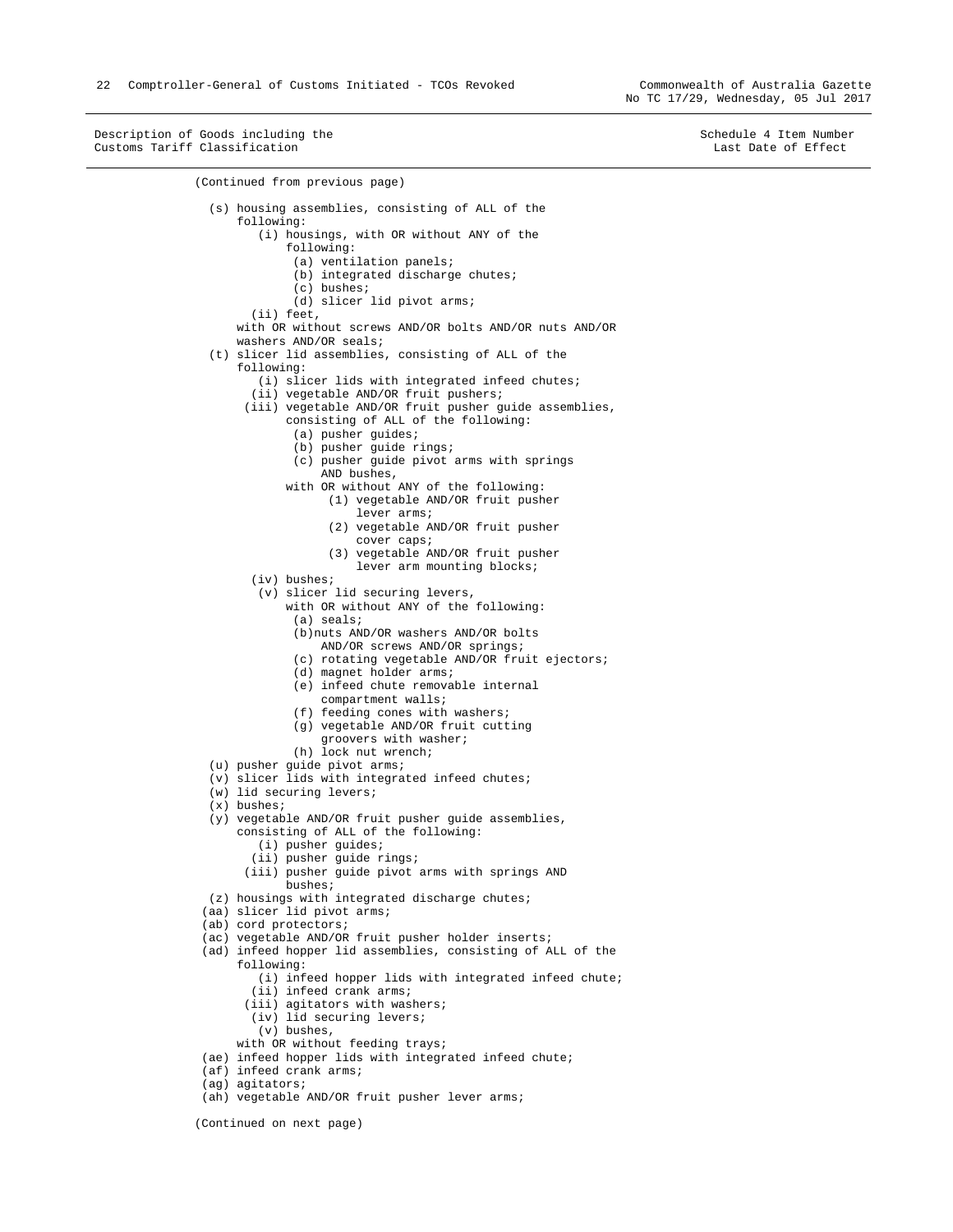Description of Goods including the Schedule 4 Item Number (Schedule 4 Item Number Customs Tariff Classification Customs Tariff Classification

(Continued from previous page) (ai) vegetable AND/OR fruit pusher cover caps; (aj) vegetable AND/OR fruit pusher lever arm mounting blocks; (ak) magnet holder arms; (al) compartment walls; (am) feeding cones with washers; (an) vegetable AND/OR fruit cutting groovers; (ao) infeed hopper feeding trays; (ap) slicer combination housing AND stand assemblies, with OR without nuts AND/OR bolts AND/OR washers AND/OR springs, consisting of ALL of the following: (i) housings incorporating discharge chutes AND stands; (ii) leg stabilising support panels; (iii) ventilation panels; (iv) lid support stops; (v) handles; (vi) foot inserts; (vii) roller wheels; (viii) roller wheel axles; (ix) roller wheel springs; (x) bushes; (xi) printed circuit control boards AND/OR support panels AND/OR support panel locator fingers; (xii) switches; (xiii) knobs; (xiv) seals, with OR without ANY of the following: (a) spacers; (b) shaft keys; (c) pulleys; (d) drive shafts; (e) bearings; (f) lid pivot arms; (g) power cords; (h) motors; (i) power cord insulator; (j) motor support brackets; (k) power transmission belts; (aq) housings incorporating discharge chutes AND stands; (ar) roller wheel assemblies, consisting of ALL of the following: (i) roller wheel axles; (ii) roller wheel springs; (iii) roller wheels; (as) roller wheel axles;  $(at)$  roller wheels<br>Op.  $10.02.17$ Dec. date 15.05.17 - TC 1719960 TCO revoked as per Tariff Concessions Gazette Notice TC 17/24, Wednesday, 31 May 2017 8438.90.90 PARTS, FOOD PROCESSOR MACHINE, being ANY of the following: (a) feeder lid assemblies, consisting of ALL of the following: (i) feeder lid with integrated feeder chutes; (ii) kidney shaped vegetable OR fruit pushers; (iii) safety securing rods, with OR without lock clips; (iv) cylindrical shaped vegetable or fruit pushers, with OR without lid securing levers AND/OR bushes; (b) feeder lids with integrated feeder chutes; (c) vegetable AND/OR fruit pushers, with OR without handles OR knobs; (d) feeder lid safety rod assemblies, consisting of BOTH of the following: (i) safety securing rods; 50 30.05.17

(ii) clips;

(e) upper housing assemblies, consisting of ALL of the

(Continued on next page)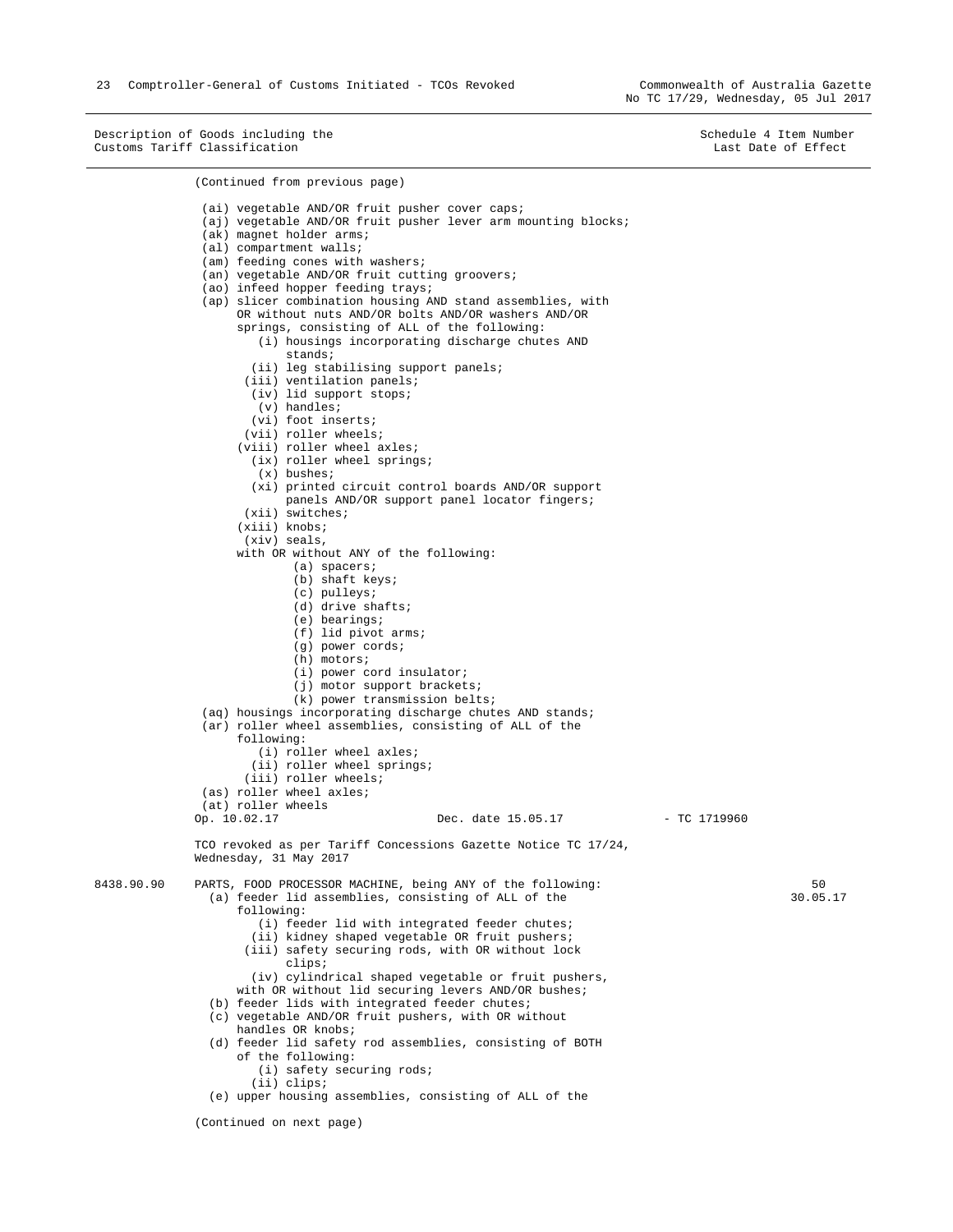Description of Goods including the Schedule 4 Item Number (Schedule 4 Item Number Customs Tariff Classification Customs Tariff Classification (Continued from previous page) following: (i) upper housings; (ii) screws AND/OR bolts AND/OR washers AND/OR nuts AND/OR springs; (iii) seal rings; (iv) front plates; (v) switch assemblies, consisting of BOTH of the following: (a) switches; (b) mounting panels; (vi) dust exclusion cover caps; (vii) ventilation panels; (viii) internal panel support AND/OR securing fingers; (ix) internal switch assembly protector housings, with OR without power cord retainer clips; (f) upper AND/OR lower housings, with OR without feet; (g) front panels; (h) dust exclusion caps; (i) internal panel support AND/OR securing fingers; (j) ventilation panels; (k) cutter bowl attachment assemblies, consisting of ALL of the following: (i) cutter bowls; (ii) safety securing rods, with OR without springs AND/OR switches AND/OR clips, with OR without lids AND/OR disc holder stems AND/OR bowl securing collars AND/OR securing clamps; (l) disc holder stems; (m) cutter OR slicer bowls, with OR without ANY of the following: (i) handles; (ii) safety securing rod assemblies consisting of BOTH of the following: (a) safety securing rods; (b) springs, with OR without ANY of the following: (1) switches; (2) clips; (n) cutter OR slicer bowl safety securing rod assemblies, consisting of ALL of the following: (i) safety securing rods; (ii) springs, with OR without EITHER of the following: (a) switches; (b) clips; (o) cutter bowl lid assemblies, consisting of BOTH of the following: (i) cutter bowl lids; (ii) seal rings; (p) slicer bowl assemblies, consisting of ALL of the following: (i) feeder lid assemblies, consisting of ALL of the following: (a) feeder lid with integrated infeed chutes, with OR without pusher guides; (b) kidney shaped vegetable AND/OR fruit pushers, with OR without removable handles OR knobs; (c) safety securing rods, with OR without lock clips; (d) cylindrical shaped vegetable AND/OR fruit pushers; (ii) rotating vegetable AND/OR fruit ejector plates; (iii) slicer bowls with safety securing rods, with OR without ANY of the following: (a) bowl securing collars AND/OR plates; (b) vegetable AND/OR fruit rotating ejector plates; (c) feeder lid pivot arms; (Continued on next page)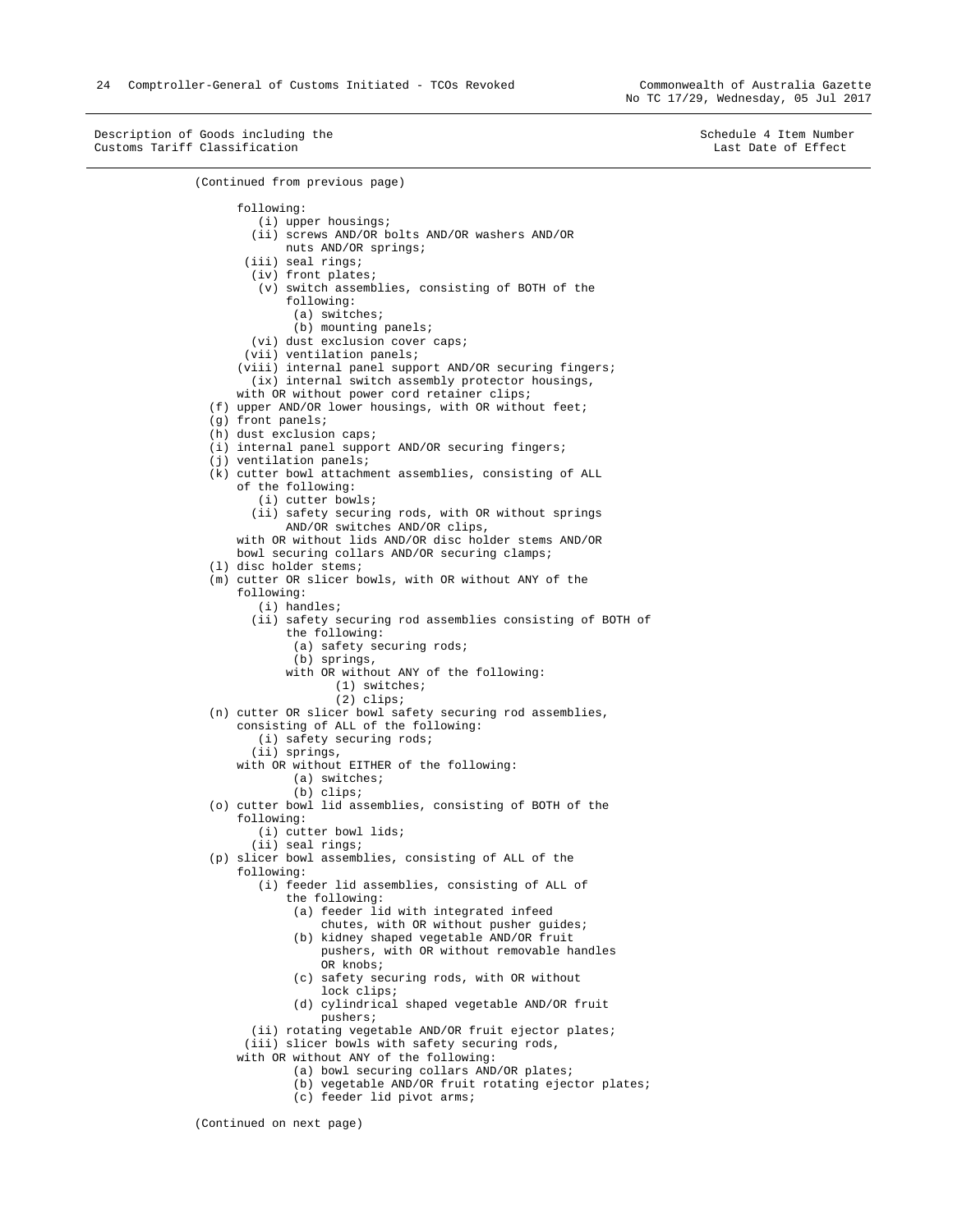25 Comptroller-General of Customs Initiated - TCOs Revoked Commonwealth of Australia Gazette

No TC 17/29, Wednesday, 05 Jul 2017

Description of Goods including the Schedule 4 Item Number (Schedule 4 Item Number Customs Tariff Classification Customs Tariff Classification

```
(Continued from previous page) 
                               (d) vegetable AND/OR fruit pusher lever arms; 
                               (e) vegetable AND/OR fruit pusher lever arm 
                                   mounting blocks; 
                               (f) vegetable AND/OR fruit pusher cover caps; 
                               (g) vegetable AND/OR fruit pusher lever pivot 
                                   arms; 
                               (h) magnet holder arms; 
                               (i) infeed chute removable internal compartment 
                                   walls; 
                               (j) screws AND/OR bolts AND/OR washers AND/OR nuts; 
                  (q) cutter OR slicer bowl handle assemblies, consisting of 
                      ALL of the following: 
                         (i) handles; 
                        (ii) safety securing rod assemblies, consisting of 
                             ALL the following: 
                               (a) safety securing rods; 
                               (b) springs, 
                      with OR without EITHER of the following: 
                                    (1) switches; 
                                    (2) clips; 
                  (r) cutter OR slicer bowl handles; 
                  (s) bowl securing collars AND/OR plates; 
                  (t) internal support AND/OR protector panels; 
                  (u) internal air deflector plates AND/OR tubes AND/OR strips; 
                 (y) knobs;
                  (w) vegetable AND/OR fruit pusher handles; 
                  (x) cutter bowl lids; 
                  (y) vegetable AND/OR fruit slicer bowls; 
                  (z) vegetable AND/OR fruit pusher guide assemblies, 
                      consisting of ALL of the following: 
                         (i) pusher guides; 
                        (ii) bushes; 
                       (iii) pivot arms, with OR without springs; 
                 (aa) vegetable AND/OR fruit pusher guides; 
                (ab) vegetable AND/OR fruit pusher guide pivot arms;
                 (ac) bushes; 
                (ad) slicer lid securing levers;
                (ae) switch knob stop plates;
                 (af) power cord protectors; 
                 (ag) vegetable AND/OR fruit rotating ejector plates; 
                 (ah) vegetable AND/OR fruit pusher lever arms; 
                (ai) vegetable AND/OR fruit pusher lever arm mounting blocks;
                 (aj) vegetable AND/OR fruit pusher cover caps; 
                (ak) vegetable AND/OR fruit pusher lever arm pivot arms;
                 (al) magnet holder arms; 
                 (am) infeed chute removable internal compartment walls; 
                 (an) vegetable AND/OR fruit pusher stoppers; 
               (ao) safety securing rods<br>Op. 10.02.17
                                                   Dec. date 15.05.17 - TC 1720486
               TCO revoked as per Tariff Concessions Gazette Notice TC 17/24, 
              Wednesday, 31 May 2017 
8468.90.00 PARTS, WELDERS, being ANY of the following: 
                  (a) nozzles; 
                  (b) tips; 
                  (c) contacts; 
                  (d) guns; 
                  (e) torches; 
                  (f) electrodes; 
                  (g) housings; 
                  (h) insulators; 
                  (i) adapters; 
                 (i) drive rolls;
                  (k) fasteners; 
                  (l) guides; 
                  (m) knobs; 
                  (n) mountings; 
               (Continued on next page) 
                                                                                                            50 
                                                                                                         30.05.17
```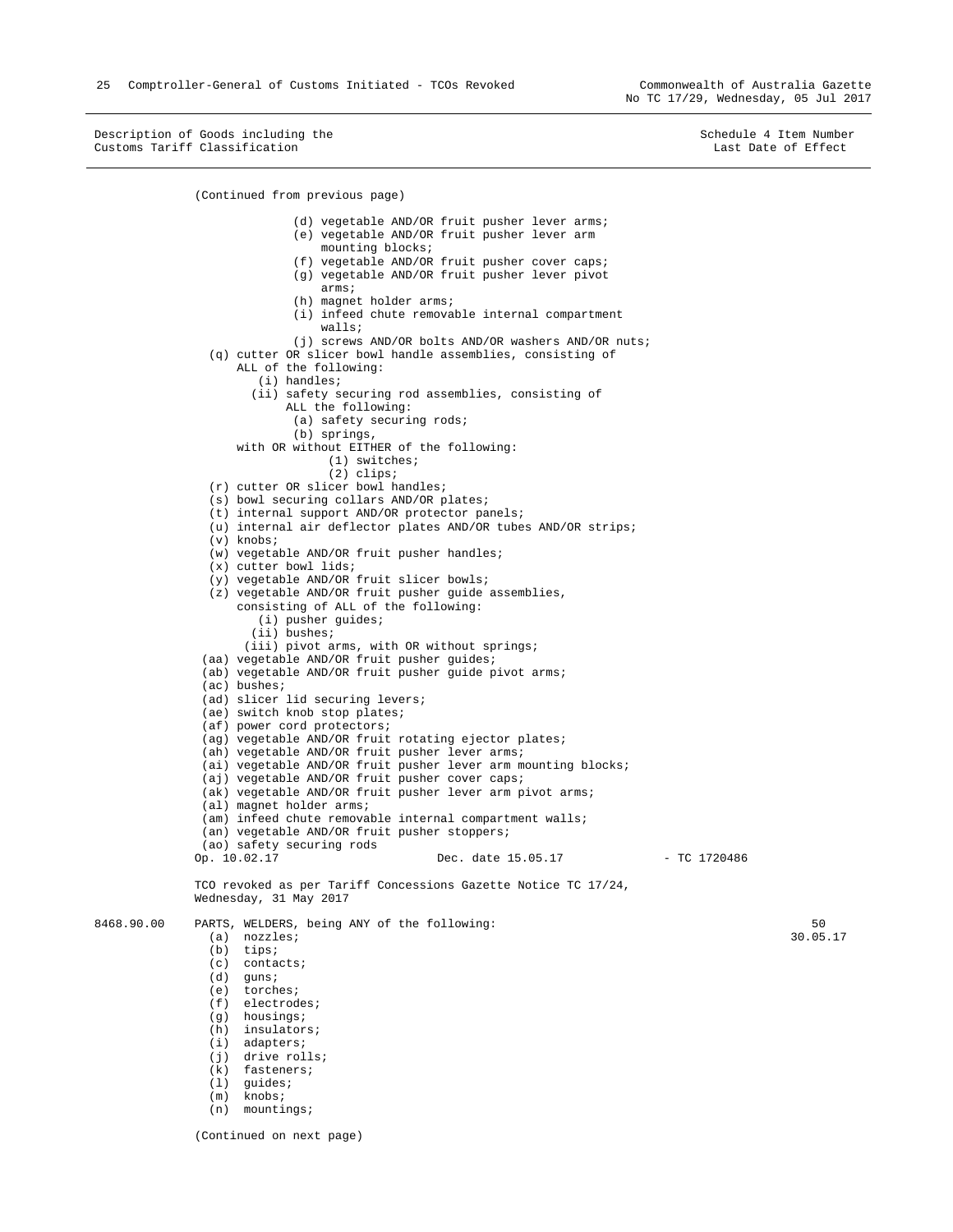Description of Goods including the Schedule 4 Item Number<br>
Customs Tariff Classification Customs Tariff Classification Customs Tariff Classification

(Continued from previous page)

 (o) pins; (p) plugs; (q) retaining cups; (r) shields; (s) spacers; (t) liners; (u) triggers; (v) collet bodies; (w) diffusers; (x) body tubes; (y) strain reliefs; (z) collets; (aa) rotors; (ab) stators; (ac) stabilisers; (ad) arrestors; (ae) lugs;  $(af)$  heads<br>Op.  $15.03.06$ Dec. date 06.12.12 - TC 1236013

TCO revoked as per Tariff Concession Gazette Notice TC17/24, Wednesday 31 May 2017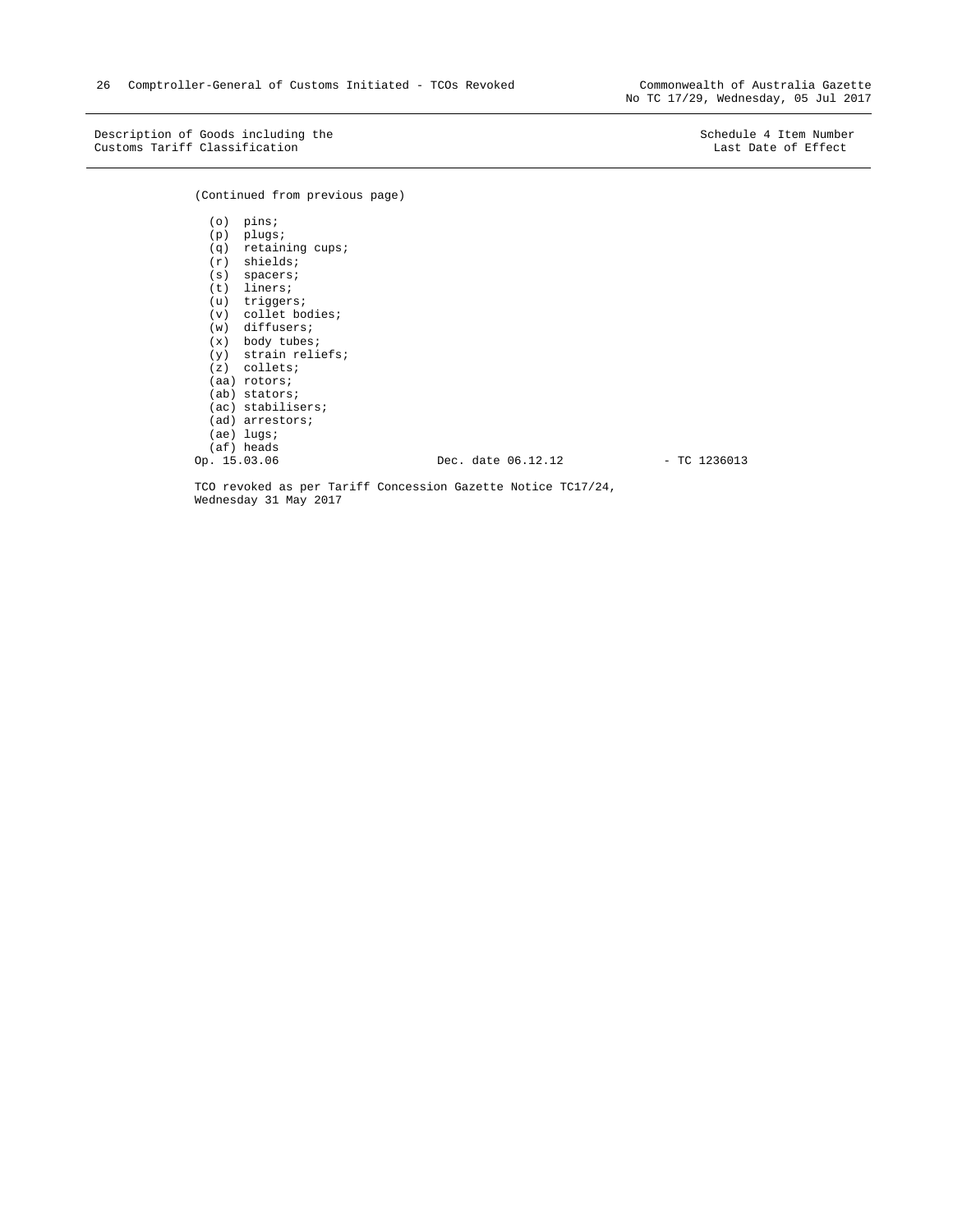#### CUSTOMS ACT 1901

#### CUSTOMS TARIFF ACT 1995

#### SCHEDULE 4

#### BY-LAW No. 1700053

I, Andrew Chandler, delegate of the Comptroller-General of Customs, under section 271 of the *Customs Act 1901*, make the by-law set out in the Schedule below.

### THE SCHEDULE

#### BY-LAW No. 1700053

Item 15 Schedule 4

#### 1. This by-law may be cited as Customs By-law No. 1700053.

- 2. This by-law shall take effect on and from 1 July 2017.
- 3. For the purposes of item 15 of Schedule 4 to the *Customs Tariff Act 1995*, goods that are specified in Column 1 of the Table below (the Table) are prescribed.
- 4. The application of item 15 to the goods specified in Column 1 of the Table are subject to:
	- (a) paragraph 5; and
	- (b) the exclusions and conditions, if any, set out in Column 2 opposite those goods or in paragraph 9
- 5. The goods must:
	- (a) be imported as the accompanied baggage of an arriving person or purchased by an arriving person at an inwards duty free shop; and
	- (b) not be commercial goods; and
	- (c) not be motor vehicles or motor vehicle parts.
- 6. For the purposes of item 7 of the Table, one cigarette is taken to weigh 1 gram.<br>The purposes of item 8 of the Table, the amount in respect of a family that is
- For the purposes of item 8 of the Table, the amount, in respect of a family that arrived in Australia on a flight or voyage, is the amount calculated in accordance with the formula:

#### $(S900 \times A) + (\$450 \times C)$

where:

A is the number of adults in the family who were on the flight or voyage; and C is the number of children in the family who were on the flight or voyage.

8. In this by-law:

*accompanied baggage* means goods which:

- (a) are carried or worn by an arriving person and are available for presentation to Customs at the time of his or her processing through Customs; or
- (b) are consigned to travel on the same ship or aircraft as the arriving person as baggage under a passenger's ticket baggage allowance or as excess baggage, but which are loaded onto another ship or aircraft due to circumstances beyond the control of the passenger; or
- (c) are consigned to arrive on one of a group of Australian Defence Force operated ships or aircraft carrying out the joint task of transporting passengers and their baggage,

but does not include goods forwarded by post or consigned as freight by the arriving person whether or not they arrive on the same ship or aircraft;

*adult* means a person 18 years or over;

*arriving person* means a passenger or crew member who was on board a ship or aircraft which arrived in Australia from a place outside Australia;

*child* means a child (within the meaning of section 4 of the *Customs Act 1901*) who is under 18;

*commercial goods* means goods that: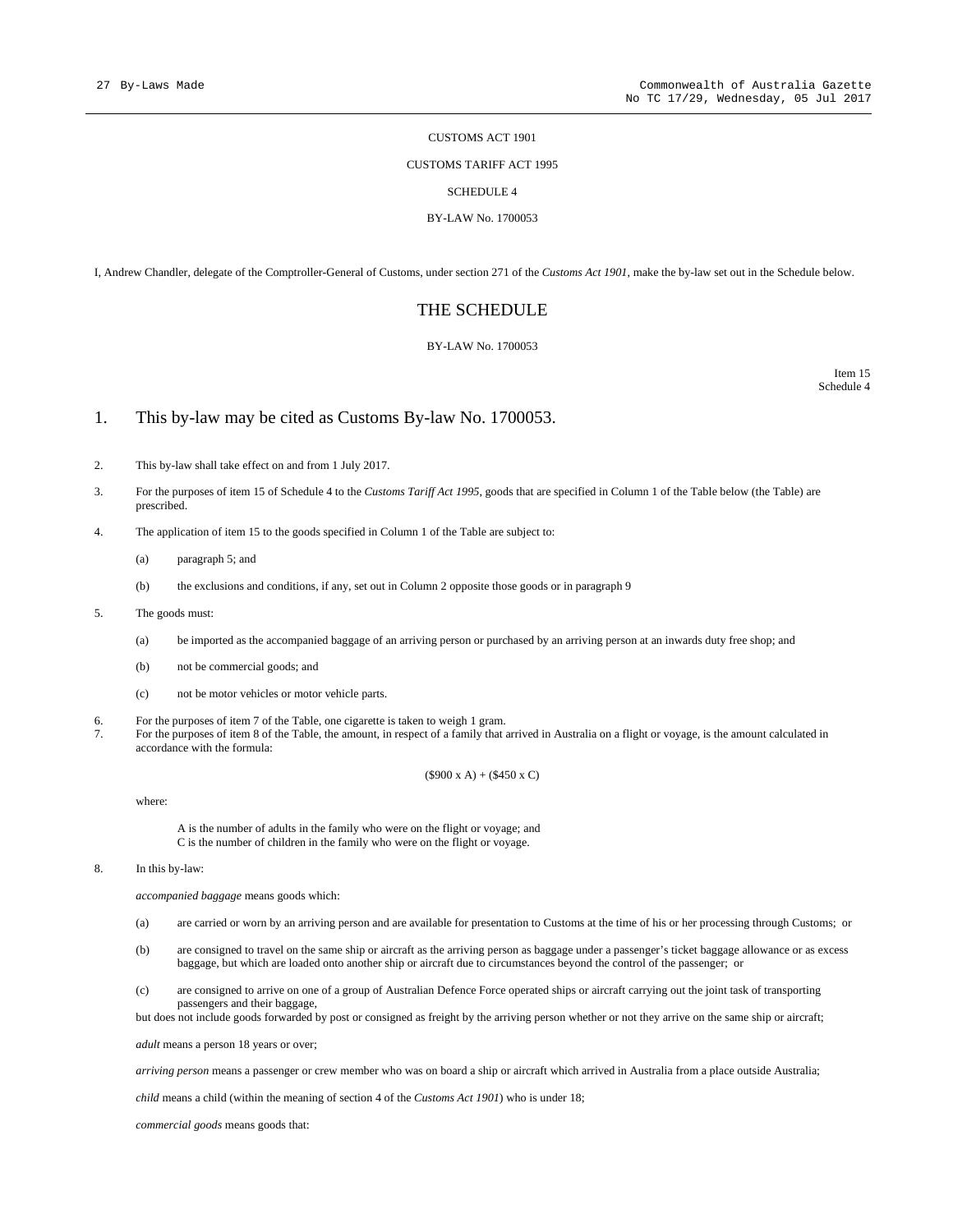- (a) are intended to be used by the arriving person for a commercial purpose, including sale, lease, hire or exchange; or
- (b) are goods that have been imported in such a quantity that, having regard to their nature or durability, that quantity represents a commercial quantity;

*concealed* includes if a person was required to give information about goods to Customs in accordance with section 71, 71K or 71L of the *Customs Act 1901* and the person failed to do so;

*family* means:

- (a) a husband and wife, and any of their children; or
- (b) a person and his or her *de facto* partner (within the meaning of the *Acts Interpretation Act 1901*), and any of their children;

*inwards duty free shop* has the meaning given by section 96B of the *Customs Act 1901*;

*GST* has the meaning given by section 195-1 of the GST Act;

*GST Act* means the *A New Tax System (Goods and Services Tax) Act 1999*;

*personal good* means a good that is:

- (a) the property of an arriving person; and
- (b) suitable, and is intended, for use by the arriving person;

*tobacco product* means a cigarette, cigar or other product containing tobacco;

*used,* in relation to the expression "owned and used", means being available for use for their intended purpose by the arriving person on a continuing basis in each country in which that person was residing on a long term basis.

#### **THE TABLE**

| Column 1                                                                  | Column 2                          |  |
|---------------------------------------------------------------------------|-----------------------------------|--|
| Goods                                                                     | <b>Conditions and Exclusions</b>  |  |
| Category: Personal clothing, footwear and articles for personal           |                                   |  |
| hygiene/grooming                                                          |                                   |  |
| Item 1:                                                                   | <b>Exclusion 1.1:</b>             |  |
| Personal goods, as follows:                                               |                                   |  |
| personal clothing of all kinds<br>(a)                                     | Excluding fur apparel and perfume |  |
|                                                                           | concentrates.                     |  |
| including footwear;                                                       |                                   |  |
|                                                                           |                                   |  |
|                                                                           |                                   |  |
|                                                                           |                                   |  |
|                                                                           |                                   |  |
| articles for personal hygiene or<br>(b)                                   |                                   |  |
| grooming.                                                                 |                                   |  |
|                                                                           |                                   |  |
| Category: Goods previously exported from Australia by the arriving person |                                   |  |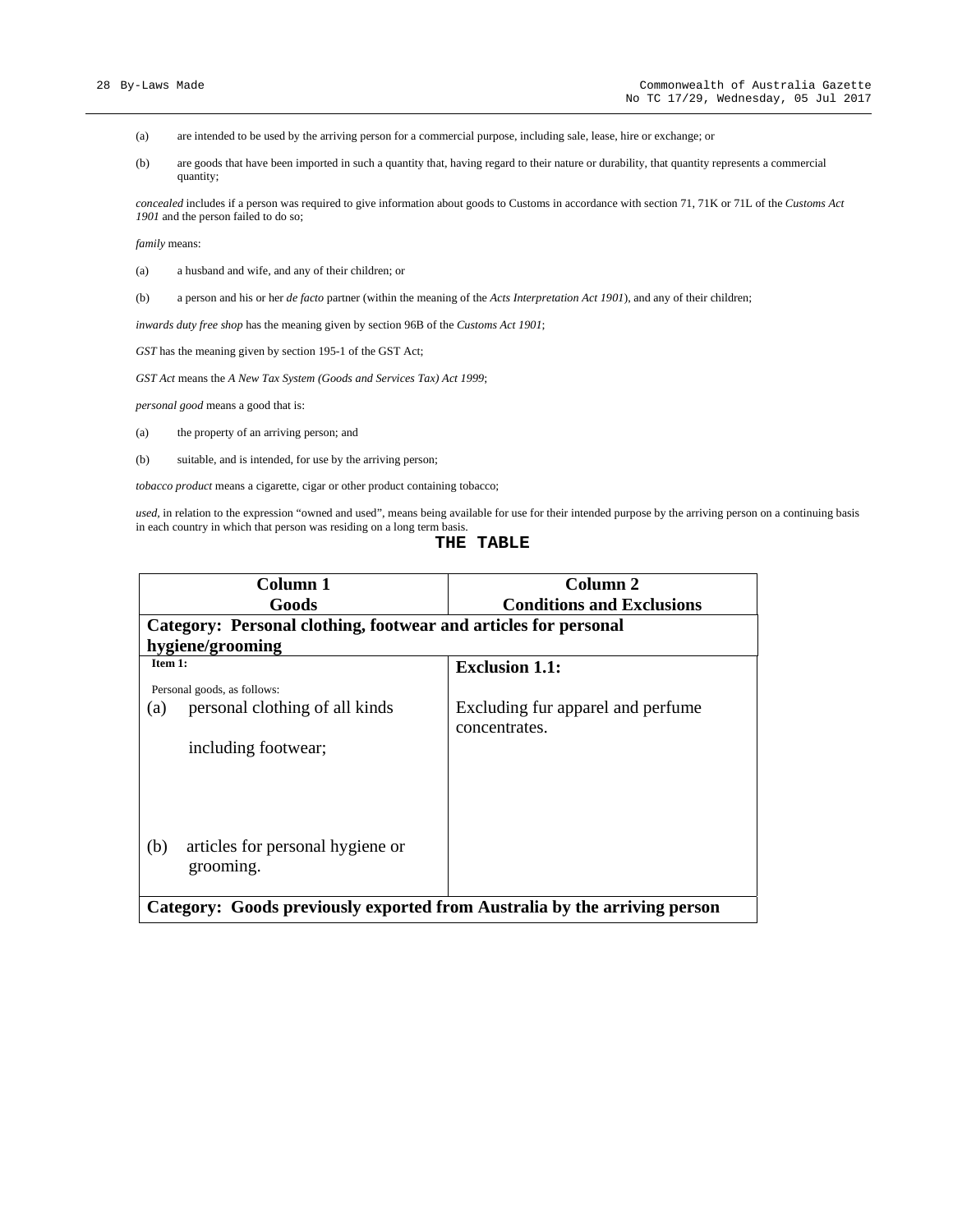| Item 2:                                                                                                                                                                                                      | <b>Exclusion 2.1:</b>                                                                                                                                                                |
|--------------------------------------------------------------------------------------------------------------------------------------------------------------------------------------------------------------|--------------------------------------------------------------------------------------------------------------------------------------------------------------------------------------|
| Personal goods, imported by an arriving<br>person ordinarily domiciled in Australia<br>that were exported from Australia when<br>the person departed from Australia.                                         | Excluding goods purchased duty free in<br>Australia at an outwards duty free shop<br>(within the meaning of section 96A of<br>the Customs Act 1901).                                 |
|                                                                                                                                                                                                              | <b>Exclusion 2.2:</b>                                                                                                                                                                |
|                                                                                                                                                                                                              | Excluding goods that were an<br>acquisition, the supply of which was a<br>GST-free supply because of item 7 in the<br>table in subsection $38-185(1)$ of the GST<br>Act.             |
|                                                                                                                                                                                                              | <b>Exclusion 2.3:</b>                                                                                                                                                                |
|                                                                                                                                                                                                              | Excluding goods in respect of which the<br>arriving person is entitled to, and has<br>claimed, a payment under Division 168<br>of the GST Act related to the export of<br>the goods. |
| Category: Goods to be exported from Australia later by the arriving person                                                                                                                                   |                                                                                                                                                                                      |
| Item 3:                                                                                                                                                                                                      |                                                                                                                                                                                      |
| Personal goods, imported by an arriving<br>person ordinarily domiciled outside<br>Australia that the arriving person intends<br>to export from Australia when the<br>arriving person departs from Australia. |                                                                                                                                                                                      |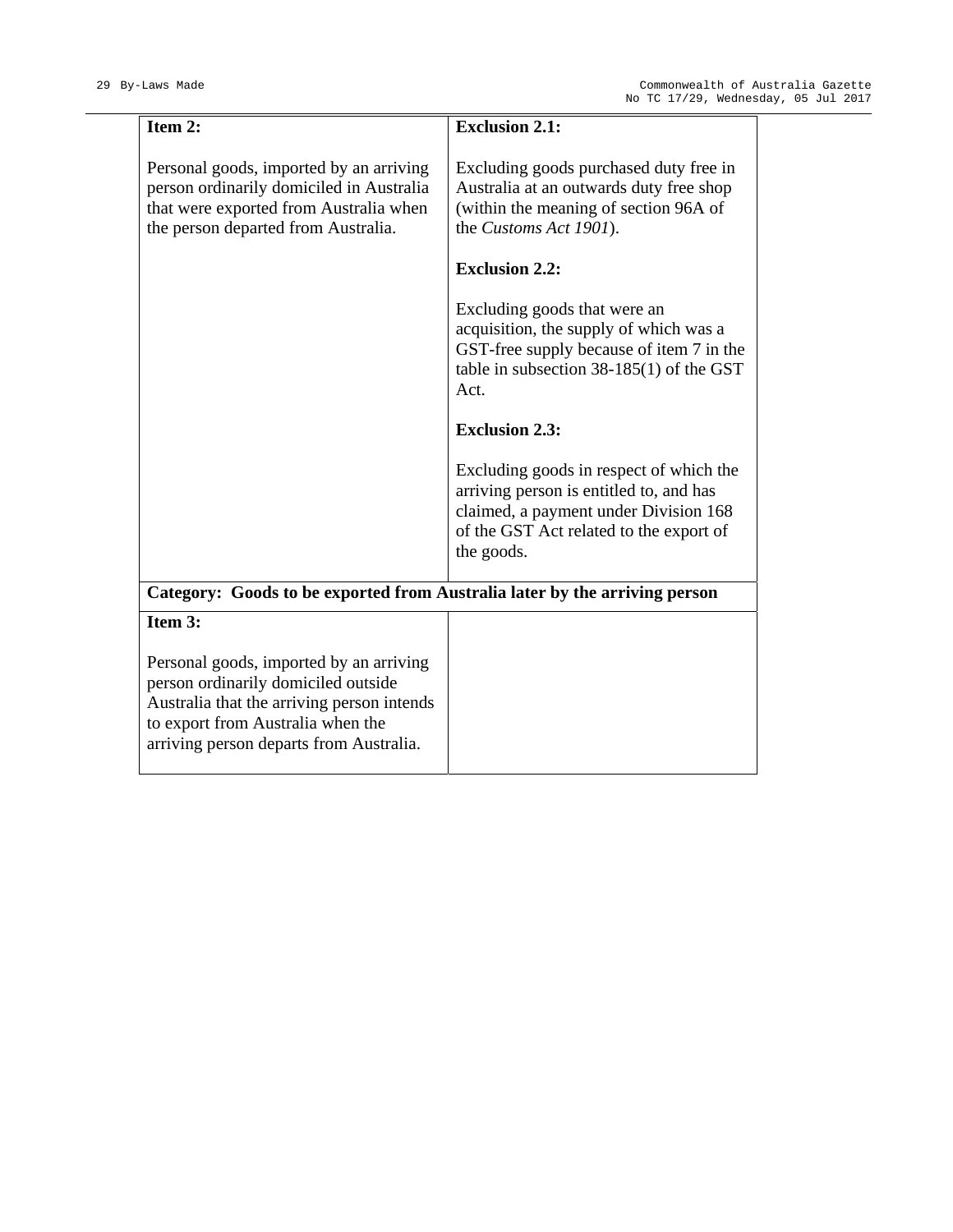| Column <sub>1</sub>                                                                                                       | Column <sub>2</sub>                                                                                                                                                                                                                                                                                                                                                                            |  |  |
|---------------------------------------------------------------------------------------------------------------------------|------------------------------------------------------------------------------------------------------------------------------------------------------------------------------------------------------------------------------------------------------------------------------------------------------------------------------------------------------------------------------------------------|--|--|
| Goods<br>Category: Goods owned and used overseas for more than 12 months                                                  | <b>Conditions and Exclusions</b>                                                                                                                                                                                                                                                                                                                                                               |  |  |
| Item 4:                                                                                                                   | <b>Condition 4.1:</b>                                                                                                                                                                                                                                                                                                                                                                          |  |  |
| Personal goods, including fur apparel,<br>personal effects, furniture and household<br>goods not covered by items 1 to 3. | Provided the goods have been owned and<br>used overseas by the arriving person for<br>a period of 12 months preceding the<br>arriving person's departure for Australia.                                                                                                                                                                                                                        |  |  |
|                                                                                                                           | <b>Exclusion 4.2:</b>                                                                                                                                                                                                                                                                                                                                                                          |  |  |
|                                                                                                                           | Excluding alcoholic beverages and<br>tobacco products.                                                                                                                                                                                                                                                                                                                                         |  |  |
| <b>Category: Alcoholic beverages</b>                                                                                      |                                                                                                                                                                                                                                                                                                                                                                                                |  |  |
| Item 5:                                                                                                                   | <b>Condition 5.1:</b>                                                                                                                                                                                                                                                                                                                                                                          |  |  |
| Alcoholic beverages not exceeding<br>2,250 ml.                                                                            | The goods must be imported by an adult<br>or purchased at an inwards duty free<br>shop by an adult.                                                                                                                                                                                                                                                                                            |  |  |
|                                                                                                                           | Note: See paragraph 8 for additional<br>conditions                                                                                                                                                                                                                                                                                                                                             |  |  |
|                                                                                                                           | <b>Exclusion 5.2:</b>                                                                                                                                                                                                                                                                                                                                                                          |  |  |
|                                                                                                                           | Excluding all alcoholic beverages where<br>the total quantity of alcoholic beverages<br>imported by the person (if any) and<br>purchased by the person at an inwards<br>duty free shop (if any) exceeds 2,250 ml<br>and the person has concealed any of the<br>alcoholic beverages from Customs.                                                                                               |  |  |
|                                                                                                                           | <b>Exclusion 5.3:</b>                                                                                                                                                                                                                                                                                                                                                                          |  |  |
|                                                                                                                           | Excluding all alcoholic beverages where<br>the total quantity of alcoholic beverages<br>imported by the person (if any) and<br>purchased by the person at an inwards<br>duty free shop (if any) exceeds 2,250 ml<br>and the person has not concealed any of<br>the alcoholic beverages and the person<br>wishes to take the total quantity of<br>alcoholic beverages into home<br>consumption. |  |  |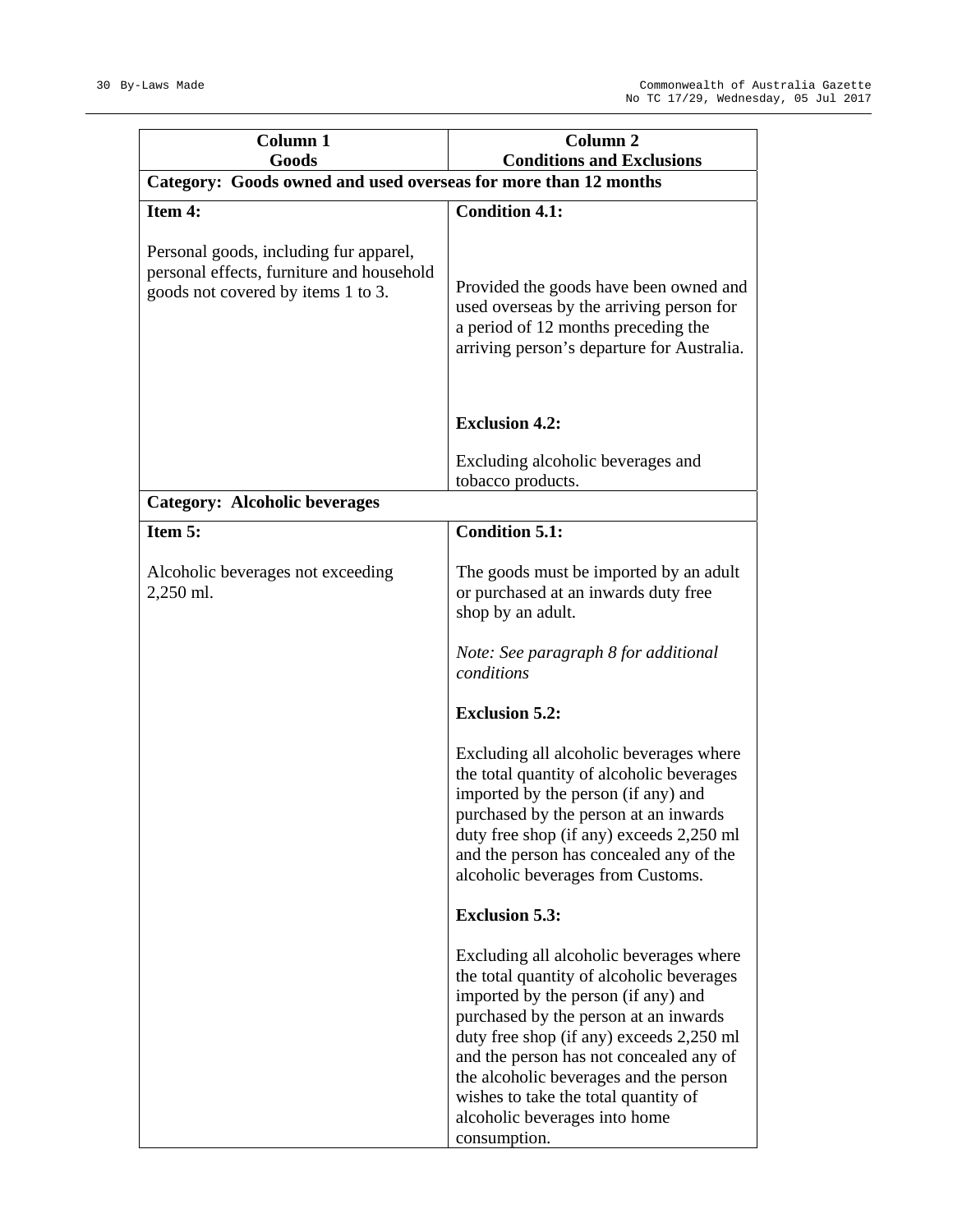| Column 1<br>Goods                                                                            | Column <sub>2</sub><br><b>Conditions and Exclusions</b>                                                                                                                                                                                                                                                                                                                                                                              |
|----------------------------------------------------------------------------------------------|--------------------------------------------------------------------------------------------------------------------------------------------------------------------------------------------------------------------------------------------------------------------------------------------------------------------------------------------------------------------------------------------------------------------------------------|
| <b>Category: Tobacco products</b>                                                            |                                                                                                                                                                                                                                                                                                                                                                                                                                      |
| Item 6:                                                                                      | <b>Condition 6.1:</b>                                                                                                                                                                                                                                                                                                                                                                                                                |
| 25 or less cigarettes.                                                                       | The goods must be in an opened packet<br>in the possession of the adult who<br>imported them.                                                                                                                                                                                                                                                                                                                                        |
| Item 7:                                                                                      | <b>Condition 7.1:</b>                                                                                                                                                                                                                                                                                                                                                                                                                |
| Tobacco products not exceeding<br>25 grams (excluding cigarettes covered<br>by item $(6)$ ). | The goods must be imported by an adult<br>or purchased at an inwards duty free<br>shop by an adult.                                                                                                                                                                                                                                                                                                                                  |
|                                                                                              | <b>Exclusion 7.2:</b>                                                                                                                                                                                                                                                                                                                                                                                                                |
|                                                                                              | Excluding all tobacco products where the<br>total quantity of tobacco products<br>imported by the person (if any) and<br>purchased by the person at an inwards<br>duty free shop (if any) exceeds 25 grams<br>(excluding cigarettes covered by<br>item (6)) and the person has concealed<br>any of the tobacco products from<br>Customs.                                                                                             |
|                                                                                              | <b>Exclusion 7.3:</b>                                                                                                                                                                                                                                                                                                                                                                                                                |
|                                                                                              | Excluding all tobacco products where the<br>total quantity of tobacco products<br>imported by the person (if any) and<br>purchased by the person at an inwards<br>duty free shop (if any) exceeds 25 grams<br>(excluding cigarettes covered by item<br>(6)) and the person has not concealed any<br>of the tobacco from Customs and the<br>person wishes to take the total quantity<br>of tobacco products into home<br>consumption. |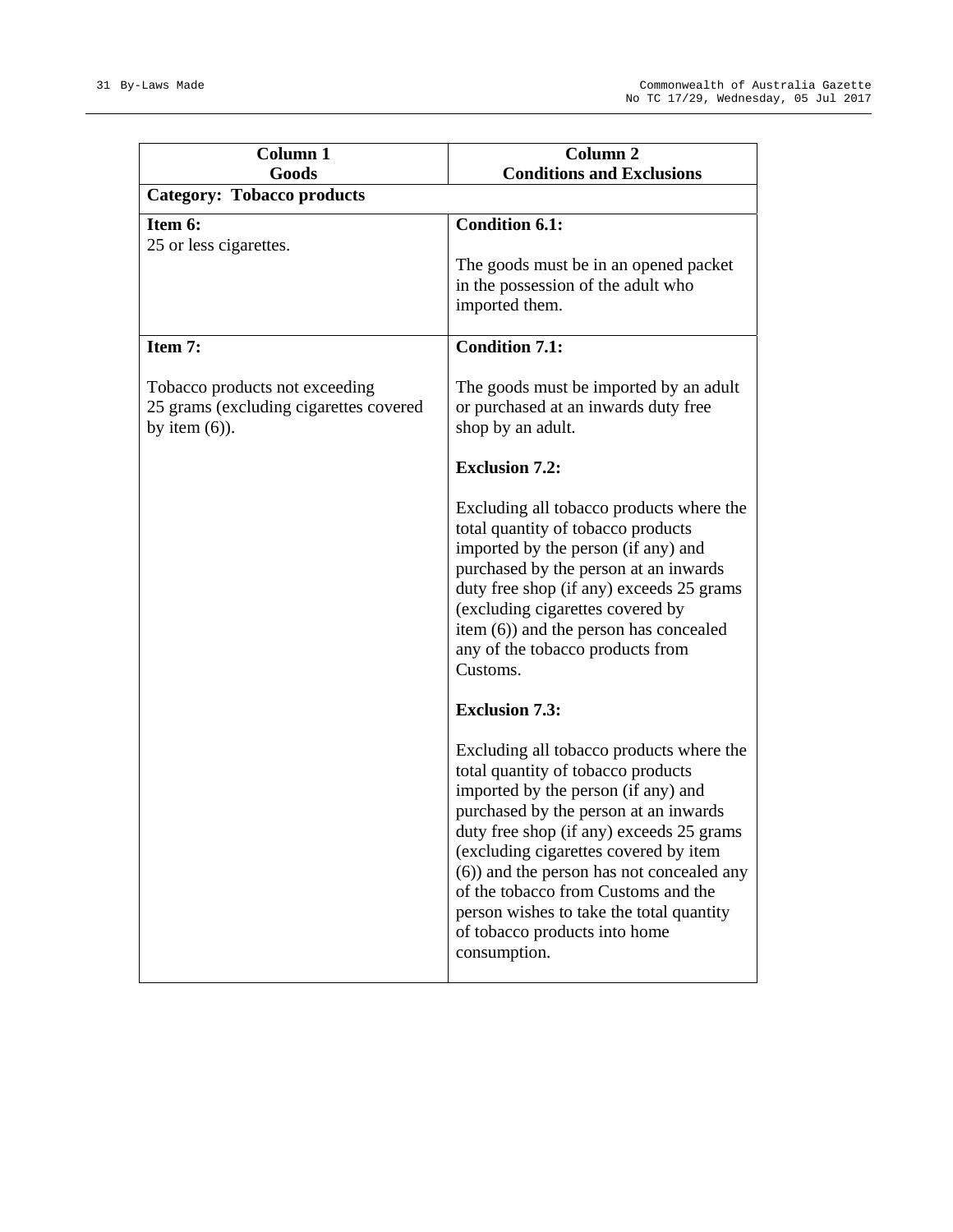|               | Column <sub>1</sub><br>Goods                                                                                                           | Column <sub>2</sub><br><b>Conditions and Exclusions</b>                                                                                                                                                                                                                           |
|---------------|----------------------------------------------------------------------------------------------------------------------------------------|-----------------------------------------------------------------------------------------------------------------------------------------------------------------------------------------------------------------------------------------------------------------------------------|
|               | Category: Family - general goods not covered by any other category                                                                     |                                                                                                                                                                                                                                                                                   |
| Item $8:$     |                                                                                                                                        | <b>Condition 8.1:</b>                                                                                                                                                                                                                                                             |
| Goods:<br>(a) | not covered by an item of the Table<br>above; and                                                                                      | The goods must be imported by a<br>member of a family or purchased at an<br>inwards duty free shop by a member of a<br>family.                                                                                                                                                    |
| (b)           | where the total value of all such<br>goods imported by the members of                                                                  | <b>Condition 8.2:</b>                                                                                                                                                                                                                                                             |
|               | a family (if any) and purchased by<br>the members of the family at an<br>inwards duty free shop (if any)<br>does not exceed the amount | The members of the family must be<br>passengers who arrived in Australia on<br>the same flight or voyage.                                                                                                                                                                         |
|               | calculated in accordance with<br>paragraph 6 above.                                                                                    | <b>Exclusion 8.3:</b>                                                                                                                                                                                                                                                             |
|               |                                                                                                                                        | Excluding alcoholic beverages and<br>tobacco products.                                                                                                                                                                                                                            |
|               |                                                                                                                                        | <b>Exclusion 8.4:</b>                                                                                                                                                                                                                                                             |
|               |                                                                                                                                        | Excluding all goods where the total value<br>of all such goods imported by the<br>members of the family (if any) and<br>purchased by the members of the family<br>at an inwards duty free shop (if any)<br>exceeds the amount calculated in<br>accordance with paragraph 6 above. |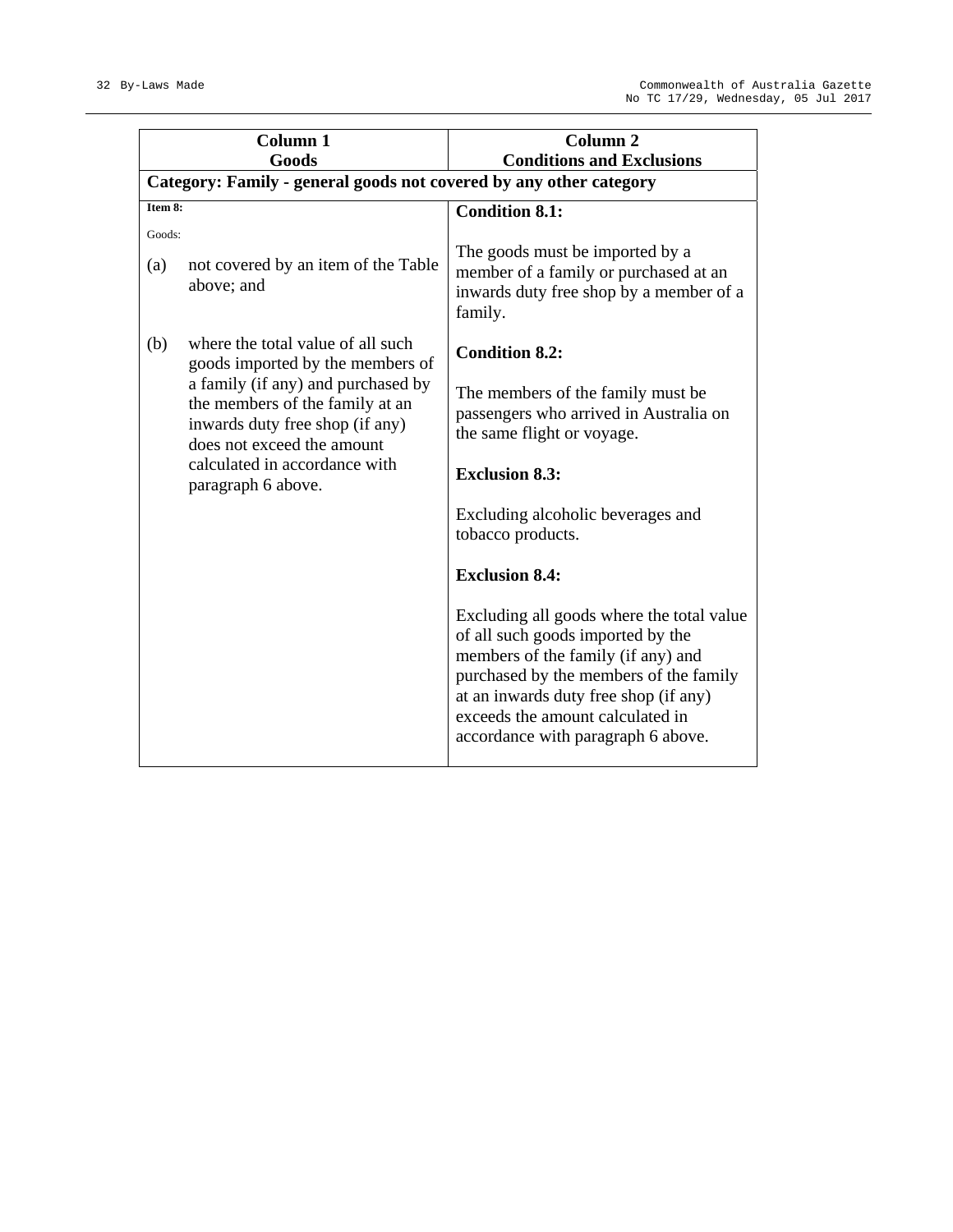|                      | Column 1<br>Goods                                                                                                          | Column <sub>2</sub><br><b>Conditions and Exclusions</b>                                                                                                                                                 |  |  |  |  |  |  |  |
|----------------------|----------------------------------------------------------------------------------------------------------------------------|---------------------------------------------------------------------------------------------------------------------------------------------------------------------------------------------------------|--|--|--|--|--|--|--|
|                      | Category: Adult (not travelling in family group) - general goods not covered by<br>any other category                      |                                                                                                                                                                                                         |  |  |  |  |  |  |  |
| Item 9:              |                                                                                                                            | <b>Condition 9.1:</b>                                                                                                                                                                                   |  |  |  |  |  |  |  |
| Goods:<br>(a)<br>(b) | not covered by an item of the Table<br>above; and<br>where the total value of such goods                                   | The goods must be imported, or<br>purchased at an inwards duty free shop,<br>by an adult passenger who is not<br>travelling on the flight or voyage with his<br>or her family.                          |  |  |  |  |  |  |  |
|                      | does not exceed \$900.                                                                                                     | <b>Exclusion 9.2:</b>                                                                                                                                                                                   |  |  |  |  |  |  |  |
|                      |                                                                                                                            | Excluding alcoholic beverages and<br>tobacco products.                                                                                                                                                  |  |  |  |  |  |  |  |
|                      |                                                                                                                            | <b>Exclusion 9.3:</b>                                                                                                                                                                                   |  |  |  |  |  |  |  |
|                      |                                                                                                                            | Excluding all goods where the total value<br>of all such goods imported by the person<br>(if any) and purchased by the person at<br>an inwards duty free shop (if any)<br>exceeds \$900.                |  |  |  |  |  |  |  |
|                      | general goods not covered by any other category                                                                            | Category: Children (not travelling in a family group) and crew members -                                                                                                                                |  |  |  |  |  |  |  |
| Item 10:             |                                                                                                                            | <b>Condition 10.1:</b>                                                                                                                                                                                  |  |  |  |  |  |  |  |
| Goods:               | (a) not covered by an item of the<br>Table above; and<br>(b) where the total value of such<br>goods does not exceed \$450. | The goods must be imported, or<br>purchased at an inwards duty free shop,<br>by a crew member or a passenger who is<br>a child who is not travelling on the flight<br>or voyage with his or her family. |  |  |  |  |  |  |  |
|                      |                                                                                                                            | <b>Exclusion 10.2:</b>                                                                                                                                                                                  |  |  |  |  |  |  |  |
|                      |                                                                                                                            | Excluding alcoholic beverages and<br>tobacco products.                                                                                                                                                  |  |  |  |  |  |  |  |
|                      |                                                                                                                            | <b>Exclusion 10.3:</b>                                                                                                                                                                                  |  |  |  |  |  |  |  |
|                      |                                                                                                                            | Excluding all goods where the total value<br>of all such goods imported by the person<br>(if any) and purchased by the person at<br>an inwards duty free shop (if any)<br>exceeds \$450.                |  |  |  |  |  |  |  |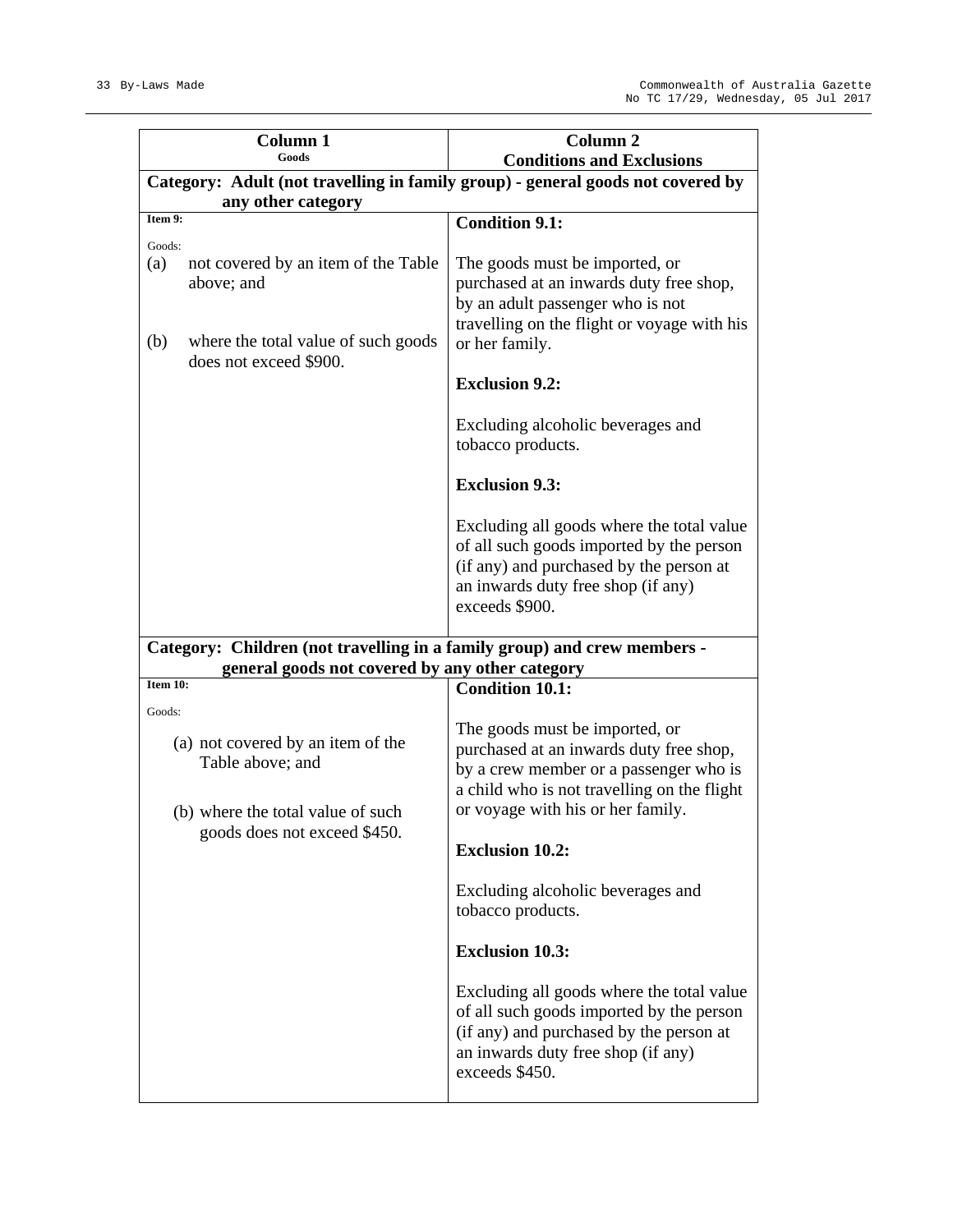9. For item 5 of the table, if:

- (a) the total quantity of alcoholic beverages imported by the person (if any) and purchased by the person at an inwards duty free shop (if any) exceeds 2,250 ml; and
- (b) the person has not concealed any of the alcoholic beverages from Customs and the person does not wish to take the total quantity of alcoholic beverages into home consumption;

the following applies:

- (c) item 15 applies only to the alcoholic beverages that are imported (if any) and purchased (if any) in one or more containers where the total contents of those containers are equal to or less than 2,250 ml; and
- (d) no alcoholic beverages may be removed from or added to any of the containers after the beverages are imported (if any) and purchased (if any), and before they are delivered into home consumption.
- 10. For the purposes of this by-law, the "*Customs Tariff Act 1995*" means the *Customs Tariff Act 1995*, as amended or proposed to be altered.

Dated this 7<sup>th</sup> day of February 2017.

(signed) Andrew Chandler Delegate of the Comptroller-General of Customs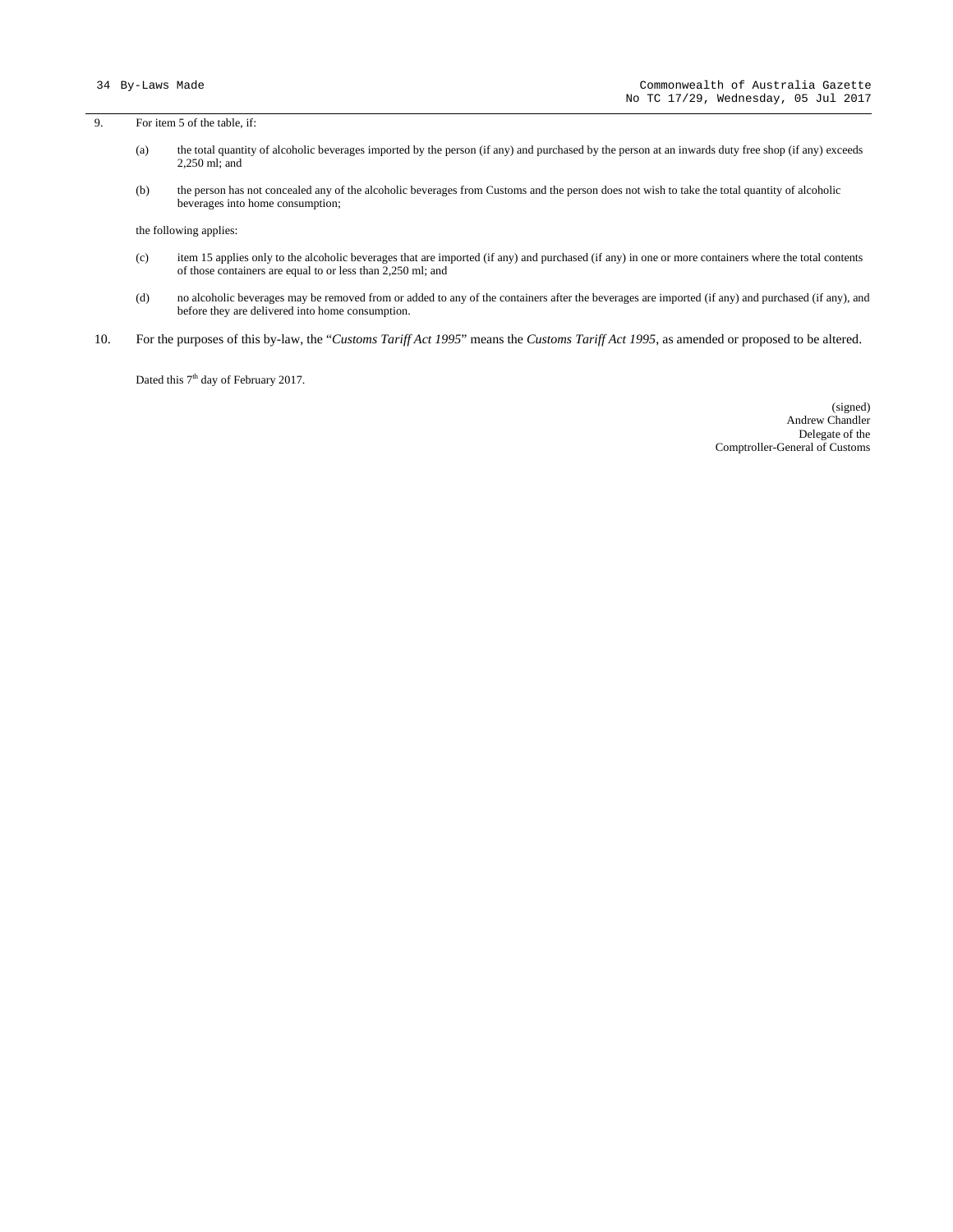## **Instrument of Revocation of Customs By-Law 2017, No. 1**

**Revocation of Customs By-Law No. 1300953** 

*Customs Tariff Act 1995, Schedule 4, item 15* 

I, Joshua Hutton, delegate of the Comptroller-General of Customs, under section 271 of the *Customs Act 1901* and subsection 33(3) of the *Acts Interpretation Act 1901*, revoke Customs By-Law No. 1300953*.*

This instrument commences on 1 July 2017.

Dated: 26 June 2017

(Signed) **Joshua Hutton Delegate of the Comptroller-General of Customs**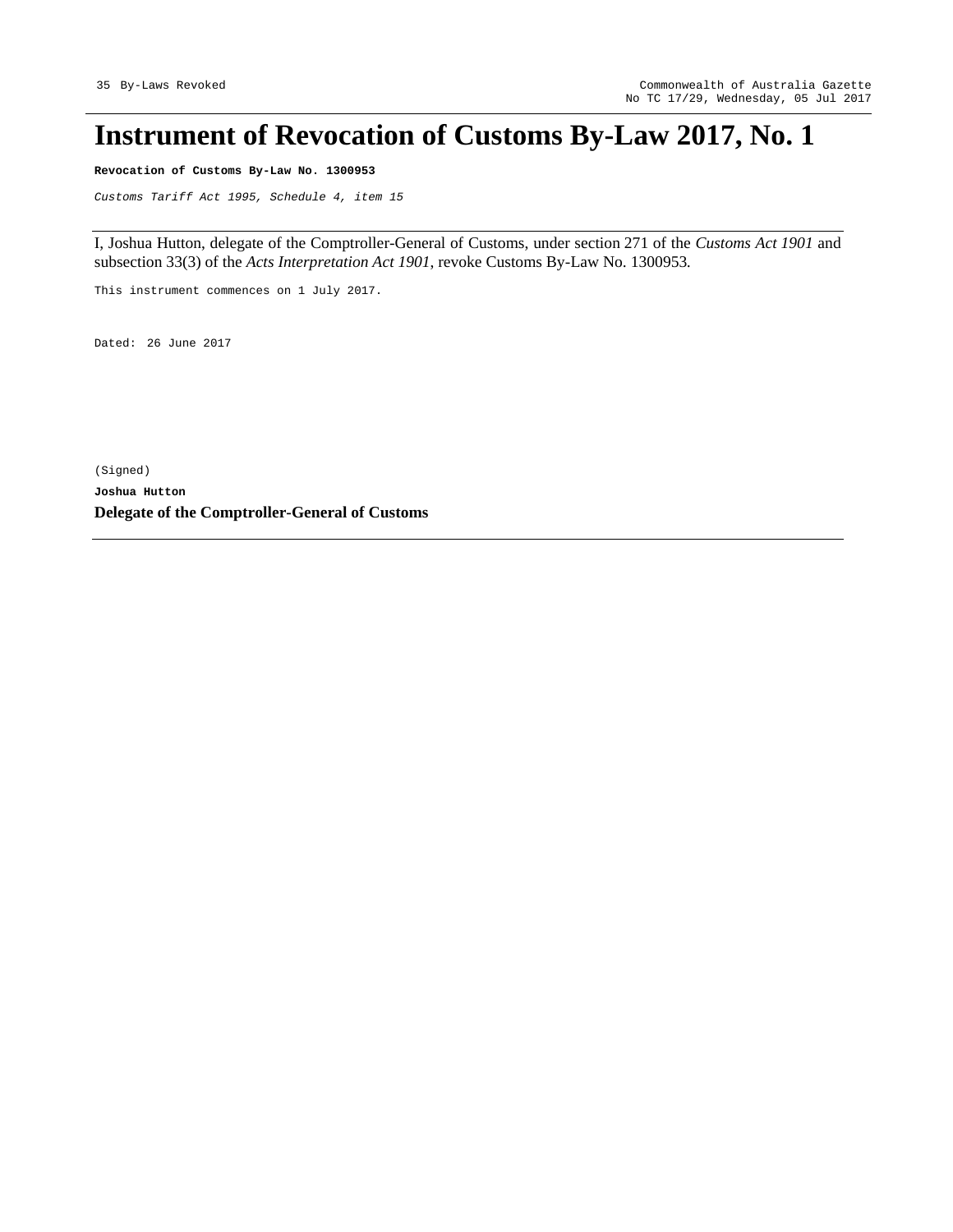#### **TARIFF QUOTAS – CHEESE AND CURD QUOTA ALLOCATIONS - TARIFF QUOTA HOLDERS 01 JULY 2017 TO 30 JUNE 2018**

GENERAL INFORMATION

This Gazette contains a table in Part 1 specifying details of quota categories relevant to quota entitlements outlined in Part 2.

Enquiries concerning any information published within this Gazette should be directed to Tariff Concession Administration, Australian Border Force, 5 Constitution Avenue, Canberra City, ACT, 2601.

PART 1

NOTICE OF MAKING A DETERMINATION UNDER PART XVI OF THE CUSTOMS ACT 1901

In pursuance of Section 273B of the Customs Act 1901, notice is hereby given that Determination Number 01000780 was made in relation to Item 55 in Part III of Schedule 4 to the Customs Tariff Act 1995, and subject to any conditions set out hereunder, that Determination applies to goods that are:

- (1) specified in the Table hereunder;
- (2) classified under a subheading of Schedule 3 to the Customs Tariff Act 1995, specified in Item 55 in Part III of Schedule 4 to the Customs Tariff Act 1995;
- (3) entered for home consumption not earlier than 01 Jul 2017 and not later than 30 Jun 2018 by the person specified in that Determination, as shown in Part 2; and
- (4) in total, not in excess of such quantity or such value as is specified in that Determination, as shown in Part 2.

#### Condition

The application of item 55 in Part III of Schedule 4 to the Customs Tariff Act 1995 is subject to the condition that the Treatment Code that identifies item 55 is included in the entry for home consumption at the time at which the goods to which item 55 applies (as set out in this determination) are entered for home consumption.

|  |  |  |  |  |  |  |  | THE TABLE - BASE QUOTA ALLOCATIONS - CATEGORY INFORMATION |
|--|--|--|--|--|--|--|--|-----------------------------------------------------------|
|--|--|--|--|--|--|--|--|-----------------------------------------------------------|

| <b>OUOTA</b><br>CATEGORY | OUOTA<br>CEILING | OUANTITY<br>(KG)<br><b>ALLOCATED</b> | FINAL<br><b>FACTOR</b><br>⊱ | NUMBER<br>OF OUOTA<br>HOLDERS | UNIT<br>OUANTITY | OUOTA<br><b>ITEM</b><br>NUMBER | <b>OUOTA</b><br>DESCRIPTION |
|--------------------------|------------------|--------------------------------------|-----------------------------|-------------------------------|------------------|--------------------------------|-----------------------------|
| 311                      | 11,500,000       | 11,500,000                           | 0.501855<br>2603            | 39                            | Kilograms        | 61A                            | Cheese and Curd             |

#### PART 2

| CAT<br>CODE | OUOTA HOLDERS LEGAL NAME         | OUOTA HOLDERS ADDRESS |      |      | OUANTITY KG |
|-------------|----------------------------------|-----------------------|------|------|-------------|
| 311         | MR. A, E & F NASRALLA            | GREENVALE             | VIC. | 3059 | 868         |
| 311         | AROUILLA BULK TRADING CO PTY LTD | CAMPERDOWN            | NSW  | 1450 | 4,241       |
| 311         | BON FOOD PTY LTD                 | NORTHLAND             | VIC. | 3072 | 88,655      |
| 311         | CALENDAR CHEESE CO. PTY LTD      | PORT MELBOURNE        | VIC. | 3207 | 392,096     |
| 311         | CAMPANIA OLIVE OIL CO. PTY LTD   | THOMASTOWN            | VIC  | 3074 | 29,568      |
| 311         | CANTARELLA BROS PTY LTD          | SILVERWATER           | NSW  | 1811 | 1,838,766   |
| 311         | CORECO TRADING PTY LTD           | SOMERTON              | VIC. | 3062 | 19,321      |
| 311         | DCG ENTERPRISES PTY LTD          | KEMPS CREEK           | NSW  | 2178 | 5,685       |
| 311         | DEL RE NOMINEES PTY LTD.         | SOMERTON              | VIC. | 3109 | 1,082,398   |
| 311         | DELTA SALES PTY LTD              | BRUNSWICK             | VIC  | 3056 | 571,414     |